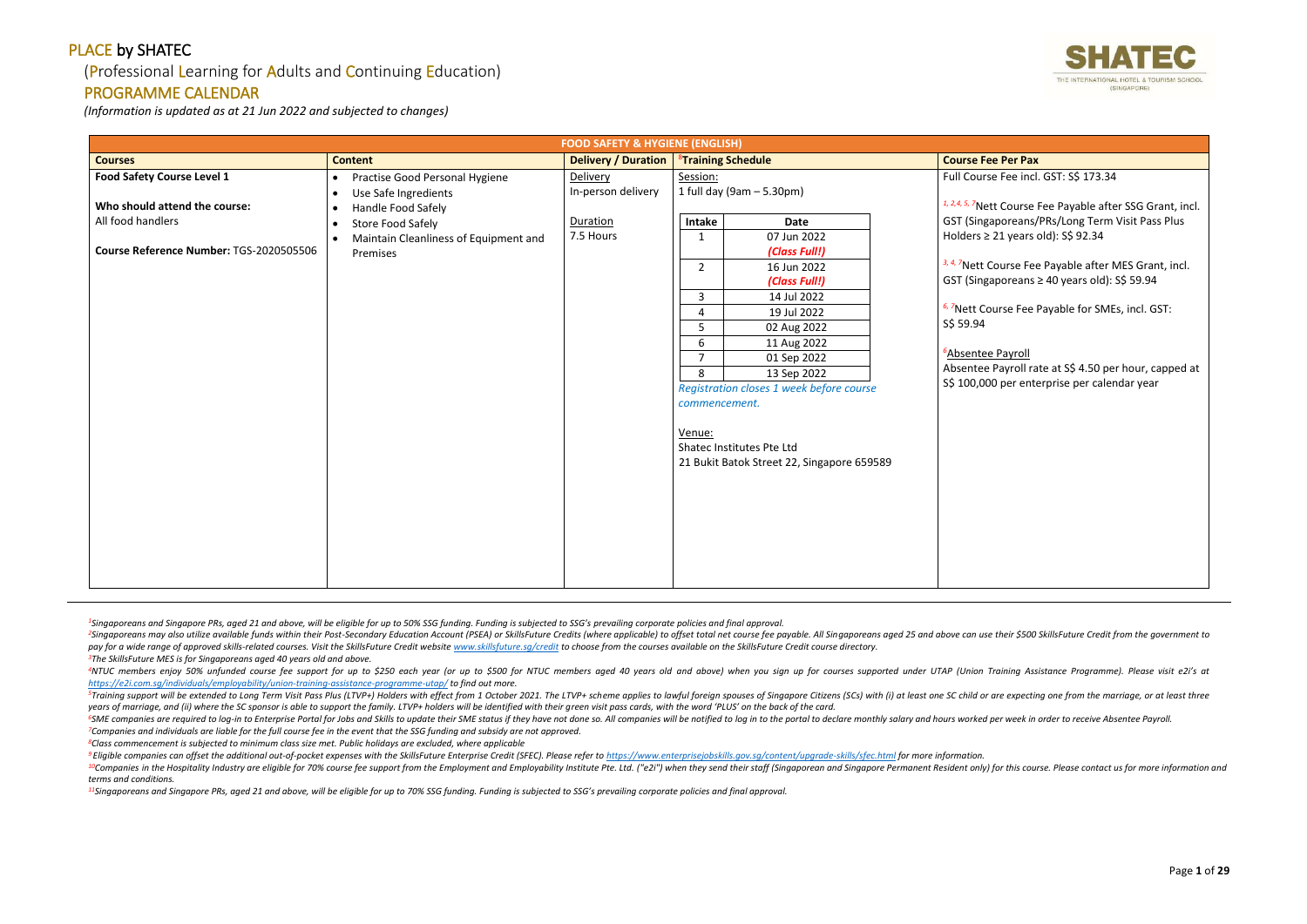## (Professional Learning for Adults and Continuing Education)

#### PROGRAMME CALENDAR

*(Information is updated as at 21 Jun 2022 and subjected to changes)*

<sup>2</sup>Singaporeans may also utilize available funds within their Post-Secondary Education Account (PSEA) or SkillsFuture Credits (where applicable) to offset total net course fee payable. All Singaporeans aged 25 and above ca pay for a wide range of approved skills-related courses. Visit the SkillsFuture Credit website www.skillsfuture.sa/credit to choose from the courses available on the SkillsFuture Credit course directory. *<sup>3</sup>The SkillsFuture MES is for Singaporeans aged 40 years old and above.*

<sup>4</sup>NTUC members enjoy 50% unfunded course fee support for up to \$250 each year (or up to \$500 for NTUC members aged 40 years old and above) when you sign up for courses supported under UTAP (Union Training Assistance Progr *<https://e2i.com.sg/individuals/employability/union-training-assistance-programme-utap/> to find out more.* 

<sup>5</sup>Training support will be extended to Long Term Visit Pass Plus (LTVP+) Holders with effect from 1 October 2021. The LTVP+ scheme applies to lawful foreign spouses of Singapore Citizens (SCs) with (i) at least one SC chi *years of marriage, and (ii) where the SC sponsor is able to support the family. LTVP+ holders will be identified with their green visit pass cards, with the word 'PLUS' on the back of the card.*

<sup>6</sup>SME companies are required to log-in to Enterprise Portal for Jobs and Skills to update their SME status if they have not done so. All companies will be notified to log in to the portal to declare monthly salary and hou *<sup>7</sup>Companies and individuals are liable for the full course fee in the event that the SSG funding and subsidy are not approved.*

<sup>9</sup> Eligible companies can offset the additional out-of-pocket expenses with the SkillsFuture Enterprise Credit (SFEC). Please refer to https://www.enterpriseiobskills.gov.sa/content/uparade-skills/sfec.html for more infor <sup>10</sup>Companies in the Hospitality Industry are eligible for 70% course fee support from the Employment and Employability Institute Pte. Ltd. ("e2i") when they send their staff (Singaporean and Singapore Permanent Resident o *terms and conditions.*

*1, 2,4, 5, <sup>7</sup>*Nett Course Fee Payable after SSG Grant, incl. aporeans/PRs/Long Term Visit Pass Plus 21 years old): S\$ 92.34

**Course Fee Payable after MES Grant, incl.**  $\text{aporeans} \geq 40 \text{ years}$  old): S\$ 59.94

*A A <i>A <i>A C <i>A COURE <b>COU COURE <b>COU COURE <b>COU COURE <b>COU COURE <b>COU COU* 

**Payroll** Payroll rate at S\$ 4.50 per hour, capped at 00 per enterprise per calendar year

*<sup>8</sup>Class commencement is subjected to minimum class size met. Public holidays are excluded, where applicable*

*<sup>11</sup>Singaporeans and Singapore PRs, aged 21 and above, will be eligible for up to 70% SSG funding. Funding is subjected to SSG's prevailing corporate policies and final approval.*



e Fee incl. GST: S\$ 173.34

| <b>FOOD SAFETY &amp; HYGIENE (ENGLISH) [CONT'D]</b> |                                                    |                            |               |                                          |                                        |
|-----------------------------------------------------|----------------------------------------------------|----------------------------|---------------|------------------------------------------|----------------------------------------|
| <b>Content</b>                                      | <b>Delivery / Duration</b>                         | <b>Delivery / Duration</b> |               | <sup>8</sup> Training Schedule           | <b>Course Fee Per Pax</b>              |
| <b>Food Safety Course Level 1</b>                   | Practise Good Personal Hygiene<br>$\bullet$        | <b>Delivery</b>            | Session:      |                                          | Full Course Fee incl.                  |
| (Synchronous e-learning)                            | Use Safe Ingredients<br>$\bullet$                  | Home-based                 |               | 1 full day $(9am - 5.30pm)$              |                                        |
|                                                     | Handle Food Safely<br>$\bullet$                    | learning                   |               |                                          | <sup>1, 2, 4, 5, 7</sup> Nett Course F |
| Who should attend the course:                       | Store Food Safely<br>$\bullet$                     |                            | Intake        | Date                                     | GST (Singaporeans/                     |
| All food handlers                                   | Maintain Cleanliness of Equipment and<br>$\bullet$ | Duration                   |               | 14 Jun 2022                              | Holders $\geq$ 21 years o              |
|                                                     | Premises                                           | 7.5 Hours                  | 2             | 23 Jun 2022                              |                                        |
| Course Reference Number: TGS-2019501836             |                                                    |                            | 3             | 07 Jul 2022                              | 3, 4, 7Nett Course Fee                 |
|                                                     |                                                    |                            | 4             | 21 Jul 2022                              | <b>GST (Singaporeans 3</b>             |
|                                                     |                                                    |                            | 5             | 28 Jul 2022                              |                                        |
|                                                     |                                                    |                            | 6             | 04 Aug 2022                              | <sup>6, 7</sup> Nett Course Fee F      |
|                                                     |                                                    |                            |               | 18 Aug 2022                              | S\$ 59.94                              |
|                                                     |                                                    |                            | 8             | 25 Aug 2022                              |                                        |
|                                                     |                                                    |                            | 9             | 06 Sep 2022                              | <sup>6</sup> Absentee Payroll          |
|                                                     |                                                    |                            | 10            | 20 Sep 2022                              | Absentee Payroll rat                   |
|                                                     |                                                    |                            | 11            | 27 Sep 2022                              | S\$ 100,000 per ente                   |
|                                                     |                                                    |                            |               | Registration closes 1 week before course |                                        |
|                                                     |                                                    |                            | commencement. |                                          |                                        |
|                                                     |                                                    |                            |               |                                          |                                        |
|                                                     |                                                    |                            |               |                                          |                                        |
|                                                     |                                                    |                            |               |                                          |                                        |
|                                                     |                                                    |                            |               |                                          |                                        |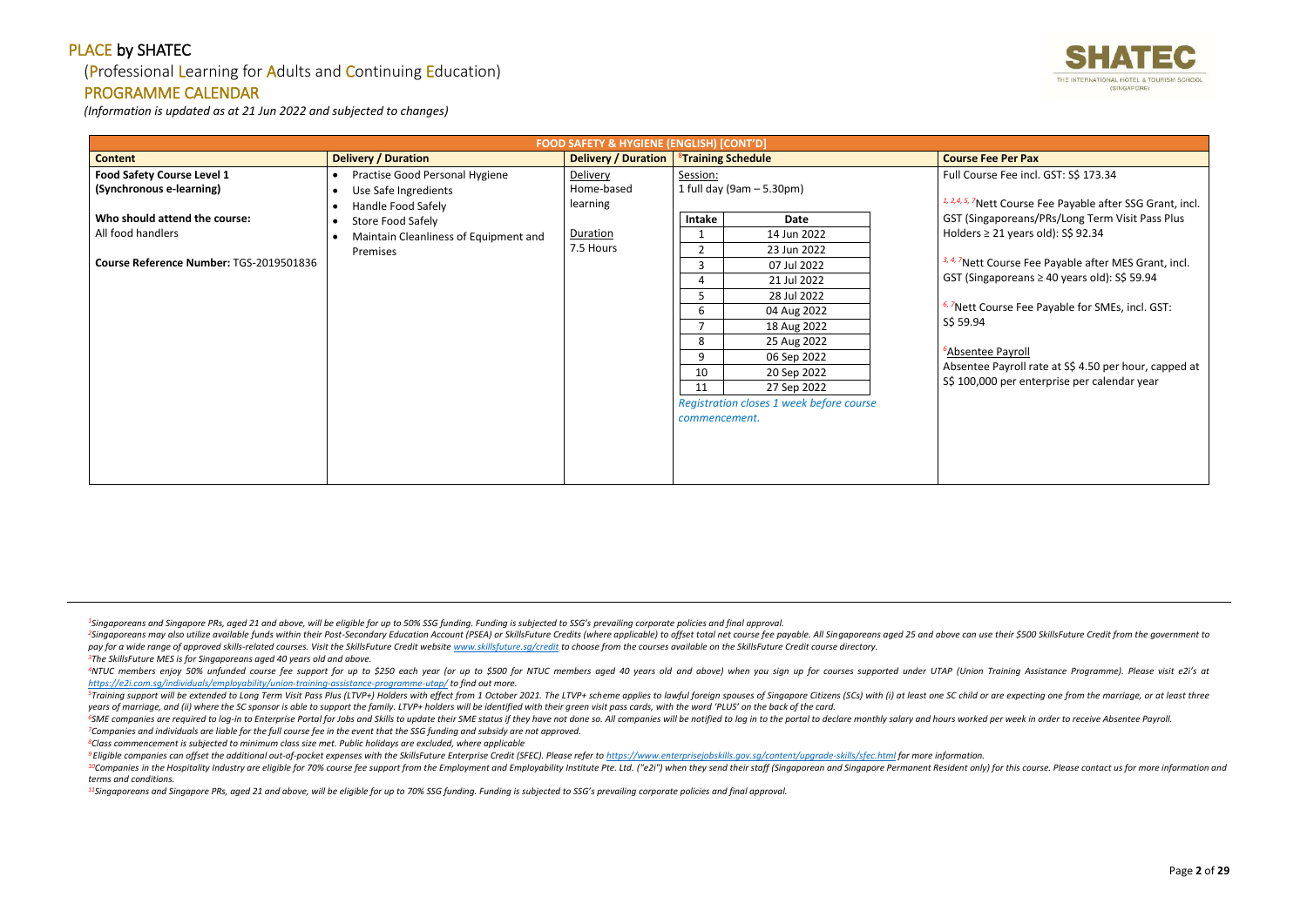## (Professional Learning for Adults and Continuing Education)

## PROGRAMME CALENDAR

*(Information is updated as at 21 Jun 2022 and subjected to changes)*

<sup>2</sup>Singaporeans may also utilize available funds within their Post-Secondary Education Account (PSEA) or SkillsFuture Credits (where applicable) to offset total net course fee payable. All Singaporeans aged 25 and above ca pay for a wide range of approved skills-related courses. Visit the SkillsFuture Credit website www.skillsfuture.sa/credit to choose from the courses available on the SkillsFuture Credit course directory. *<sup>3</sup>The SkillsFuture MES is for Singaporeans aged 40 years old and above.*

<sup>4</sup>NTUC members enjoy 50% unfunded course fee support for up to \$250 each year (or up to \$500 for NTUC members aged 40 years old and above) when you sign up for courses supported under UTAP (Union Training Assistance Progr *<https://e2i.com.sg/individuals/employability/union-training-assistance-programme-utap/> to find out more.* 

<sup>5</sup>Training support will be extended to Long Term Visit Pass Plus (LTVP+) Holders with effect from 1 October 2021. The LTVP+ scheme applies to lawful foreign spouses of Singapore Citizens (SCs) with (i) at least one SC chi *years of marriage, and (ii) where the SC sponsor is able to support the family. LTVP+ holders will be identified with their green visit pass cards, with the word 'PLUS' on the back of the card.*

<sup>6</sup>SME companies are required to log-in to Enterprise Portal for Jobs and Skills to update their SME status if they have not done so. All companies will be notified to log in to the portal to declare monthly salary and hou *<sup>7</sup>Companies and individuals are liable for the full course fee in the event that the SSG funding and subsidy are not approved.*

<sup>9</sup> Eligible companies can offset the additional out-of-pocket expenses with the SkillsFuture Enterprise Credit (SFEC). Please refer to https://www.enterpriseiobskills.gov.sa/content/uparade-skills/sfec.html for more infor <sup>10</sup>Companies in the Hospitality Industry are eligible for 70% course fee support from the Employment and Employability Institute Pte. Ltd. ("e2i") when they send their staff (Singaporean and Singapore Permanent Resident o *terms and conditions.*

*<sup>8</sup>Class commencement is subjected to minimum class size met. Public holidays are excluded, where applicable*

*<sup>11</sup>Singaporeans and Singapore PRs, aged 21 and above, will be eligible for up to 70% SSG funding. Funding is subjected to SSG's prevailing corporate policies and final approval.*



| <b>FOOD SAFETY &amp; HYGIENE (ENGLISH) [CONT'D]</b>                                                                                                                                                                                                                            |                                                                                                                                                                                                                     |                                                         |                                                                                                                                                                                                                                                                                                                     |                                                                                                                                                                                                                                                                                                                                                                                                                                                                                                                                               |
|--------------------------------------------------------------------------------------------------------------------------------------------------------------------------------------------------------------------------------------------------------------------------------|---------------------------------------------------------------------------------------------------------------------------------------------------------------------------------------------------------------------|---------------------------------------------------------|---------------------------------------------------------------------------------------------------------------------------------------------------------------------------------------------------------------------------------------------------------------------------------------------------------------------|-----------------------------------------------------------------------------------------------------------------------------------------------------------------------------------------------------------------------------------------------------------------------------------------------------------------------------------------------------------------------------------------------------------------------------------------------------------------------------------------------------------------------------------------------|
| <b>Courses</b>                                                                                                                                                                                                                                                                 | <b>Content</b>                                                                                                                                                                                                      | Delivery / Duration                                     | <sup>8</sup> Training Schedule                                                                                                                                                                                                                                                                                      | <b>Course Fee Per Pax</b>                                                                                                                                                                                                                                                                                                                                                                                                                                                                                                                     |
| <b>Food Safety Course Level 1 (Refresher)</b><br>Who should attend the course:<br>All food handlers who attended the Basic<br>Food Hygiene course 5 years ago or last<br>attended the Refresher Food Hygiene course<br>10 years ago<br>Course Reference Number: TGS-2020505507 | • Practise Good Personal Hygiene<br>Use Safe Ingredients<br>$\bullet$<br>Handle Food Safely<br>$\bullet$<br><b>Store Food Safely</b><br>$\bullet$<br>Maintain Cleanliness of Equipment and<br>$\bullet$<br>Premises | Delivery<br>In-person delivery<br>Duration<br>4.5 Hours | Session:<br>Half a day (9am - 1.30pm)<br>Intake<br><b>Date</b><br>09 Jun 2022<br>1<br>$\overline{2}$<br>29 Jul 2022<br>30 Aug 2022<br>$\mathbf{3}$<br>29 Sep 2022<br>Registration closes 1 week before course<br>commencement.<br>Venue:<br>Shatec Institutes Pte Ltd<br>21 Bukit Batok Street 22, Singapore 659589 | Full Course Fee incl. GST: S\$ 85.60<br>1, 2, 4, 5, 7Nett Course Fee Payable after SSG Grant, incl.<br>GST (Singaporeans/PRs/Long Term Visit Pass Plus<br>Holders $\geq$ 21 years old): S\$ 45.60<br><sup>3, 4, 7</sup> Nett Course Fee Payable after MES Grant, incl.<br>GST (Singaporeans ≥ 40 years old): S\$ 29.60<br><sup>6, 7</sup> Nett Course Fee Payable for SMEs, incl. GST:<br>S\$ 29.60<br><sup>6</sup> Absentee Payroll<br>Absentee Payroll rate at S\$ 4.50 per hour, capped at<br>S\$ 100,000 per enterprise per calendar year |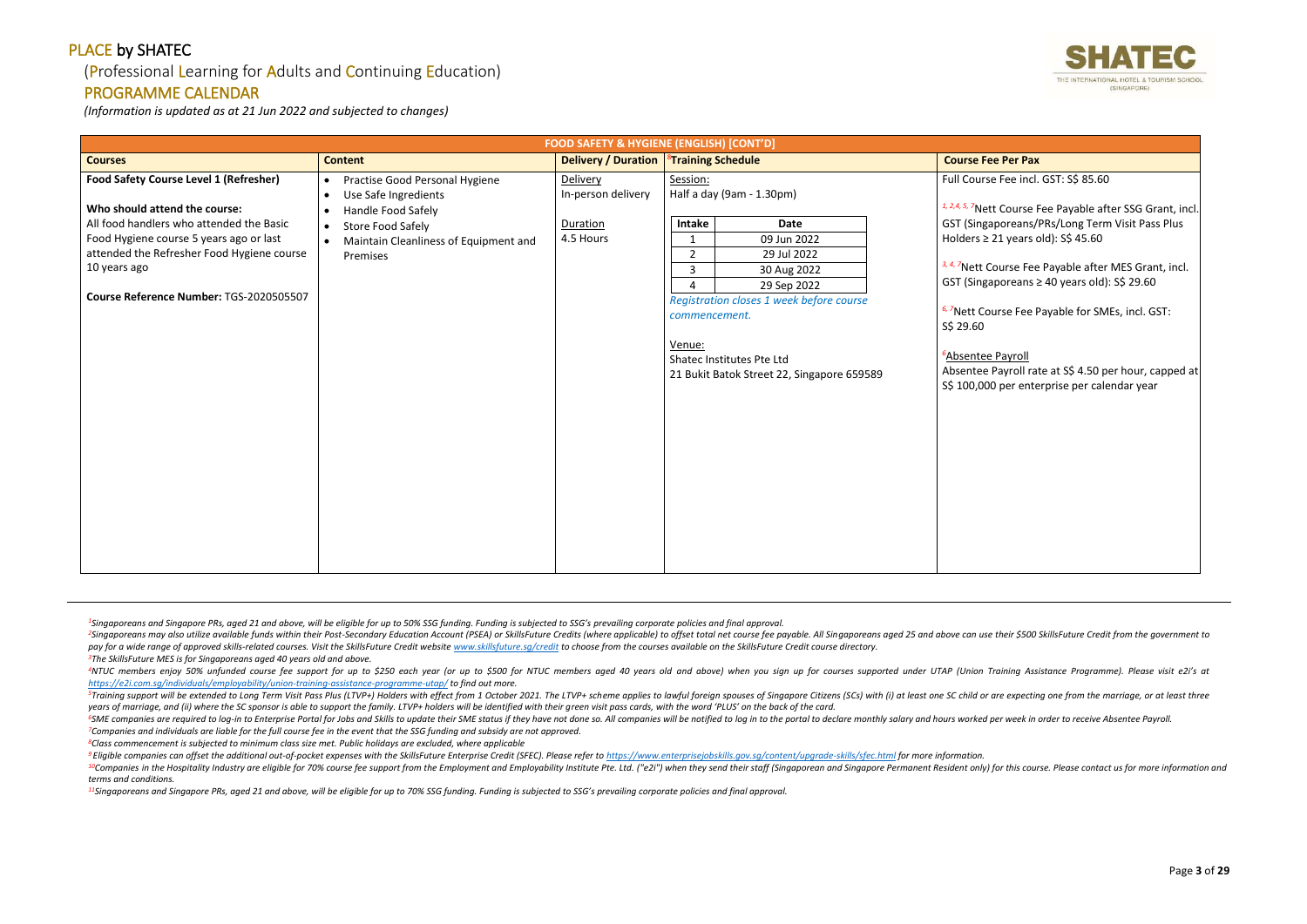## (Professional Learning for Adults and Continuing Education)

### PROGRAMME CALENDAR

*(Information is updated as at 21 Jun 2022 and subjected to changes)*

<sup>2</sup>Singaporeans may also utilize available funds within their Post-Secondary Education Account (PSEA) or SkillsFuture Credits (where applicable) to offset total net course fee payable. All Singaporeans aged 25 and above ca pay for a wide range of approved skills-related courses. Visit the SkillsFuture Credit website www.skillsfuture.sa/credit to choose from the courses available on the SkillsFuture Credit course directory. *<sup>3</sup>The SkillsFuture MES is for Singaporeans aged 40 years old and above.*

<sup>4</sup>NTUC members enjoy 50% unfunded course fee support for up to \$250 each year (or up to \$500 for NTUC members aged 40 years old and above) when you sign up for courses supported under UTAP (Union Training Assistance Progr *<https://e2i.com.sg/individuals/employability/union-training-assistance-programme-utap/> to find out more.*  <sup>5</sup>Training support will be extended to Long Term Visit Pass Plus (LTVP+) Holders with effect from 1 October 2021. The LTVP+ scheme applies to lawful foreign spouses of Singapore Citizens (SCs) with (i) at least one SC chi *years of marriage, and (ii) where the SC sponsor is able to support the family. LTVP+ holders will be identified with their green visit pass cards, with the word 'PLUS' on the back of the card.*

<sup>6</sup>SME companies are required to log-in to Enterprise Portal for Jobs and Skills to update their SME status if they have not done so. All companies will be notified to log in to the portal to declare monthly salary and hou *<sup>7</sup>Companies and individuals are liable for the full course fee in the event that the SSG funding and subsidy are not approved.*

<sup>9</sup> Eligible companies can offset the additional out-of-pocket expenses with the SkillsFuture Enterprise Credit (SFEC). Please refer to https://www.enterpriseiobskills.gov.sa/content/uparade-skills/sfec.html for more infor <sup>10</sup>Companies in the Hospitality Industry are eligible for 70% course fee support from the Employment and Employability Institute Pte. Ltd. ("e2i") when they send their staff (Singaporean and Singapore Permanent Resident o *terms and conditions.*

*<sup>8</sup>Class commencement is subjected to minimum class size met. Public holidays are excluded, where applicable*

*<sup>11</sup>Singaporeans and Singapore PRs, aged 21 and above, will be eligible for up to 70% SSG funding. Funding is subjected to SSG's prevailing corporate policies and final approval.*



| <b>FOOD SAFETY &amp; HYGIENE (ENGLISH) [CONT'D]</b> |                                                    |                     |                                          |                                                                        |  |  |
|-----------------------------------------------------|----------------------------------------------------|---------------------|------------------------------------------|------------------------------------------------------------------------|--|--|
| <b>Courses</b>                                      | <b>Content</b>                                     | Delivery / Duration | <sup>8</sup> Training Schedule           | <b>Course Fee Per Pax</b>                                              |  |  |
| <b>Food Safety Course Level 1 (Refresher)</b>       | Practise Good Personal Hygiene<br>$\bullet$        | Delivery            | Session:                                 | Full Course Fee incl. GST: S\$ 85.60                                   |  |  |
| (Synchronous e-learning)                            | Use Safe Ingredients<br>$\bullet$                  | Home-based          | Half a day (9am - 1.30pm)                |                                                                        |  |  |
|                                                     | Handle Food Safely<br>$\bullet$                    | learning            |                                          | <sup>1, 2,4, 5, 7</sup> Nett Course Fee Payable after SSG Grant, incl. |  |  |
| Who should attend the course:                       | <b>Store Food Safely</b><br>$\bullet$              |                     | Intake<br><b>Date</b>                    | GST (Singaporeans/PRs/Long Term Visit Pass Plus                        |  |  |
| All food handlers who attended the Basic            | Maintain Cleanliness of Equipment and<br>$\bullet$ | Duration            | 05 Jul 2022<br>$\mathbf{1}$              | Holders $\geq 21$ years old): S\$ 45.60                                |  |  |
| Food Hygiene course 5 years ago or last             | Premises                                           | 4.5 Hours           | $\overline{2}$<br>16 Aug 2022            |                                                                        |  |  |
| attended the Refresher Food Hygiene course          |                                                    |                     | $\mathbf{3}$<br>15 Sep 2022              | <sup>3, 4, 7</sup> Nett Course Fee Payable after MES Grant, incl.      |  |  |
| 10 years ago                                        |                                                    |                     | Registration closes 1 week before course | GST (Singaporeans $\geq$ 40 years old): S\$ 29.60                      |  |  |
|                                                     |                                                    |                     | commencement.                            |                                                                        |  |  |
| Course Reference Number: TGS-2019501839             |                                                    |                     |                                          | <sup>6, 7</sup> Nett Course Fee Payable for SMEs, incl. GST:           |  |  |
|                                                     |                                                    |                     |                                          | S\$29.60                                                               |  |  |
|                                                     |                                                    |                     |                                          | <sup>6</sup> Absentee Payroll                                          |  |  |
|                                                     |                                                    |                     |                                          | Absentee Payroll rate at S\$ 4.50 per hour, capped at                  |  |  |
|                                                     |                                                    |                     |                                          | S\$ 100,000 per enterprise per calendar year                           |  |  |
|                                                     |                                                    |                     |                                          |                                                                        |  |  |
|                                                     |                                                    |                     |                                          |                                                                        |  |  |
|                                                     |                                                    |                     |                                          |                                                                        |  |  |
|                                                     |                                                    |                     |                                          |                                                                        |  |  |
|                                                     |                                                    |                     |                                          |                                                                        |  |  |
|                                                     |                                                    |                     |                                          |                                                                        |  |  |
|                                                     |                                                    |                     |                                          |                                                                        |  |  |
|                                                     |                                                    |                     |                                          |                                                                        |  |  |
|                                                     |                                                    |                     |                                          |                                                                        |  |  |
|                                                     |                                                    |                     |                                          |                                                                        |  |  |
|                                                     |                                                    |                     |                                          |                                                                        |  |  |
|                                                     |                                                    |                     |                                          |                                                                        |  |  |
|                                                     |                                                    |                     |                                          |                                                                        |  |  |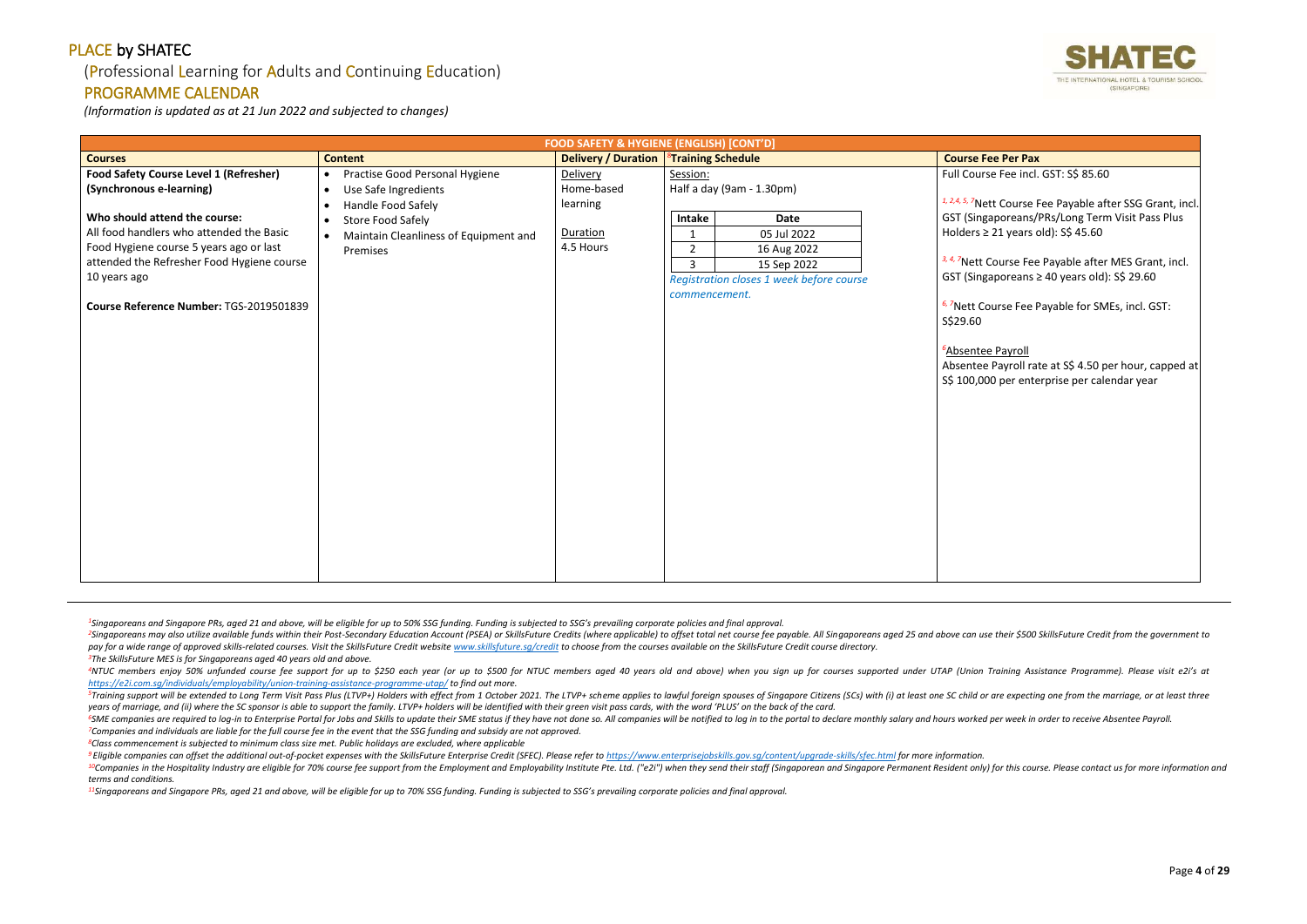## (Professional Learning for Adults and Continuing Education)

## PROGRAMME CALENDAR

*(Information is updated as at 21 Jun 2022 and subjected to changes)*

<sup>2</sup>Singaporeans may also utilize available funds within their Post-Secondary Education Account (PSEA) or SkillsFuture Credits (where applicable) to offset total net course fee payable. All Singaporeans aged 25 and above ca pay for a wide range of approved skills-related courses. Visit the SkillsFuture Credit website www.skillsfuture.sa/credit to choose from the courses available on the SkillsFuture Credit course directory. *<sup>3</sup>The SkillsFuture MES is for Singaporeans aged 40 years old and above.*

<sup>4</sup>NTUC members enjoy 50% unfunded course fee support for up to \$250 each year (or up to \$500 for NTUC members aged 40 years old and above) when you sign up for courses supported under UTAP (Union Training Assistance Progr *<https://e2i.com.sg/individuals/employability/union-training-assistance-programme-utap/> to find out more.* 

<sup>5</sup>Training support will be extended to Long Term Visit Pass Plus (LTVP+) Holders with effect from 1 October 2021. The LTVP+ scheme applies to lawful foreign spouses of Singapore Citizens (SCs) with (i) at least one SC chi *years of marriage, and (ii) where the SC sponsor is able to support the family. LTVP+ holders will be identified with their green visit pass cards, with the word 'PLUS' on the back of the card.*

<sup>6</sup>SME companies are required to log-in to Enterprise Portal for Jobs and Skills to update their SME status if they have not done so. All companies will be notified to log in to the portal to declare monthly salary and hou *<sup>7</sup>Companies and individuals are liable for the full course fee in the event that the SSG funding and subsidy are not approved.*

<sup>9</sup> Eligible companies can offset the additional out-of-pocket expenses with the SkillsFuture Enterprise Credit (SFEC). Please refer to https://www.enterpriseiobskills.gov.sa/content/uparade-skills/sfec.html for more infor <sup>10</sup>Companies in the Hospitality Industry are eligible for 70% course fee support from the Employment and Employability Institute Pte. Ltd. ("e2i") when they send their staff (Singaporean and Singapore Permanent Resident o *terms and conditions.*

*<sup>8</sup>Class commencement is subjected to minimum class size met. Public holidays are excluded, where applicable*

*<sup>11</sup>Singaporeans and Singapore PRs, aged 21 and above, will be eligible for up to 70% SSG funding. Funding is subjected to SSG's prevailing corporate policies and final approval.*



|                                                    | <b>FOOD SAFETY &amp; HYGIENE (CHINESE)</b>                                                       |                                |                                                                                                                                                                                                                |                                                                                                                                                                                                     |  |  |  |
|----------------------------------------------------|--------------------------------------------------------------------------------------------------|--------------------------------|----------------------------------------------------------------------------------------------------------------------------------------------------------------------------------------------------------------|-----------------------------------------------------------------------------------------------------------------------------------------------------------------------------------------------------|--|--|--|
| <b>Courses</b>                                     | <b>Content</b>                                                                                   | <b>Delivery / Duration</b>     | <sup>8</sup> Training Schedule                                                                                                                                                                                 | <b>Course Fee Per Pax</b>                                                                                                                                                                           |  |  |  |
| <b>Food Safety Course Level 1 (Chinese)</b>        | Practise Good Personal Hygiene<br>$\bullet$                                                      | Delivery                       | Session:                                                                                                                                                                                                       | Full Course Fee incl. GST: S\$ 173.34                                                                                                                                                               |  |  |  |
| Who should attend the course:<br>All food handlers | Use Safe Ingredients<br>$\bullet$<br>Handle Food Safely<br><b>Store Food Safely</b><br>$\bullet$ | In-person delivery<br>Duration | 1 full day $(9am - 5.30pm)$<br>1天(上午9点至下午5点30分)                                                                                                                                                                | <sup>1, 2,4, 5, 7</sup> Nett Course Fee Payable after SSG Grant, incl.<br>GST (Singaporeans/PRs/Long Term Visit Pass Plus                                                                           |  |  |  |
| Course Reference Number: TGS-2022010669            | Maintain Cleanliness of Equipment and<br>Premises                                                | 7.5 Hours                      | Intake<br><b>Date</b><br>21 Jun 2022<br>$\overline{2}$<br>26 Jul 2022                                                                                                                                          | Holders $\geq$ 21 years old): S\$ 92.34<br>3, 4, 7Nett Course Fee Payable after MES Grant, incl. GST                                                                                                |  |  |  |
| 食品安全课程1级(中文)                                       | 养成良好的个人卫生                                                                                        | 培训是以面对面的                       | $\overline{3}$<br>23 Aug 2022                                                                                                                                                                                  | (Singaporeans $\geq 40$ years old): S\$ 59.94                                                                                                                                                       |  |  |  |
| 谁应该出席:<br>从事销售或准备销售食品的任何人士                         | 使用安全的食材<br>安全地处理食物<br>安全地储存食物<br>$\bullet$<br>保持设备及工作场所的清洁<br>$\bullet$                          | 方式进行的                          | 22 Sep 2022<br>4<br>Registration closes 1 week before course<br>commencement.<br>报名在开课前1周截止。<br>Venue:<br>Shatec Institutes Pte Ltd<br>21 Bukit Batok Street 22, Singapore 659589<br>21 号武吉巴督 22 街, 新加坡 659589 | 6,7Nett Course Fee Payable for SMEs, incl. GST: S\$ 59.94<br><sup>6</sup> Absentee Payroll<br>Absentee Payroll rate at S\$ 4.50 per hour, capped at<br>S\$ 100,000 per enterprise per calendar year |  |  |  |
|                                                    |                                                                                                  |                                |                                                                                                                                                                                                                |                                                                                                                                                                                                     |  |  |  |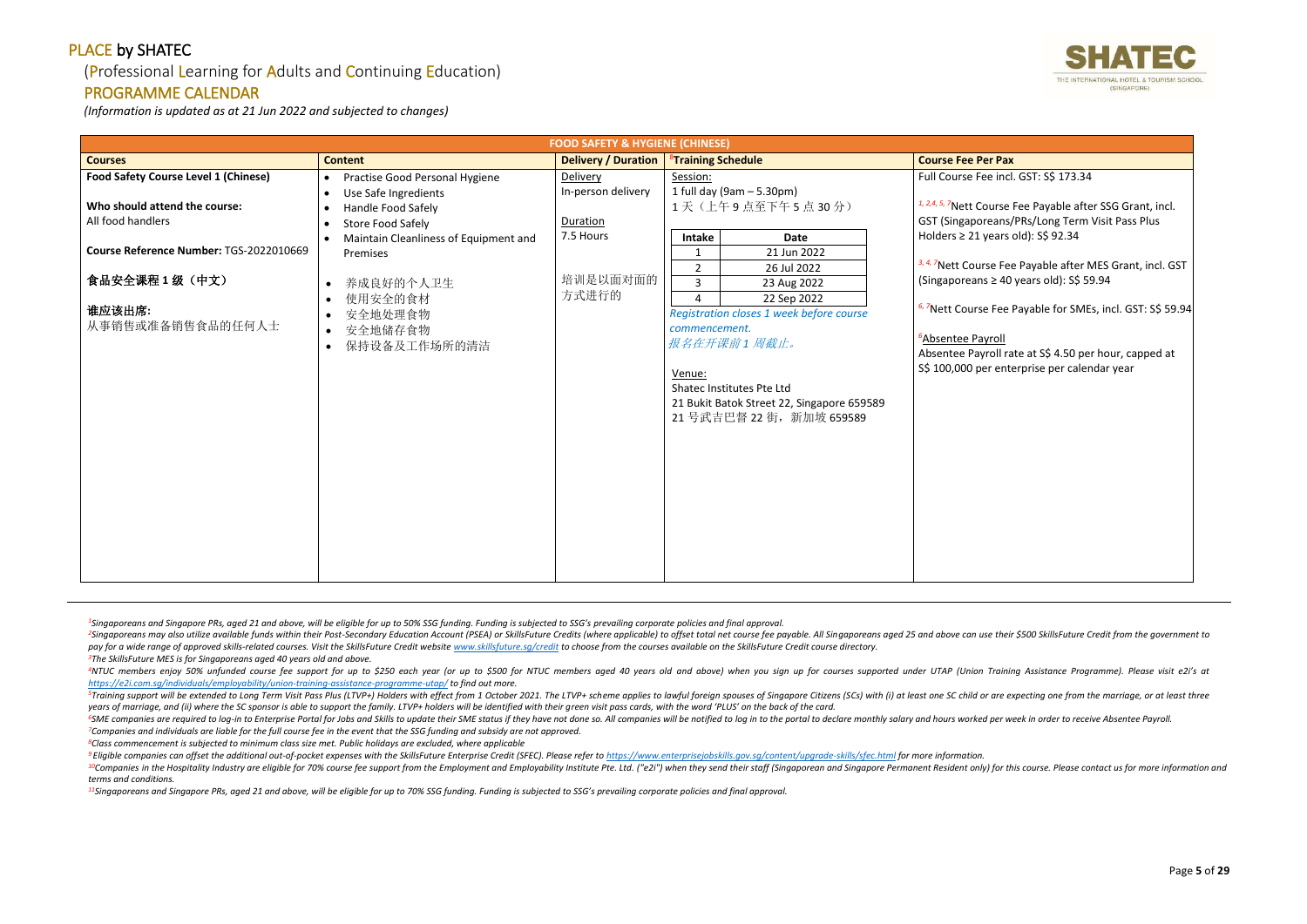## (Professional Learning for Adults and Continuing Education)

## PROGRAMME CALENDAR

*(Information is updated as at 21 Jun 2022 and subjected to changes)*

<sup>2</sup>Singaporeans may also utilize available funds within their Post-Secondary Education Account (PSEA) or SkillsFuture Credits (where applicable) to offset total net course fee payable. All Singaporeans aged 25 and above ca pay for a wide range of approved skills-related courses. Visit the SkillsFuture Credit website www.skillsfuture.sa/credit to choose from the courses available on the SkillsFuture Credit course directory. *<sup>3</sup>The SkillsFuture MES is for Singaporeans aged 40 years old and above.*

<sup>4</sup>NTUC members enjoy 50% unfunded course fee support for up to \$250 each year (or up to \$500 for NTUC members aged 40 years old and above) when you sign up for courses supported under UTAP (Union Training Assistance Progr *<https://e2i.com.sg/individuals/employability/union-training-assistance-programme-utap/> to find out more.*  <sup>5</sup>Training support will be extended to Long Term Visit Pass Plus (LTVP+) Holders with effect from 1 October 2021. The LTVP+ scheme applies to lawful foreign spouses of Singapore Citizens (SCs) with (i) at least one SC chi

<sup>6</sup>SME companies are required to log-in to Enterprise Portal for Jobs and Skills to update their SME status if they have not done so. All companies will be notified to log in to the portal to declare monthly salary and hou *<sup>7</sup>Companies and individuals are liable for the full course fee in the event that the SSG funding and subsidy are not approved.*

<sup>9</sup> Eligible companies can offset the additional out-of-pocket expenses with the SkillsFuture Enterprise Credit (SFEC). Please refer to https://www.enterpriseiobskills.gov.sa/content/uparade-skills/sfec.html for more infor <sup>10</sup>Companies in the Hospitality Industry are eligible for 70% course fee support from the Employment and Employability Institute Pte. Ltd. ("e2i") when they send their staff (Singaporean and Singapore Permanent Resident o *terms and conditions.*

*years of marriage, and (ii) where the SC sponsor is able to support the family. LTVP+ holders will be identified with their green visit pass cards, with the word 'PLUS' on the back of the card.*

*<sup>8</sup>Class commencement is subjected to minimum class size met. Public holidays are excluded, where applicable*

*<sup>11</sup>Singaporeans and Singapore PRs, aged 21 and above, will be eligible for up to 70% SSG funding. Funding is subjected to SSG's prevailing corporate policies and final approval.*



|                                                                                                                                                                                                                                         | <b>FOOD SAFETY &amp; HYGIENE (CHINESE) [CONT'D]</b>                                                                           |                                            |                                                                                                                                                                                            |                                                                                                                                                                                                                                                                                   |  |  |  |
|-----------------------------------------------------------------------------------------------------------------------------------------------------------------------------------------------------------------------------------------|-------------------------------------------------------------------------------------------------------------------------------|--------------------------------------------|--------------------------------------------------------------------------------------------------------------------------------------------------------------------------------------------|-----------------------------------------------------------------------------------------------------------------------------------------------------------------------------------------------------------------------------------------------------------------------------------|--|--|--|
| <b>Courses</b>                                                                                                                                                                                                                          | <b>Content</b>                                                                                                                | <b>Delivery / Duration</b>                 | <sup>8</sup> Training Schedule                                                                                                                                                             | <b>Course Fee Per Pax</b>                                                                                                                                                                                                                                                         |  |  |  |
| <b>Food Safety Course Level 1 (Refresher)</b><br>(Chinese)                                                                                                                                                                              | Practise Good Personal Hygiene<br>$\bullet$<br>Use Safe Ingredients<br>$\bullet$<br>Handle Food Safely<br>$\bullet$           | Delivery<br>In-person delivery             | Session:<br>Half a day (9am - 1.30pm)<br>半天(上午9点至下午1点30分)                                                                                                                                  | Full Course Fee incl. GST: S\$ 85.60<br><sup>1, 2,4, 5, 7</sup> Nett Course Fee Payable after SSG Grant, incl.                                                                                                                                                                    |  |  |  |
| Who should attend the course:<br>All food handlers who attended the Basic<br>Food Hygiene course 5 years ago or last<br>attended the Refresher Food Hygiene course<br>10 years ago<br><b>Course Reference Number:</b><br>TGS-2022010668 | <b>Store Food Safely</b><br>$\bullet$<br>Maintain Cleanliness of Equipment and<br>Premises<br>养成良好的个人卫生<br>使用安全的食材<br>安全地处理食物 | Duration<br>4.5 Hours<br>培训是以面对面的<br>方式进行的 | Intake<br>Date<br>23 Jun 2022<br>1<br>$\overline{2}$<br>12 Jul 2022<br>3<br>08 Aug 2022<br>08 Sep 2022<br>4                                                                                | GST (Singaporeans/PRs/Long Term Visit Pass Plus<br>Holders $\geq$ 21 years old): S\$ 45.60<br><sup>3, 4, 7</sup> Nett Course Fee Payable after MES Grant, incl. GST<br>(Singaporeans $\geq 40$ years old): S\$ 29.60<br>6,7Nett Course Fee Payable for SMEs, incl. GST: S\$ 29.60 |  |  |  |
| 食品安全课程1级 (复习) (中文)<br>谁应该出席:<br>所有5年前参加过基本食品卫生课程或10<br>年前最后一次参加食品卫生复习课程的食<br>物处理人员                                                                                                                                                      | 安全地储存食物<br>保持设备及工作场所的清洁                                                                                                       |                                            | Registration closes 1 week before course<br>commencement.<br>报名在开课前1周截止。<br>Venue:<br>Shatec Institutes Pte Ltd<br>21 Bukit Batok Street 22, Singapore 659589<br>21 号武吉巴督 22 街, 新加坡 659589 | <sup>6</sup> Absentee Payroll<br>Absentee Payroll rate at S\$ 4.50 per hour, capped at<br>S\$ 100,000 per enterprise per calendar year                                                                                                                                            |  |  |  |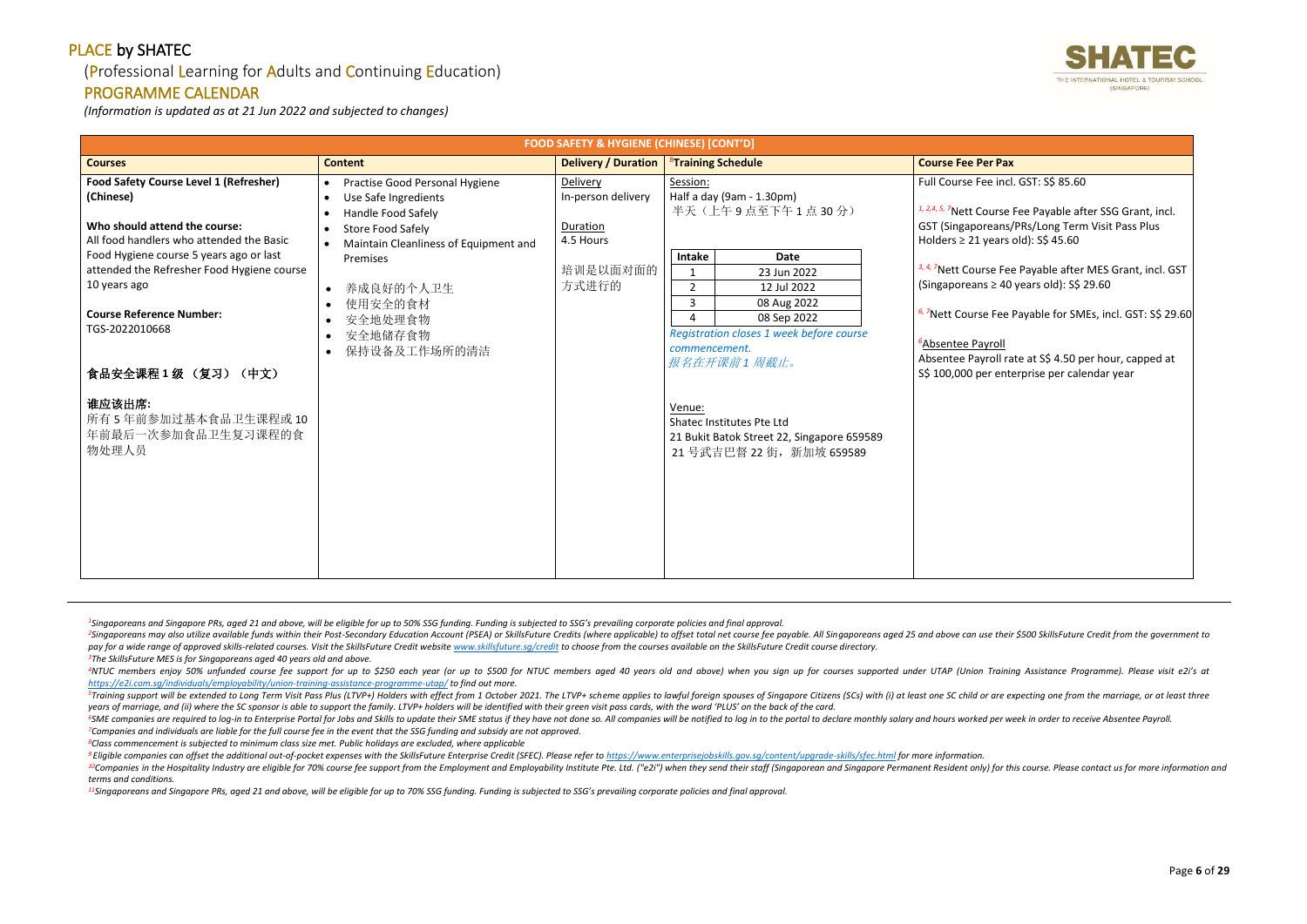#### (Professional Learning for Adults and Continuing Education)

## PROGRAMME CALENDAR

*(Information is updated as at 21 Jun 2022 and subjected to changes)*

<sup>2</sup>Singaporeans may also utilize available funds within their Post-Secondary Education Account (PSEA) or SkillsFuture Credits (where applicable) to offset total net course fee payable. All Singaporeans aged 25 and above ca pay for a wide range of approved skills-related courses. Visit the SkillsFuture Credit website www.skillsfuture.sa/credit to choose from the courses available on the SkillsFuture Credit course directory. *<sup>3</sup>The SkillsFuture MES is for Singaporeans aged 40 years old and above.*

<sup>4</sup>NTUC members enjoy 50% unfunded course fee support for up to \$250 each year (or up to \$500 for NTUC members aged 40 years old and above) when you sign up for courses supported under UTAP (Union Training Assistance Progr *<https://e2i.com.sg/individuals/employability/union-training-assistance-programme-utap/> to find out more.* 

<sup>5</sup>Training support will be extended to Long Term Visit Pass Plus (LTVP+) Holders with effect from 1 October 2021. The LTVP+ scheme applies to lawful foreign spouses of Singapore Citizens (SCs) with (i) at least one SC chi *years of marriage, and (ii) where the SC sponsor is able to support the family. LTVP+ holders will be identified with their green visit pass cards, with the word 'PLUS' on the back of the card.*

<sup>6</sup>SME companies are required to log-in to Enterprise Portal for Jobs and Skills to update their SME status if they have not done so. All companies will be notified to log in to the portal to declare monthly salary and hou *<sup>7</sup>Companies and individuals are liable for the full course fee in the event that the SSG funding and subsidy are not approved.*

<sup>9</sup> Eligible companies can offset the additional out-of-pocket expenses with the SkillsFuture Enterprise Credit (SFEC). Please refer to https://www.enterpriseiobskills.gov.sa/content/uparade-skills/sfec.html for more infor <sup>10</sup>Companies in the Hospitality Industry are eligible for 70% course fee support from the Employment and Employability Institute Pte. Ltd. ("e2i") when they send their staff (Singaporean and Singapore Permanent Resident o *terms and conditions.*

*<sup>8</sup>Class commencement is subjected to minimum class size met. Public holidays are excluded, where applicable*

*<sup>11</sup>Singaporeans and Singapore PRs, aged 21 and above, will be eligible for up to 70% SSG funding. Funding is subjected to SSG's prevailing corporate policies and final approval.*



- 
- 

| <b>FOOD SAFETY &amp; HYGIENE - LEVEL 3 (ENGLISH)</b>                                                                                                                                                         |                                                                                                                                                                                                                                                                                                                                                                                                                                                       |                                                        |                                                                                                                                                                                                                                                                         |                                                                                                                                                                                                                                                                                                                                                                                                                                                                                                                                           |
|--------------------------------------------------------------------------------------------------------------------------------------------------------------------------------------------------------------|-------------------------------------------------------------------------------------------------------------------------------------------------------------------------------------------------------------------------------------------------------------------------------------------------------------------------------------------------------------------------------------------------------------------------------------------------------|--------------------------------------------------------|-------------------------------------------------------------------------------------------------------------------------------------------------------------------------------------------------------------------------------------------------------------------------|-------------------------------------------------------------------------------------------------------------------------------------------------------------------------------------------------------------------------------------------------------------------------------------------------------------------------------------------------------------------------------------------------------------------------------------------------------------------------------------------------------------------------------------------|
| <b>Courses</b>                                                                                                                                                                                               | <b>Content</b>                                                                                                                                                                                                                                                                                                                                                                                                                                        | <b>Delivery / Duration</b>                             | <sup>8</sup> Training Schedule                                                                                                                                                                                                                                          | <b>Course Fee Per Pax</b>                                                                                                                                                                                                                                                                                                                                                                                                                                                                                                                 |
| Food Safety and Hygiene - Level 3<br>Who should attend the course:<br>Supervisors and managers working in retail<br>and non-retail food establishments.<br><b>Course Reference Number:</b><br>TGS-2022013816 | Food safety practices and regulatory<br>$\bullet$<br>requirements<br>Types of pre-requisite programmes<br>$\bullet$<br>implemented in food establishments<br>Methods used to conduct food safety and<br>$\bullet$<br>hygiene inspections/checks<br>Food safety and hygiene lapses and<br>$\bullet$<br>corrective actions<br>Hazard Analysis and Critical Control Point<br>$\bullet$<br>(HACCP) principles and Food Safety<br>Management System (FSMS) | Delivery<br>In-person delivery<br>Duration<br>21 Hours | Session:<br>3 full days (9am - 5pm)<br>Intake<br>Date<br>17, 18 & 19 Aug 2022<br>$2^{\circ}$<br>21, 22 & 23 Sep 2022<br>Registration closes 2 weeks before course<br>commencement.<br>Venue:<br>Shatec Institutes Pte Ltd<br>21 Bukit Batok Street 22, Singapore 659589 | Full Course Fee incl. GST: S\$ 449.40<br><sup>1, 2, 5, 7</sup> Nett Course Fee Payable after SSG Grant, incl. GST<br>(Singaporeans/PRs/Long Term Visit Pass Plus<br>Holders $\geq$ 21 years old): S\$ 134.82<br><sup>3,7</sup> Nett Course Fee Payable after MES Grant, incl. GST<br>(Singaporeans $\geq$ 40 years old): S\$ 50.82<br>6,7Nett Course Fee Payable for SMEs, incl. GST: S\$ 50.82<br><sup>6</sup> Absentee Payroll<br>Absentee Payroll rate at S\$ 4.50 per hour, capped at<br>S\$ 100,000 per enterprise per calendar year |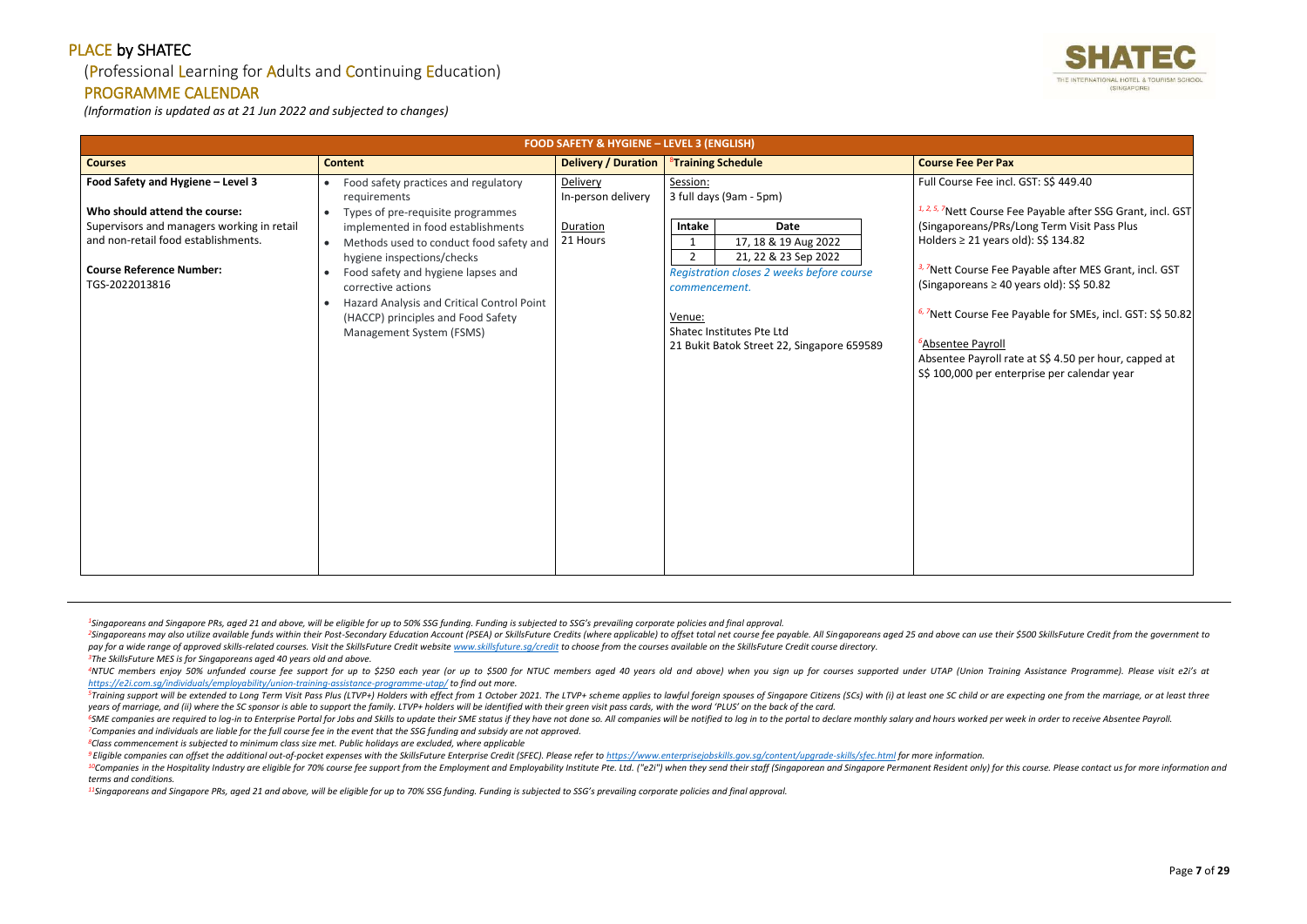## (Professional Learning for Adults and Continuing Education)

#### PROGRAMME CALENDAR

*(Information is updated as at 21 Jun 2022 and subjected to changes)*

<sup>2</sup>Singaporeans may also utilize available funds within their Post-Secondary Education Account (PSEA) or SkillsFuture Credits (where applicable) to offset total net course fee payable. All Singaporeans aged 25 and above ca pay for a wide range of approved skills-related courses. Visit the SkillsFuture Credit website www.skillsfuture.sa/credit to choose from the courses available on the SkillsFuture Credit course directory. *<sup>3</sup>The SkillsFuture MES is for Singaporeans aged 40 years old and above.*

<sup>4</sup>NTUC members enjoy 50% unfunded course fee support for up to \$250 each year (or up to \$500 for NTUC members aged 40 years old and above) when you sign up for courses supported under UTAP (Union Training Assistance Progr *<https://e2i.com.sg/individuals/employability/union-training-assistance-programme-utap/> to find out more.* 

<sup>5</sup>Training support will be extended to Long Term Visit Pass Plus (LTVP+) Holders with effect from 1 October 2021. The LTVP+ scheme applies to lawful foreign spouses of Singapore Citizens (SCs) with (i) at least one SC chi *years of marriage, and (ii) where the SC sponsor is able to support the family. LTVP+ holders will be identified with their green visit pass cards, with the word 'PLUS' on the back of the card.*

<sup>6</sup>SME companies are required to log-in to Enterprise Portal for Jobs and Skills to update their SME status if they have not done so. All companies will be notified to log in to the portal to declare monthly salary and hou *<sup>7</sup>Companies and individuals are liable for the full course fee in the event that the SSG funding and subsidy are not approved.*

<sup>9</sup> Eligible companies can offset the additional out-of-pocket expenses with the SkillsFuture Enterprise Credit (SFEC). Please refer to https://www.enterpriseiobskills.gov.sa/content/uparade-skills/sfec.html for more infor <sup>10</sup>Companies in the Hospitality Industry are eligible for 70% course fee support from the Employment and Employability Institute Pte. Ltd. ("e2i") when they send their staff (Singaporean and Singapore Permanent Resident o *terms and conditions.*

*<sup>4</sup>*Full Course Fee incl. GST: S\$ 299.60 burse Fee Payable incl. GST for Companyed Singaporeans/PRs for the Hospitality S\$ 103.60

*<sup>8</sup>Class commencement is subjected to minimum class size met. Public holidays are excluded, where applicable*

*<sup>11</sup>Singaporeans and Singapore PRs, aged 21 and above, will be eligible for up to 70% SSG funding. Funding is subjected to SSG's prevailing corporate policies and final approval.*



|                                                                                                                                                                                                      |                                                                                                                                                                                                                                                                                                                                                                                                                                           | <b>HOSPITALITY SERVICES</b>                           |                                                                                                                                                                                                                                                                               |                                                                                                                 |
|------------------------------------------------------------------------------------------------------------------------------------------------------------------------------------------------------|-------------------------------------------------------------------------------------------------------------------------------------------------------------------------------------------------------------------------------------------------------------------------------------------------------------------------------------------------------------------------------------------------------------------------------------------|-------------------------------------------------------|-------------------------------------------------------------------------------------------------------------------------------------------------------------------------------------------------------------------------------------------------------------------------------|-----------------------------------------------------------------------------------------------------------------|
| <b>Courses</b>                                                                                                                                                                                       | <b>Content</b>                                                                                                                                                                                                                                                                                                                                                                                                                            | <b>Delivery / Duration</b>                            | <sup>8</sup> Training Schedule                                                                                                                                                                                                                                                | <b>Course Fee Per Pax</b>                                                                                       |
| <b>Customer Experience Excellence in the New</b><br><b>Normal for Hospitality Professionals (New!)</b><br>Who should attend the course:<br>Beneficial and useful to all hospitality<br>professionals | Introduction<br>$\bullet$<br>○ COVID-19: What You Need to Know<br>○ Safe Management Measures for Hotels<br>and F&B Establishments<br>○ Strategies for The Hospitality Industry<br>during the "New Normal" of Covid-19<br><b>Customer Experience Excellence</b><br>$\bullet$<br>○ Customer Service vs. Customer<br>Experience: Which matters more?<br>o Pillars of Customer Experience Excellence<br>○ Excellence in Action – Case Studies | Delivery<br>In-Person Training<br>Duration<br>8 Hours | Session:<br>1 full day (9am $-$ 6pm)<br><b>Date</b><br><b>Intake</b><br>22 Jun 2022<br>1<br>$\overline{2}$<br>25 Jul 2022<br>3<br>22 Aug 2022<br>21 Sep 2022<br>4<br>Registration closes 2 weeks before course<br>commencement.<br>Venue:<br><b>SHATEC Institutes Pte Ltd</b> | <sup>4</sup> Full Course Fee in<br><sup>10</sup> Nett Course Fee F<br>Sponsored Singapo<br>Industry: S\$ 103.60 |
|                                                                                                                                                                                                      | Driving Customer Experience Excellence<br>o The Disruptors of Customer Experience<br>o Trends for Customer Experience Post-<br>COVID-19<br><b>Elevating Customer Experience Excellence</b><br>○ How Can You Succeed with Service in<br><b>Turbulent Times?</b><br>o Building a Skill Set that Respond Well to<br>Changes<br>o The Future of Service is Care                                                                               |                                                       | 21 Bukit Batok Street 22, Singapore 659589                                                                                                                                                                                                                                    |                                                                                                                 |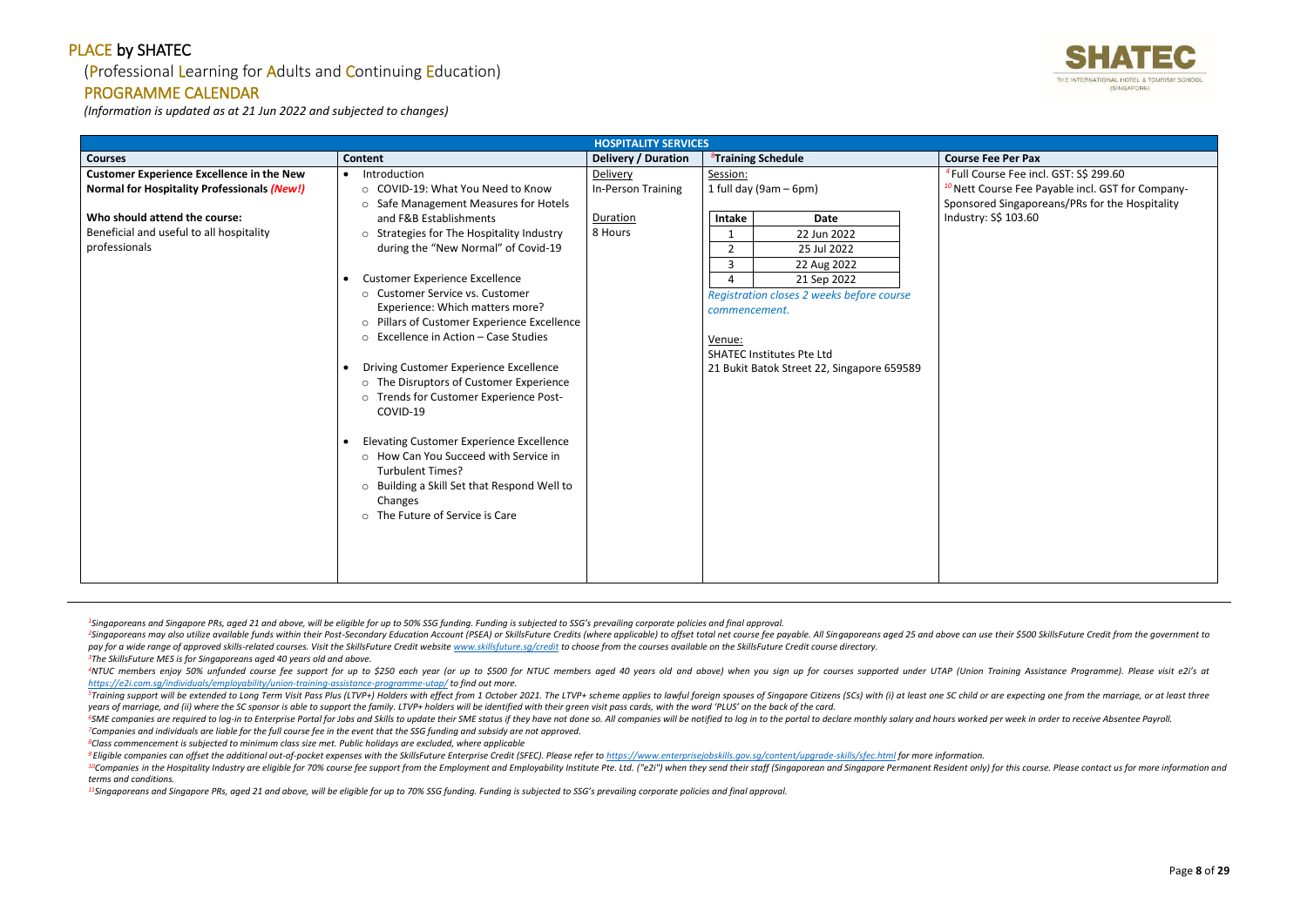## (Professional Learning for Adults and Continuing Education)

#### PROGRAMME CALENDAR

*(Information is updated as at 21 Jun 2022 and subjected to changes)*

<sup>2</sup>Singaporeans may also utilize available funds within their Post-Secondary Education Account (PSEA) or SkillsFuture Credits (where applicable) to offset total net course fee payable. All Singaporeans aged 25 and above ca pay for a wide range of approved skills-related courses. Visit the SkillsFuture Credit website www.skillsfuture.sa/credit to choose from the courses available on the SkillsFuture Credit course directory. *<sup>3</sup>The SkillsFuture MES is for Singaporeans aged 40 years old and above.*

<sup>4</sup>NTUC members enjoy 50% unfunded course fee support for up to \$250 each year (or up to \$500 for NTUC members aged 40 years old and above) when you sign up for courses supported under UTAP (Union Training Assistance Progr *<https://e2i.com.sg/individuals/employability/union-training-assistance-programme-utap/> to find out more.* 

<sup>5</sup>Training support will be extended to Long Term Visit Pass Plus (LTVP+) Holders with effect from 1 October 2021. The LTVP+ scheme applies to lawful foreign spouses of Singapore Citizens (SCs) with (i) at least one SC chi *years of marriage, and (ii) where the SC sponsor is able to support the family. LTVP+ holders will be identified with their green visit pass cards, with the word 'PLUS' on the back of the card.*

<sup>6</sup>SME companies are required to log-in to Enterprise Portal for Jobs and Skills to update their SME status if they have not done so. All companies will be notified to log in to the portal to declare monthly salary and hou *<sup>7</sup>Companies and individuals are liable for the full course fee in the event that the SSG funding and subsidy are not approved.*

<sup>9</sup> Eligible companies can offset the additional out-of-pocket expenses with the SkillsFuture Enterprise Credit (SFEC). Please refer to https://www.enterpriseiobskills.gov.sa/content/uparade-skills/sfec.html for more infor <sup>10</sup>Companies in the Hospitality Industry are eligible for 70% course fee support from the Employment and Employability Institute Pte. Ltd. ("e2i") when they send their staff (Singaporean and Singapore Permanent Resident o *terms and conditions.*

*<sup>8</sup>Class commencement is subjected to minimum class size met. Public holidays are excluded, where applicable*

*<sup>11</sup>Singaporeans and Singapore PRs, aged 21 and above, will be eligible for up to 70% SSG funding. Funding is subjected to SSG's prevailing corporate policies and final approval.*



*Irse Fee incl. GST: S\$ 513.60* 

|                                              | <b>HOSPITALITY SERVICES [CONT'D]</b>           |                            |               |                                           |                                  |
|----------------------------------------------|------------------------------------------------|----------------------------|---------------|-------------------------------------------|----------------------------------|
| <b>Courses</b>                               | Content                                        | <b>Delivery / Duration</b> |               | <sup>8</sup> Training Schedule            | <b>Course Fee Per Pax</b>        |
| Keeping Personal Data Safe: What You Need to | Understand the scope of the Personal Data      | Delivery                   | Session:      |                                           | <sup>4</sup> Full Course Fee ind |
| Know about PDPA (Synchronous e-learning)     | Protection Act (PDPA)                          | Home-Based                 |               | 3 full days $(9am - 6pm)$                 |                                  |
|                                              | Understand the role and powers of the          | Learning                   |               |                                           |                                  |
| Who should attend the course:                | <b>Personal Data Protection Commission</b>     |                            | <b>Intake</b> | Date                                      |                                  |
| Beneficial and useful to all hospitality     | (PDPC)                                         | Duration                   |               | 18, 19 & 20 Jul 2022                      |                                  |
| professionals                                | Know how the PDPA applies within the local     | 24 Hours                   |               | 10, 11 & 12 Aug 2022                      |                                  |
|                                              | legal framework                                |                            |               | Registration closes 2 weeks before course |                                  |
|                                              | List the criminal and civil sanctions relating |                            | commencement. |                                           |                                  |
|                                              | to PDPA breaches                               |                            |               |                                           |                                  |
|                                              | Define Personal Data                           |                            |               |                                           |                                  |
|                                              | Interpret the 10 obligations and their         |                            |               |                                           |                                  |
|                                              | exceptions                                     |                            |               |                                           |                                  |
|                                              | Understand the operation of the Do Not         |                            |               |                                           |                                  |
|                                              | Call (DNC) registry                            |                            |               |                                           |                                  |
|                                              | Apply data compliance requirements within      |                            |               |                                           |                                  |
|                                              | the organisation                               |                            |               |                                           |                                  |
|                                              | Develop effective work systems in              |                            |               |                                           |                                  |
|                                              | compliance with the PDPA                       |                            |               |                                           |                                  |
|                                              |                                                |                            |               |                                           |                                  |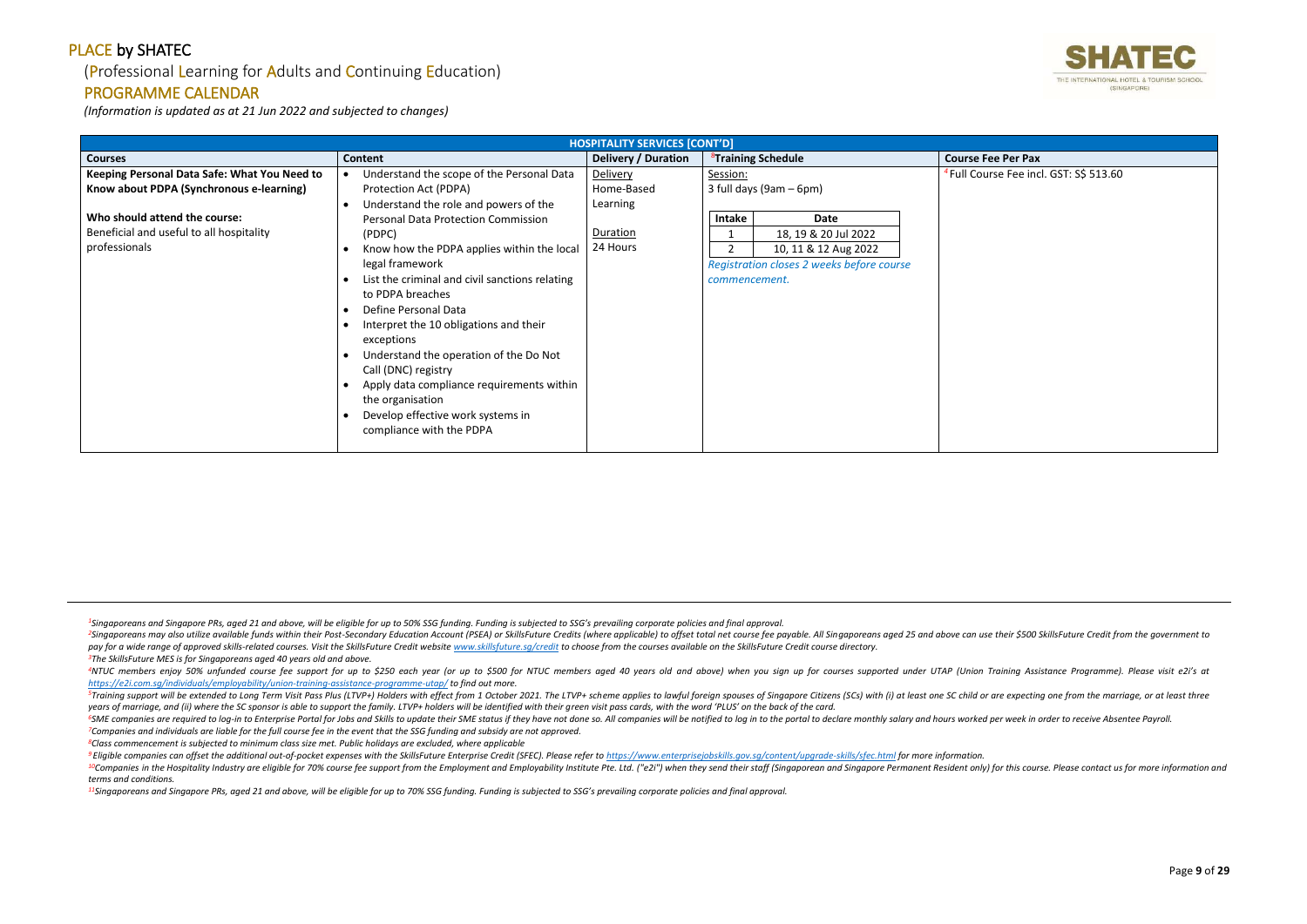#### (Professional Learning for Adults and Continuing Education)

#### PROGRAMME CALENDAR

*(Information is updated as at 21 Jun 2022 and subjected to changes)*

<sup>2</sup>Singaporeans may also utilize available funds within their Post-Secondary Education Account (PSEA) or SkillsFuture Credits (where applicable) to offset total net course fee payable. All Singaporeans aged 25 and above ca pay for a wide range of approved skills-related courses. Visit the SkillsFuture Credit website www.skillsfuture.sa/credit to choose from the courses available on the SkillsFuture Credit course directory. *<sup>3</sup>The SkillsFuture MES is for Singaporeans aged 40 years old and above.*

<sup>4</sup>NTUC members enjoy 50% unfunded course fee support for up to \$250 each year (or up to \$500 for NTUC members aged 40 years old and above) when you sign up for courses supported under UTAP (Union Training Assistance Progr *<https://e2i.com.sg/individuals/employability/union-training-assistance-programme-utap/> to find out more.* 

<sup>5</sup>Training support will be extended to Long Term Visit Pass Plus (LTVP+) Holders with effect from 1 October 2021. The LTVP+ scheme applies to lawful foreign spouses of Singapore Citizens (SCs) with (i) at least one SC chi *years of marriage, and (ii) where the SC sponsor is able to support the family. LTVP+ holders will be identified with their green visit pass cards, with the word 'PLUS' on the back of the card.*

<sup>6</sup>SME companies are required to log-in to Enterprise Portal for Jobs and Skills to update their SME status if they have not done so. All companies will be notified to log in to the portal to declare monthly salary and hou *<sup>7</sup>Companies and individuals are liable for the full course fee in the event that the SSG funding and subsidy are not approved.*

<sup>9</sup> Eligible companies can offset the additional out-of-pocket expenses with the SkillsFuture Enterprise Credit (SFEC). Please refer to https://www.enterpriseiobskills.gov.sa/content/uparade-skills/sfec.html for more infor <sup>10</sup>Companies in the Hospitality Industry are eligible for 70% course fee support from the Employment and Employability Institute Pte. Ltd. ("e2i") when they send their staff (Singaporean and Singapore Permanent Resident o *terms and conditions.*

Course Fee Payable after MES Grant, incl. GST (Singaporeans ≥ 40 years old): S\$ 145.20

ourse Fee Payable for SMEs, incl. GST: 145.20

*e* Payroll Absentee Payroll rate at S\$ 4.50 per hour, capped at 00 per enterprise per calendar year

*<sup>8</sup>Class commencement is subjected to minimum class size met. Public holidays are excluded, where applicable*

*<sup>11</sup>Singaporeans and Singapore PRs, aged 21 and above, will be eligible for up to 70% SSG funding. Funding is subjected to SSG's prevailing corporate policies and final approval.*



se Fee incl. GST: S\$ 1,048.60

**Parable of the Payable after SSG Grant, incl.** aporeans/PRs/Long Term Visit Pass Plus 21 years old): S\$ 385.20

| <b>EXECUTIVE DEVELOPMENT PROGRAMME</b>                     |                                     |                                                                                                          |                                                                                                                   |  |
|------------------------------------------------------------|-------------------------------------|----------------------------------------------------------------------------------------------------------|-------------------------------------------------------------------------------------------------------------------|--|
| <b>Content</b>                                             | <b>Delivery / Duration</b>          | <sup>8</sup> Training Schedule                                                                           | <b>Course Fee Per Pax</b>                                                                                         |  |
| Prospecting and Qualifying Potential Clients               | Delivery<br>Home-Based              | Sessions:                                                                                                | <b>Full Course Fee incl</b>                                                                                       |  |
| Responding to Prospects' Interest - Customer<br>Engagement | Learning                            | $(Day 1 - 4: 9am - 7pm, Day 5: 9am - 2pm)$                                                               | <sup>2, 4, 5, 7, 11</sup> Nett Course<br>GST (Singaporeans/                                                       |  |
| Closing the Deal<br>Sales and Selling in Perspective       | Duration<br>45 Hours                | <b>Intake</b><br><b>Date</b><br><b>TBA</b><br>Registration closes 3 weeks before course<br>commencement. | Holders $\geq$ 21 years<br><sup>3, 4, 7</sup> Nett Course Fee<br>(Singaporeans $\geq 40$                          |  |
|                                                            |                                     |                                                                                                          | <sup>6, 7</sup> Nett Course Fee I<br><sup>6</sup> Absentee Payroll<br>Absentee Payroll ra<br>S\$ 100,000 per ente |  |
|                                                            | Prospecting: Methods and Approaches |                                                                                                          | 4.5 days                                                                                                          |  |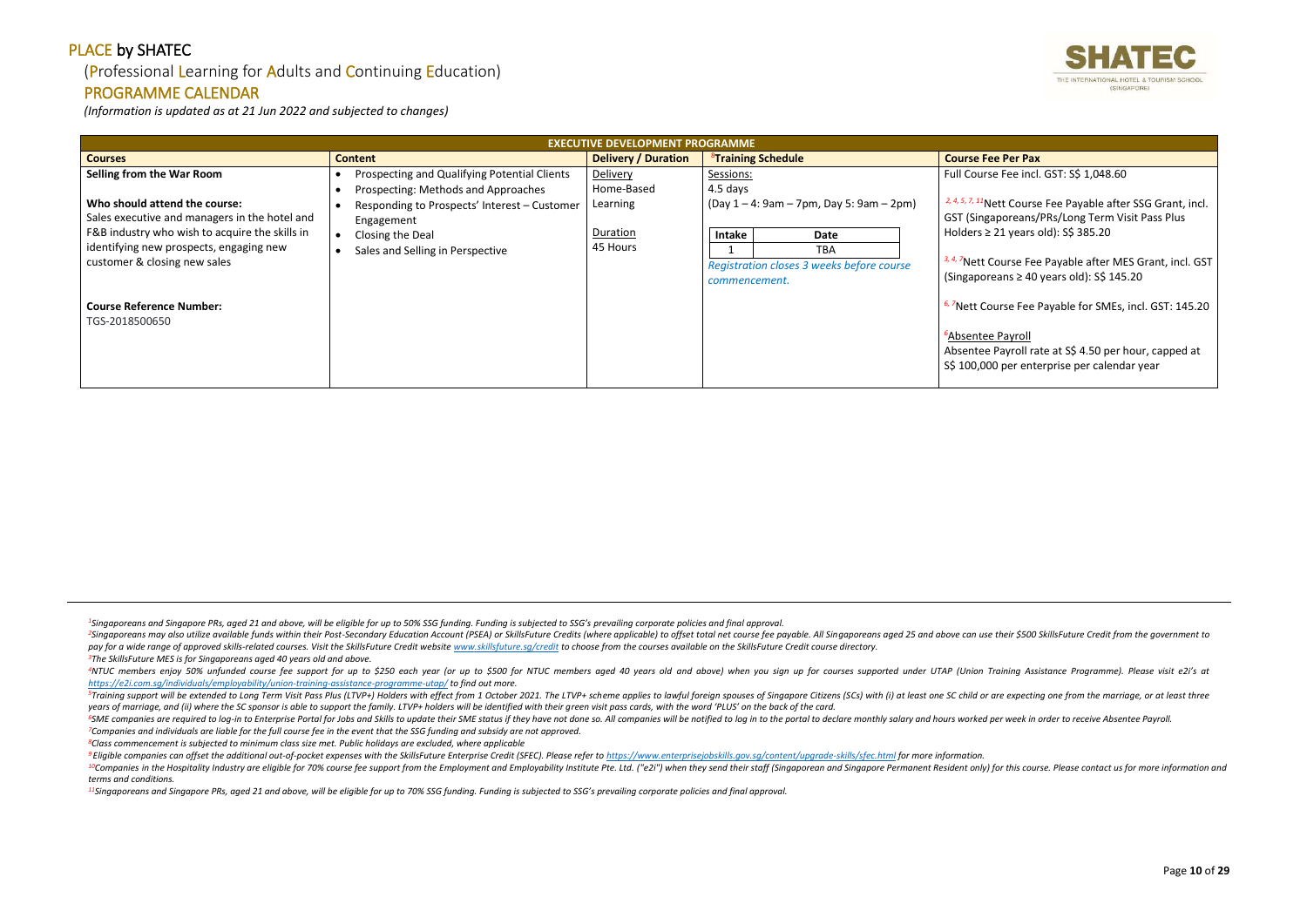## (Professional Learning for Adults and Continuing Education)

#### PROGRAMME CALENDAR

*(Information is updated as at 21 Jun 2022 and subjected to changes)*

<sup>2</sup>Singaporeans may also utilize available funds within their Post-Secondary Education Account (PSEA) or SkillsFuture Credits (where applicable) to offset total net course fee payable. All Singaporeans aged 25 and above ca pay for a wide range of approved skills-related courses. Visit the SkillsFuture Credit website www.skillsfuture.sa/credit to choose from the courses available on the SkillsFuture Credit course directory. *<sup>3</sup>The SkillsFuture MES is for Singaporeans aged 40 years old and above.*

<sup>4</sup>NTUC members enjoy 50% unfunded course fee support for up to \$250 each year (or up to \$500 for NTUC members aged 40 years old and above) when you sign up for courses supported under UTAP (Union Training Assistance Progr *<https://e2i.com.sg/individuals/employability/union-training-assistance-programme-utap/> to find out more.* 

<sup>5</sup>Training support will be extended to Long Term Visit Pass Plus (LTVP+) Holders with effect from 1 October 2021. The LTVP+ scheme applies to lawful foreign spouses of Singapore Citizens (SCs) with (i) at least one SC chi *years of marriage, and (ii) where the SC sponsor is able to support the family. LTVP+ holders will be identified with their green visit pass cards, with the word 'PLUS' on the back of the card.*

<sup>6</sup>SME companies are required to log-in to Enterprise Portal for Jobs and Skills to update their SME status if they have not done so. All companies will be notified to log in to the portal to declare monthly salary and hou *<sup>7</sup>Companies and individuals are liable for the full course fee in the event that the SSG funding and subsidy are not approved.*

<sup>9</sup> Eligible companies can offset the additional out-of-pocket expenses with the SkillsFuture Enterprise Credit (SFEC). Please refer to https://www.enterpriseiobskills.gov.sa/content/uparade-skills/sfec.html for more infor <sup>10</sup>Companies in the Hospitality Industry are eligible for 70% course fee support from the Employment and Employability Institute Pte. Ltd. ("e2i") when they send their staff (Singaporean and Singapore Permanent Resident o *terms and conditions.*

*2, 5, 7, 11*Nett Course Fee Payable after SSG Grant, incl. poreans/PRs/Long Term Visit Pass Plus 21 years old): S\$ 385.20

**Jurse Fee Payable after MES Grant, incl. GST** (Singaporeans ≥ 40 years old): S\$ 145.20

**Produce Fee Payable for SMEs, incl. GST:** 

**Payroll** Payroll rate at S\$ 4.50 per hour, capped at 00 per enterprise per calendar year

*<sup>8</sup>Class commencement is subjected to minimum class size met. Public holidays are excluded, where applicable*

*<sup>11</sup>Singaporeans and Singapore PRs, aged 21 and above, will be eligible for up to 70% SSG funding. Funding is subjected to SSG's prevailing corporate policies and final approval.*



se Fee incl. GST: S\$ 1,284.00

|                                                                                                                                                                                                                                                                                        | <b>EXECUTIVE DEVELOPMENT PROGRAMME [CONT'D]</b>                                                                                                                                                                                                                                                                                                                                                                                                      |                                                                   |                                            |                                                                                                                                           |                                                                                                                                                                                                                                                                          |
|----------------------------------------------------------------------------------------------------------------------------------------------------------------------------------------------------------------------------------------------------------------------------------------|------------------------------------------------------------------------------------------------------------------------------------------------------------------------------------------------------------------------------------------------------------------------------------------------------------------------------------------------------------------------------------------------------------------------------------------------------|-------------------------------------------------------------------|--------------------------------------------|-------------------------------------------------------------------------------------------------------------------------------------------|--------------------------------------------------------------------------------------------------------------------------------------------------------------------------------------------------------------------------------------------------------------------------|
| <b>Courses</b>                                                                                                                                                                                                                                                                         | <b>Content</b>                                                                                                                                                                                                                                                                                                                                                                                                                                       | <b>Delivery / Duration</b>                                        |                                            | <sup>8</sup> Training Schedule                                                                                                            | <b>Course Fee Per Pax</b>                                                                                                                                                                                                                                                |
| <b>Master Class: Innovations in Culinary Health</b><br>(Synchronous e-learning) (New!)<br>Who should attend the course:<br>Cooks / Chefs, Executives, supervisors,<br>managers, senior managers and owners in the<br>F&B industry<br><b>Course Reference Number:</b><br>TGS-2022011519 | Global wellness, public health and<br>environmental trends<br>Relationship between nutrition,<br>inflammation, chronic health conditions,<br>gut-microbiome, and immune system<br>Science behind taste and flavor<br>$\bullet$<br>Health promoting culinary techniques that<br>maximize flavor and enhance life-sustaining<br>nutrients<br>Healthy menu design, marketing and<br>communication strategies<br>New innovations/best practices for food | Delivery<br>Home-based<br>learning<br><b>Duration</b><br>12 Hours | Session:<br><b>Intake</b><br>commencement. | $4x$ half-day sessions (10am $-1$ pm)<br>Date<br>$30$ May $- 2$ Jun 2022<br>19 - 22 Sep 2022<br>Registration closes 1 month before course | <b>Full Course Fee incl</b><br>$2, 5, 7, 11$ Nett Course Fr<br><b>GST (Singaporeans/P</b><br>Holders $\geq$ 21 years<br><sup>3, 7</sup> Nett Course Fee I<br>(Singaporeans $\geq 40$<br><sup>6, 7</sup> Nett Course Fee I<br>S\$ 145.20<br><sup>6</sup> Absentee Payroll |
|                                                                                                                                                                                                                                                                                        | safety COVID-19                                                                                                                                                                                                                                                                                                                                                                                                                                      |                                                                   |                                            |                                                                                                                                           | Absentee Payroll ra<br>S\$ 100,000 per ente                                                                                                                                                                                                                              |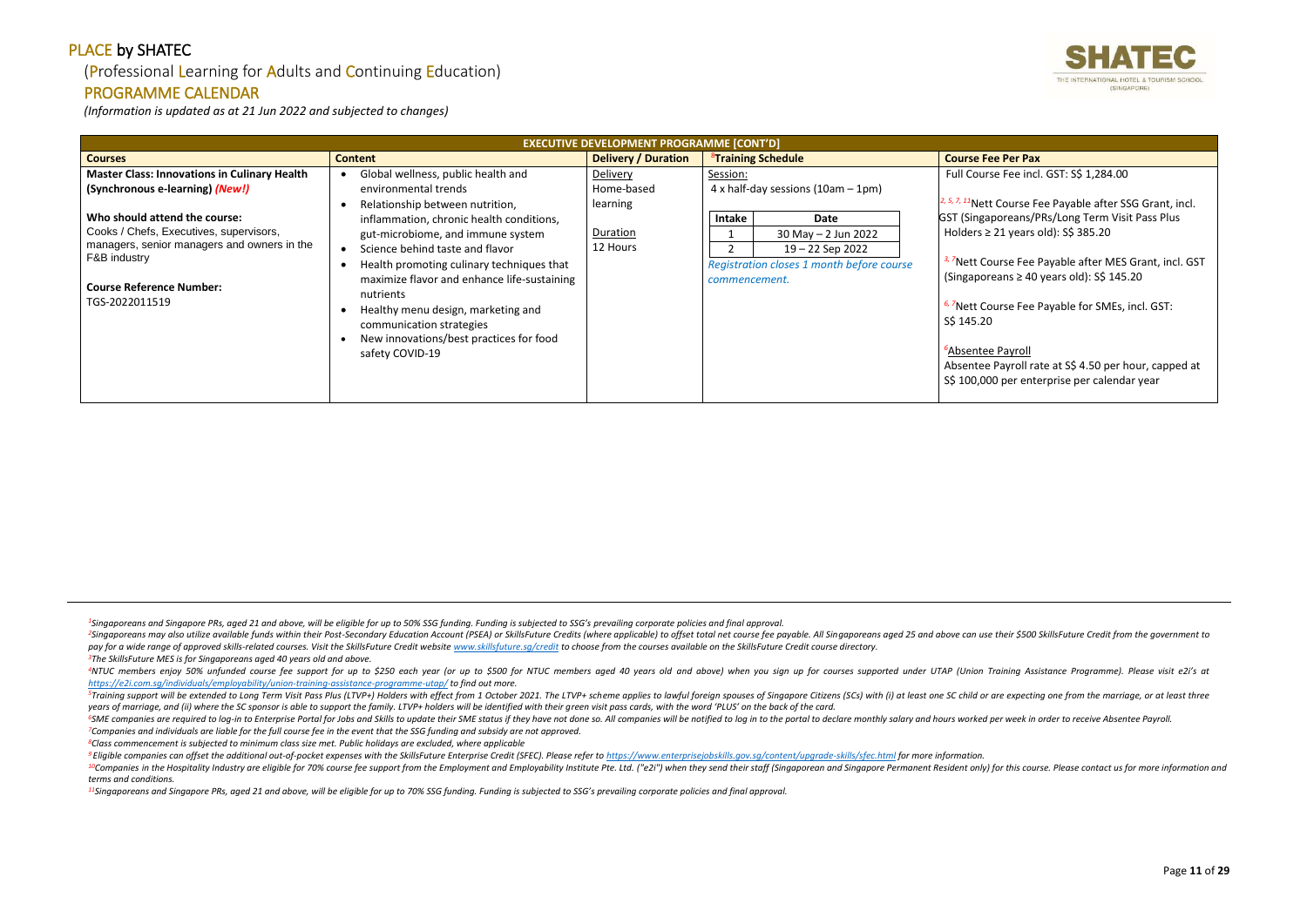## (Professional Learning for Adults and Continuing Education)

### PROGRAMME CALENDAR

*(Information is updated as at 21 Jun 2022 and subjected to changes)*

<sup>2</sup>Singaporeans may also utilize available funds within their Post-Secondary Education Account (PSEA) or SkillsFuture Credits (where applicable) to offset total net course fee payable. All Singaporeans aged 25 and above ca pay for a wide range of approved skills-related courses. Visit the SkillsFuture Credit website www.skillsfuture.sa/credit to choose from the courses available on the SkillsFuture Credit course directory. *<sup>3</sup>The SkillsFuture MES is for Singaporeans aged 40 years old and above.*

<sup>4</sup>NTUC members enjoy 50% unfunded course fee support for up to \$250 each year (or up to \$500 for NTUC members aged 40 years old and above) when you sign up for courses supported under UTAP (Union Training Assistance Progr *<https://e2i.com.sg/individuals/employability/union-training-assistance-programme-utap/> to find out more.* 

<sup>5</sup>Training support will be extended to Long Term Visit Pass Plus (LTVP+) Holders with effect from 1 October 2021. The LTVP+ scheme applies to lawful foreign spouses of Singapore Citizens (SCs) with (i) at least one SC chi *years of marriage, and (ii) where the SC sponsor is able to support the family. LTVP+ holders will be identified with their green visit pass cards, with the word 'PLUS' on the back of the card.*

<sup>6</sup>SME companies are required to log-in to Enterprise Portal for Jobs and Skills to update their SME status if they have not done so. All companies will be notified to log in to the portal to declare monthly salary and hou *<sup>7</sup>Companies and individuals are liable for the full course fee in the event that the SSG funding and subsidy are not approved.*

<sup>9</sup> Eligible companies can offset the additional out-of-pocket expenses with the SkillsFuture Enterprise Credit (SFEC). Please refer to https://www.enterpriseiobskills.gov.sa/content/uparade-skills/sfec.html for more infor <sup>10</sup>Companies in the Hospitality Industry are eligible for 70% course fee support from the Employment and Employability Institute Pte. Ltd. ("e2i") when they send their staff (Singaporean and Singapore Permanent Resident o *terms and conditions.*

*<sup>8</sup>Class commencement is subjected to minimum class size met. Public holidays are excluded, where applicable*

*2, 5, 7, 11*Nett Course Fee Payable after SSG Grant, incl. aporeans/PRs/Long Term Visit Pass Plus 21 years old): S\$ 314.58

*<u>B</u> Zuererage Fee Payable after MES Grant, incl. GST*  $r$ eans ≥ 40 years old): S\$ 118.58

ourse Fee Payable for SMEs, incl. GST:

*e* Payroll Payroll rate at S\$ 4.50 per hour, capped at 00 per enterprise per calendar year

*<sup>11</sup>Singaporeans and Singapore PRs, aged 21 and above, will be eligible for up to 70% SSG funding. Funding is subjected to SSG's prevailing corporate policies and final approval.*



se Fee incl. GST: S\$ 1,284.00

#### se Fee incl. GST: S\$ 1048.60

|                                                                                                                                                                                                                                   | <b>EXECUTIVE DEVELOPMENT PROGRAMME [CONTD]</b>                                                                                                                                                                                                          |                                                            |                                    |                                                                                                         |                                                                              |
|-----------------------------------------------------------------------------------------------------------------------------------------------------------------------------------------------------------------------------------|---------------------------------------------------------------------------------------------------------------------------------------------------------------------------------------------------------------------------------------------------------|------------------------------------------------------------|------------------------------------|---------------------------------------------------------------------------------------------------------|------------------------------------------------------------------------------|
| <b>Courses</b>                                                                                                                                                                                                                    | <b>Content</b>                                                                                                                                                                                                                                          | <b>Delivery / Duration</b>                                 |                                    | <b><sup>8</sup>Training Schedule</b>                                                                    | <b>Course Fee Per Pax</b>                                                    |
| <b>Master Class: Persuasive Storytelling with Data</b><br><b>Visualisation (New!)</b><br>Who should attend the course:<br>Executives, supervisors, managers, senior<br>managers and owners in the hotel, F&B and<br>MICE industry | How to Design Narratives to Communicate<br>$\bullet$<br>Effectively<br>Understanding Audience and Context<br>$\bullet$<br>Combining Data from Multiple Sources for<br>$\bullet$<br>Analysis<br>Creating Effective Data Visualizations from<br>$\bullet$ | Delivery<br>Home-based<br>learning<br>Duration<br>14 hours | Session:<br>Intake<br>$\mathbf{1}$ | 4 x half-day sessions<br><b>Date</b><br>$16 - 19$ May 2022<br>Registration closes 1 month before course | <b>Full Course Fee incl</b>                                                  |
| <b>Digital Marketing in Hospitality (Synchronous</b><br>e-learning) (Synchronous & Asynchronous e-                                                                                                                                | <b>Structured Data</b><br>Delivering Effective Data-Rich Presentations<br>$\bullet$<br>The nature and context of digital marketing<br>$\bullet$<br><b>Understanding Meta Search</b><br>$\bullet$                                                        | Delivery<br>Home-based                                     | commencement.<br>Session:          | $(Day 1 - 4: 9am - 7pm, Day 5: 9am - 2pm)$                                                              | <b>Full Course Fee incl</b>                                                  |
| learning)                                                                                                                                                                                                                         | Email marketing campaigns<br>$\bullet$<br>Social media marketing<br>$\bullet$                                                                                                                                                                           | learning                                                   | Intake                             | <b>Date</b>                                                                                             | $2, 5, 7, 11$ Nett Course F<br><b>GST (Singaporeans/F</b>                    |
| Who should attend the course:                                                                                                                                                                                                     | Reputation management and recovery<br>$\bullet$                                                                                                                                                                                                         | Duration                                                   |                                    | 28, 29, 30 Jun & 05, 06 Jul 2022                                                                        | Holders $\geq$ 21 years                                                      |
| Executives, supervisors, managers, senior<br>managers and owners in the hotel, F&B and<br>MICE industry                                                                                                                           | strategies                                                                                                                                                                                                                                              | 45 hours                                                   | commencement.                      | Registration closes 1 month before course                                                               | <sup>3, 7</sup> Nett Course Fee I<br>(Singaporeans $\geq 40$                 |
| <b>Course Reference Number:</b><br>TGS-2017501222                                                                                                                                                                                 |                                                                                                                                                                                                                                                         |                                                            |                                    |                                                                                                         | <sup>6, 7</sup> Nett Course Fee I<br>S\$ 118.58                              |
|                                                                                                                                                                                                                                   |                                                                                                                                                                                                                                                         |                                                            |                                    |                                                                                                         | <sup>6</sup> Absentee Payroll<br>Absentee Payroll ra<br>S\$ 100,000 per ente |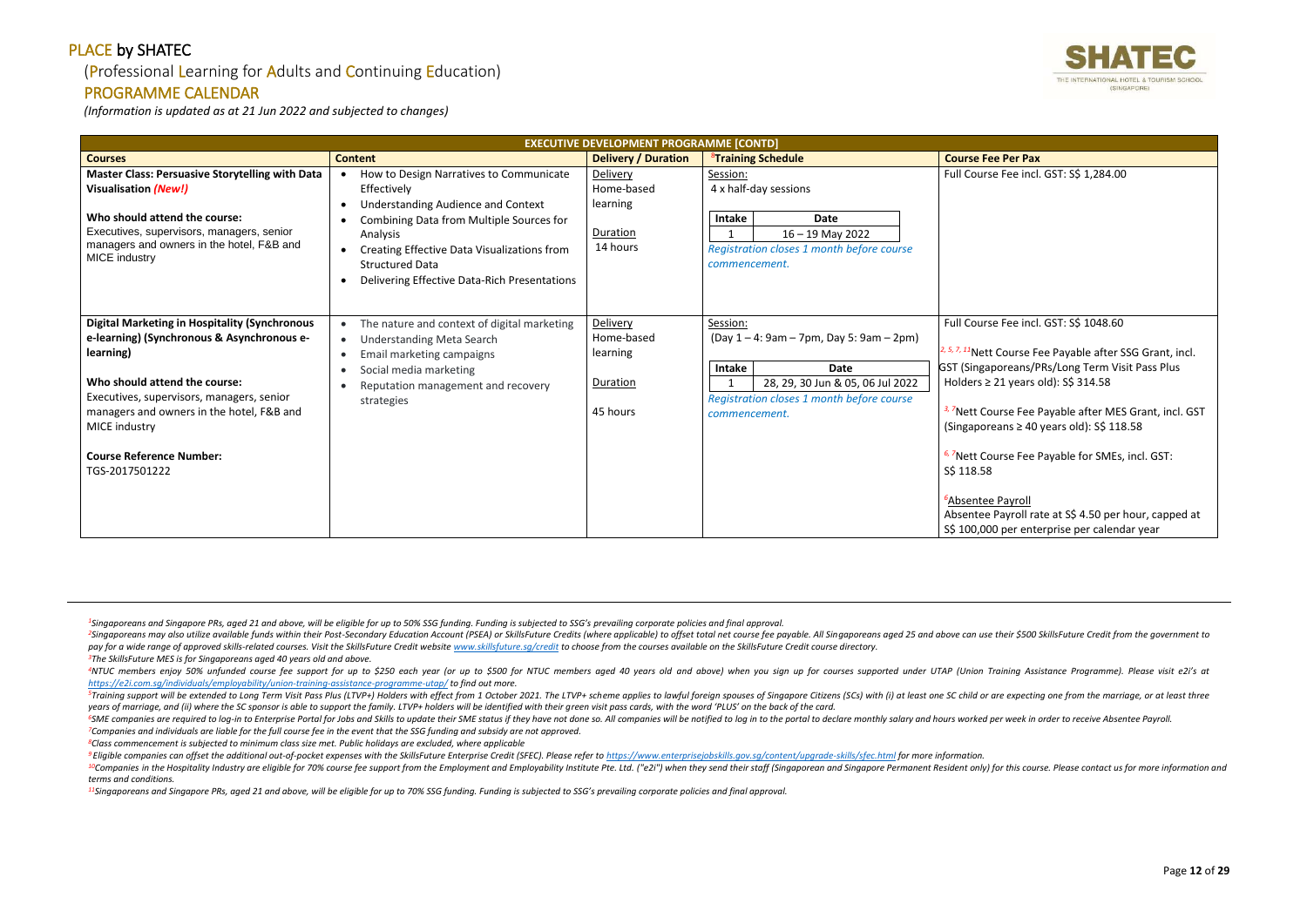## (Professional Learning for Adults and Continuing Education)

### PROGRAMME CALENDAR

*(Information is updated as at 21 Jun 2022 and subjected to changes)*

<sup>2</sup>Singaporeans may also utilize available funds within their Post-Secondary Education Account (PSEA) or SkillsFuture Credits (where applicable) to offset total net course fee payable. All Singaporeans aged 25 and above ca pay for a wide range of approved skills-related courses. Visit the SkillsFuture Credit website www.skillsfuture.sa/credit to choose from the courses available on the SkillsFuture Credit course directory. *<sup>3</sup>The SkillsFuture MES is for Singaporeans aged 40 years old and above.*

<sup>4</sup>NTUC members enjoy 50% unfunded course fee support for up to \$250 each year (or up to \$500 for NTUC members aged 40 years old and above) when you sign up for courses supported under UTAP (Union Training Assistance Progr *<https://e2i.com.sg/individuals/employability/union-training-assistance-programme-utap/> to find out more.* 

<sup>5</sup>Training support will be extended to Long Term Visit Pass Plus (LTVP+) Holders with effect from 1 October 2021. The LTVP+ scheme applies to lawful foreign spouses of Singapore Citizens (SCs) with (i) at least one SC chi *years of marriage, and (ii) where the SC sponsor is able to support the family. LTVP+ holders will be identified with their green visit pass cards, with the word 'PLUS' on the back of the card.*

<sup>6</sup>SME companies are required to log-in to Enterprise Portal for Jobs and Skills to update their SME status if they have not done so. All companies will be notified to log in to the portal to declare monthly salary and hou *<sup>7</sup>Companies and individuals are liable for the full course fee in the event that the SSG funding and subsidy are not approved.*

<sup>9</sup> Eligible companies can offset the additional out-of-pocket expenses with the SkillsFuture Enterprise Credit (SFEC). Please refer to https://www.enterpriseiobskills.gov.sa/content/uparade-skills/sfec.html for more infor <sup>10</sup>Companies in the Hospitality Industry are eligible for 70% course fee support from the Employment and Employability Institute Pte. Ltd. ("e2i") when they send their staff (Singaporean and Singapore Permanent Resident o *terms and conditions.*

*3 Jurse Fee Payable after MES Grant, incl. GST* (Singaporeans ≥ 40 years old): S\$ 33.88

*6* Payable for SMEs, incl. GST: S\$ 33.88

**e** Payroll Payroll rate at S\$ 4.50 per hour, capped at 00 per enterprise per calendar year

*<sup>8</sup>Class commencement is subjected to minimum class size met. Public holidays are excluded, where applicable*

*<sup>11</sup>Singaporeans and Singapore PRs, aged 21 and above, will be eligible for up to 70% SSG funding. Funding is subjected to SSG's prevailing corporate policies and final approval.*



e Fee incl. GST: S\$ 299.60

**2,** *5,7, 2001 Course Fee Payable after SSG Grant, incl. GST* ans/PRs/Long Term Visit Pass Plus 21 years old): S\$ 89.88

|                                                 | <b>STORYTELLING THROUGH YOUR LENS</b> |                     |                                |                                            |  |                                 |
|-------------------------------------------------|---------------------------------------|---------------------|--------------------------------|--------------------------------------------|--|---------------------------------|
| <b>Courses</b>                                  | <b>Content</b>                        | Delivery / Duration | <sup>8</sup> Training Schedule |                                            |  | <b>Course Fee Per Pax</b>       |
| <b>Basic Food Photography Workshop (New!)</b>   | Understanding your Gear               | Delivery            | Session:                       |                                            |  | Full Course Fee incl            |
|                                                 | What's Your Story?                    | In-Person Training  |                                | 1 full day (9.00am - 5.00pm)               |  |                                 |
| Who should attend the course:                   | Lighting and Composition              |                     |                                |                                            |  | $2, 5, 7, 11$ Nett Course Fr    |
| This course is suitable for owners of food      | Food & Prop Styling                   | Duration            | Intake                         | Date                                       |  | (Singaporeans/PRs/L             |
| businesses, professional chefs, homebased       | <b>Editing and Hands-on Practice</b>  | 7 Hours             |                                | 06 Jul 2022                                |  | Holders $\geq$ 21 years         |
| chefs, restaurant managers, or anyone who is    |                                       |                     |                                | 17 Aug 2022                                |  |                                 |
| interested in food photography, without         |                                       |                     |                                | 07 Sep 2022                                |  | <sup>3, 7</sup> Nett Course Fee |
| having to invest in expensive cameras.          |                                       |                     |                                | Registration closes 10 days before course  |  | (Singaporeans $\geq 40$         |
|                                                 |                                       |                     | commencement.                  |                                            |  |                                 |
| Participants should have basic English literacy |                                       |                     |                                |                                            |  | <sup>6, 7</sup> Nett Course Fee |
| and a smartphone.                               |                                       |                     | Venue:                         |                                            |  |                                 |
|                                                 |                                       |                     |                                | Shatec Institutes Pte Ltd                  |  | <sup>6</sup> Absentee Payroll   |
| <b>Course Reference Number:</b>                 |                                       |                     |                                | 21 Bukit Batok Street 22, Singapore 659589 |  | Absentee Payroll ra             |
| TGS-2022011699                                  |                                       |                     |                                |                                            |  | S\$ 100,000 per ent             |
|                                                 |                                       |                     |                                |                                            |  |                                 |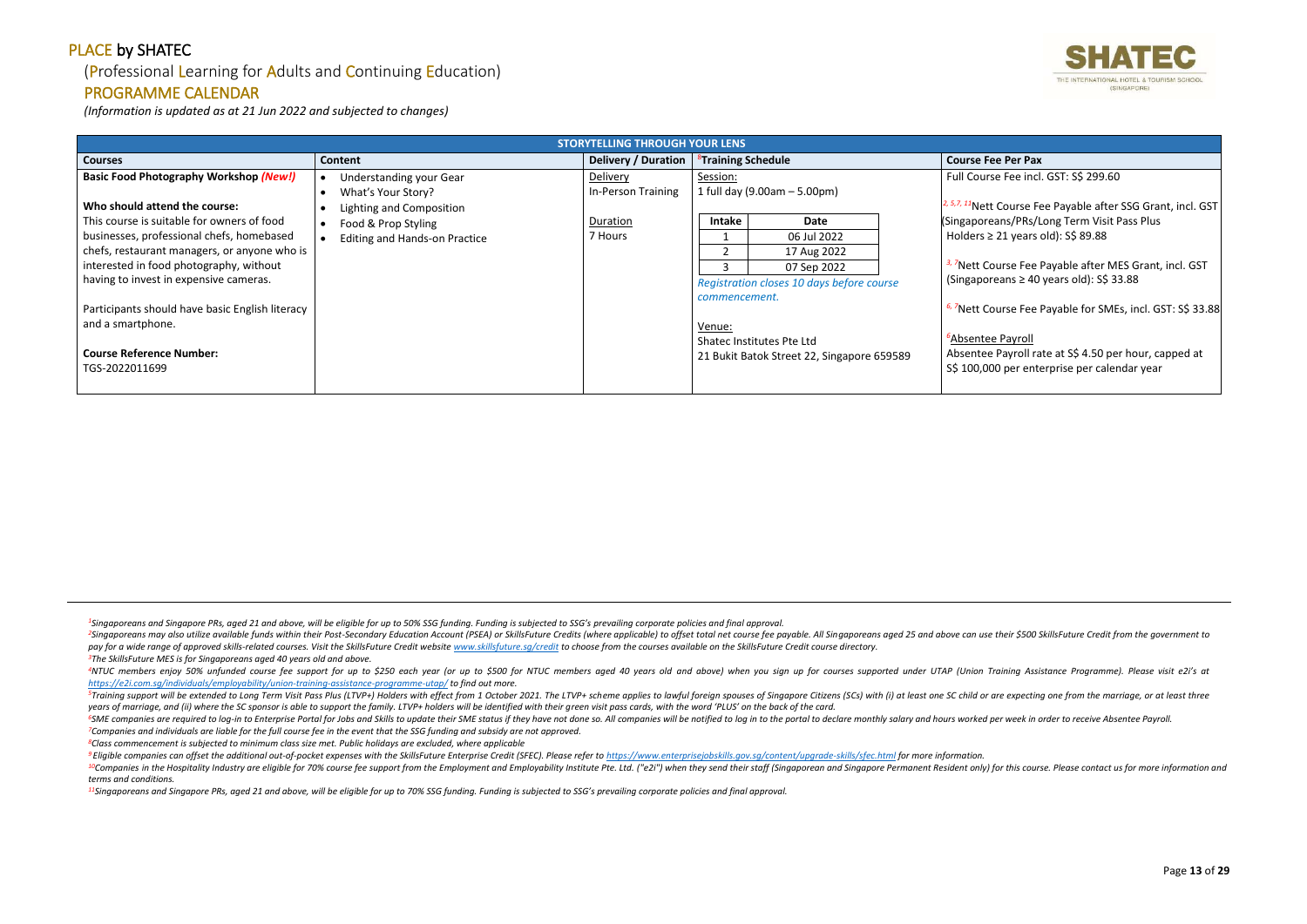## (Professional Learning for Adults and Continuing Education)

#### PROGRAMME CALENDAR

*(Information is updated as at 21 Jun 2022 and subjected to changes)*

<sup>2</sup>Singaporeans may also utilize available funds within their Post-Secondary Education Account (PSEA) or SkillsFuture Credits (where applicable) to offset total net course fee payable. All Singaporeans aged 25 and above ca pay for a wide range of approved skills-related courses. Visit the SkillsFuture Credit website www.skillsfuture.sa/credit to choose from the courses available on the SkillsFuture Credit course directory. *<sup>3</sup>The SkillsFuture MES is for Singaporeans aged 40 years old and above.*

*3 Jurse Fee Payable after MES Grant, incl. GST* (Singaporeans ≥ 40 years old): S\$ 59.29

**Durse Fee Payable for SMEs, incl. GST: S\$ 59.29** 

Payroll rate at S\$ 4.50 per hour, capped at 00 per enterprise per calendar year

*<sup>8</sup>Class commencement is subjected to minimum class size met. Public holidays are excluded, where applicable*

*<sup>11</sup>Singaporeans and Singapore PRs, aged 21 and above, will be eligible for up to 70% SSG funding. Funding is subjected to SSG's prevailing corporate policies and final approval.*



fee incl. GST: S\$ 524.30

*E* 2, *Lee Payable after SSG Grant, incl.* poreans/PRs/Long Term Visit Pass Plus 21 years old): S\$ 157.29

|                                                 | <b>STORYTELLING THROUGH YOUR LENS [CONTD]</b> |                     |                                            |                                 |  |
|-------------------------------------------------|-----------------------------------------------|---------------------|--------------------------------------------|---------------------------------|--|
| <b>Courses</b>                                  | Content                                       | Delivery / Duration | <sup>8</sup> Training Schedule             | <b>Course Fee Per Pax</b>       |  |
| <b>Advanced Food Photography Workshop</b>       | <b>Mastering your Gear</b>                    | <b>Delivery</b>     | Sessions:                                  | <b>Full Course Fee incl</b>     |  |
| (New!)                                          | <b>Planning Your Shoot</b><br>$\bullet$       | In-Person Training  | 2 full days $(9.00am - 5.00pm)$            |                                 |  |
|                                                 | Advanced Lighting and Composition             |                     |                                            | $2, 5, 7, 11$ Nett Course F     |  |
| Who should attend the course:                   | <b>Advanced Food &amp; Prop Styling</b>       | Duration            | <b>Course Start Date</b><br><b>Intake</b>  | <b>GST (Singaporeans/F</b>      |  |
| This course is suitable for owners of food      | Advanced Editing and Hands-on Practice        | 14 Hours            | $13 - 14$ Jul 2022                         | Holders $\geq$ 21 years         |  |
| businesses, professional chefs, homebased       |                                               |                     | $14 - 15$ Sep 2022                         |                                 |  |
| chefs, restaurant managers, or anyone who is    |                                               |                     | Registration closes 10 days before course  | <sup>3, 7</sup> Nett Course Fee |  |
| interested in food photography, without         |                                               |                     | commencement.                              | (Singaporeans $\geq 40$         |  |
| having to invest in expensive cameras.          |                                               |                     |                                            |                                 |  |
|                                                 |                                               |                     | Venue:                                     | <sup>6, 7</sup> Nett Course Fee |  |
| Participants should have basic English literacy |                                               |                     | Shatec Institutes Pte Ltd                  |                                 |  |
| and a smartphone & have completed the           |                                               |                     | 21 Bukit Batok Street 22, Singapore 659589 | <sup>6</sup> Absentee Payroll   |  |
| SHATEC Basic Food Photography Workshop.         |                                               |                     |                                            | Absentee Payroll ra             |  |
|                                                 |                                               |                     |                                            | S\$ 100,000 per ent             |  |
| <b>Course Reference Number:</b>                 |                                               |                     |                                            |                                 |  |
| TGS-2022011700                                  |                                               |                     |                                            |                                 |  |
|                                                 |                                               |                     |                                            |                                 |  |

<sup>&</sup>lt;sup>4</sup>NTUC members enjoy 50% unfunded course fee support for up to \$250 each year (or up to \$500 for NTUC members aged 40 years old and above) when you sign up for courses supported under UTAP (Union Training Assistance Progr *<https://e2i.com.sg/individuals/employability/union-training-assistance-programme-utap/> to find out more.* 

<sup>&</sup>lt;sup>5</sup>Training support will be extended to Long Term Visit Pass Plus (LTVP+) Holders with effect from 1 October 2021. The LTVP+ scheme applies to lawful foreign spouses of Singapore Citizens (SCs) with (i) at least one SC chi *years of marriage, and (ii) where the SC sponsor is able to support the family. LTVP+ holders will be identified with their green visit pass cards, with the word 'PLUS' on the back of the card.*

<sup>&</sup>lt;sup>6</sup>SME companies are required to log-in to Enterprise Portal for Jobs and Skills to update their SME status if they have not done so. All companies will be notified to log in to the portal to declare monthly salary and hou *<sup>7</sup>Companies and individuals are liable for the full course fee in the event that the SSG funding and subsidy are not approved.*

<sup>&</sup>lt;sup>9</sup> Eligible companies can offset the additional out-of-pocket expenses with the SkillsFuture Enterprise Credit (SFEC). Please refer to https://www.enterpriseiobskills.gov.sa/content/uparade-skills/sfec.html for more infor <sup>10</sup>Companies in the Hospitality Industry are eligible for 70% course fee support from the Employment and Employability Institute Pte. Ltd. ("e2i") when they send their staff (Singaporean and Singapore Permanent Resident o *terms and conditions.*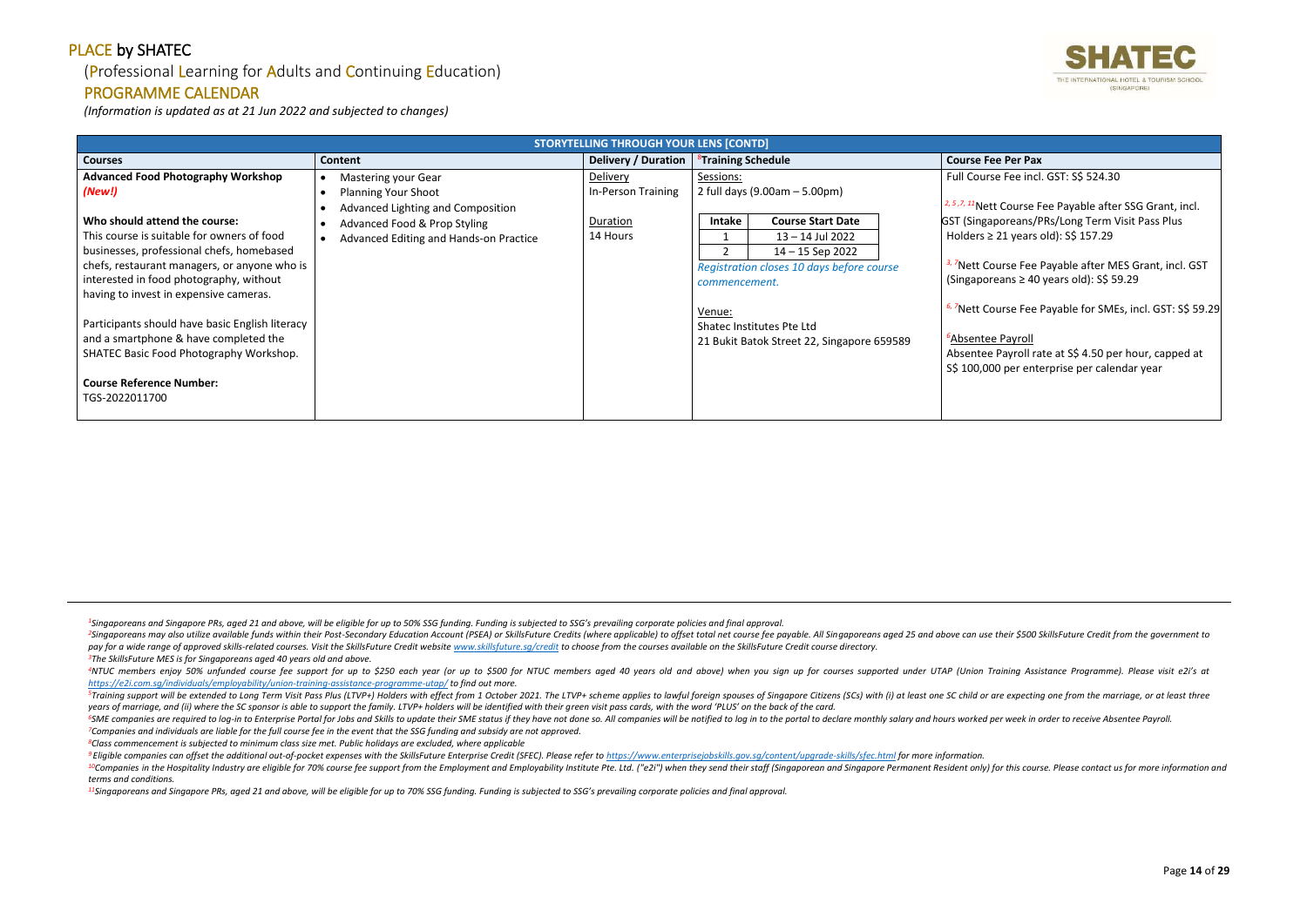## (Professional Learning for Adults and Continuing Education)

#### PROGRAMME CALENDAR

*(Information is updated as at 21 Jun 2022 and subjected to changes)*

<sup>2</sup>Singaporeans may also utilize available funds within their Post-Secondary Education Account (PSEA) or SkillsFuture Credits (where applicable) to offset total net course fee payable. All Singaporeans aged 25 and above ca pay for a wide range of approved skills-related courses. Visit the SkillsFuture Credit website www.skillsfuture.sa/credit to choose from the courses available on the SkillsFuture Credit course directory. *<sup>3</sup>The SkillsFuture MES is for Singaporeans aged 40 years old and above.*

<sup>4</sup>NTUC members enjoy 50% unfunded course fee support for up to \$250 each year (or up to \$500 for NTUC members aged 40 years old and above) when you sign up for courses supported under UTAP (Union Training Assistance Progr *<https://e2i.com.sg/individuals/employability/union-training-assistance-programme-utap/> to find out more.* 

<sup>5</sup>Training support will be extended to Long Term Visit Pass Plus (LTVP+) Holders with effect from 1 October 2021. The LTVP+ scheme applies to lawful foreign spouses of Singapore Citizens (SCs) with (i) at least one SC chi *years of marriage, and (ii) where the SC sponsor is able to support the family. LTVP+ holders will be identified with their green visit pass cards, with the word 'PLUS' on the back of the card.*

<sup>6</sup>SME companies are required to log-in to Enterprise Portal for Jobs and Skills to update their SME status if they have not done so. All companies will be notified to log in to the portal to declare monthly salary and hou *<sup>7</sup>Companies and individuals are liable for the full course fee in the event that the SSG funding and subsidy are not approved.*

<sup>9</sup> Eligible companies can offset the additional out-of-pocket expenses with the SkillsFuture Enterprise Credit (SFEC). Please refer to https://www.enterpriseiobskills.gov.sa/content/uparade-skills/sfec.html for more infor <sup>10</sup>Companies in the Hospitality Industry are eligible for 70% course fee support from the Employment and Employability Institute Pte. Ltd. ("e2i") when they send their staff (Singaporean and Singapore Permanent Resident o *terms and conditions.*

*<sup>8</sup>Class commencement is subjected to minimum class size met. Public holidays are excluded, where applicable*

*<sup>11</sup>Singaporeans and Singapore PRs, aged 21 and above, will be eligible for up to 70% SSG funding. Funding is subjected to SSG's prevailing corporate policies and final approval.*



se Fee incl. GST: S\$ 786.45

|                                           | <b>STORYTELLING THROUGH YOUR LENS [CONTD]</b> |                     |                                |                                            |  |                           |
|-------------------------------------------|-----------------------------------------------|---------------------|--------------------------------|--------------------------------------------|--|---------------------------|
| <b>Courses</b>                            | Content                                       | Delivery / Duration | <sup>8</sup> Training Schedule |                                            |  | <b>Course Fee Per Pax</b> |
| <b>Create Engaging Videos Using Your</b>  | <b>Conceptualizing Your Video</b>             | Delivery            | Session:                       |                                            |  | Full Course Fee incl      |
| <b>Smartphone (New!)</b>                  | <b>Basic Video Production</b><br>$\bullet$    | In-Person Training  |                                | 3 full days (9.00am - 5.00pm)              |  |                           |
|                                           | Shooting with your smartphones and within     |                     |                                |                                            |  |                           |
| Who should attend the course:             | your limitations                              | Duration            | Intake                         | Date                                       |  |                           |
| Business owners, marketing professionals, | Video Editing using Premiere Pro              | 21 Hours            |                                | TBA                                        |  |                           |
| bloggers or anyone who is interested in   |                                               |                     |                                | Registration closes 2 weeks before course  |  |                           |
| videography.                              |                                               |                     | commencement.                  |                                            |  |                           |
|                                           |                                               |                     |                                |                                            |  |                           |
|                                           |                                               |                     | Venue:                         |                                            |  |                           |
|                                           |                                               |                     |                                | Shatec Institutes Pte Ltd                  |  |                           |
|                                           |                                               |                     |                                | 21 Bukit Batok Street 22, Singapore 659589 |  |                           |
|                                           |                                               |                     |                                |                                            |  |                           |
|                                           |                                               |                     |                                |                                            |  |                           |
|                                           |                                               |                     |                                |                                            |  |                           |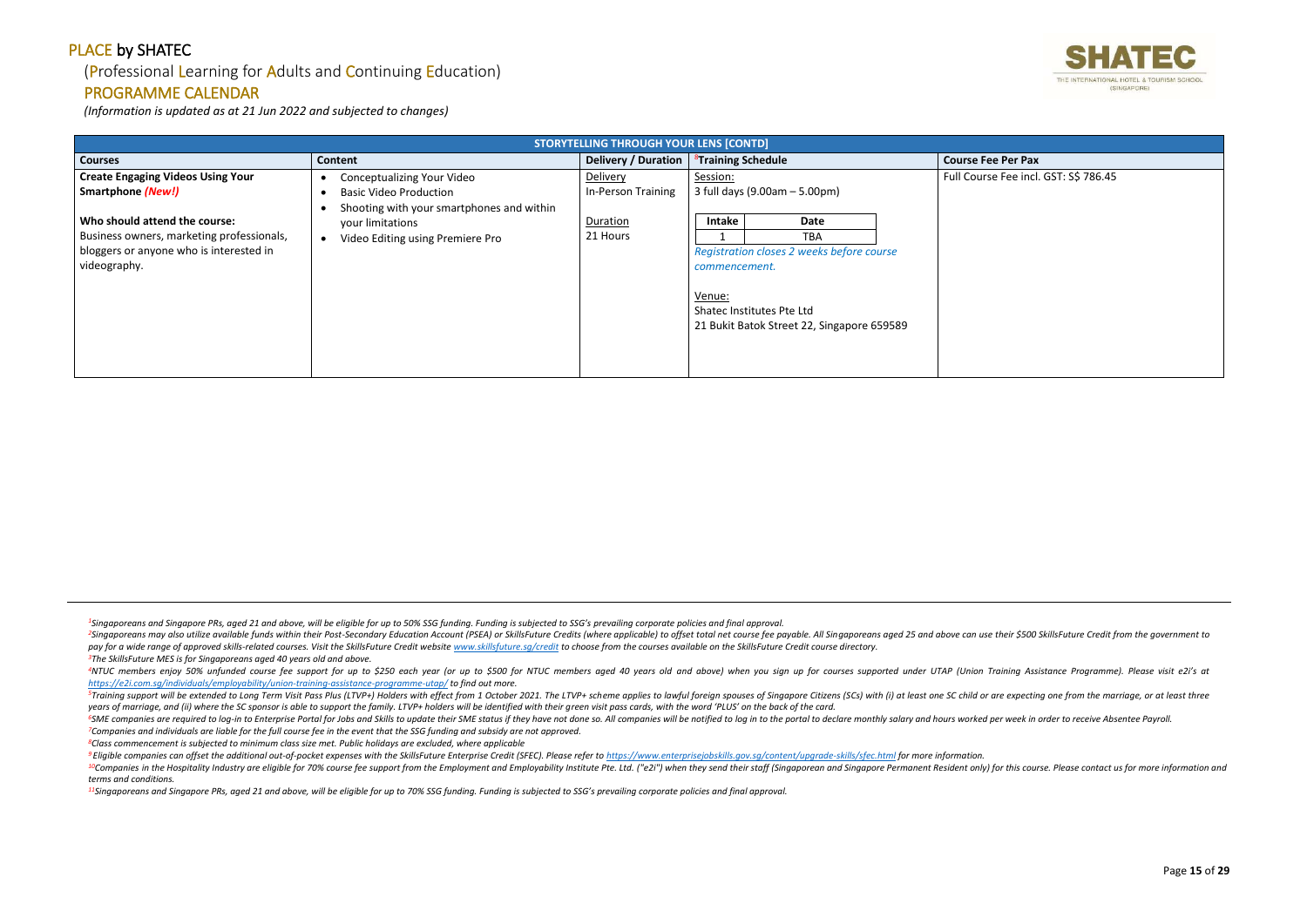## (Professional Learning for Adults and Continuing Education)

#### PROGRAMME CALENDAR

*(Information is updated as at 21 Jun 2022 and subjected to changes)*

<sup>2</sup>Singaporeans may also utilize available funds within their Post-Secondary Education Account (PSEA) or SkillsFuture Credits (where applicable) to offset total net course fee payable. All Singaporeans aged 25 and above ca pay for a wide range of approved skills-related courses. Visit the SkillsFuture Credit website www.skillsfuture.sa/credit to choose from the courses available on the SkillsFuture Credit course directory. *<sup>3</sup>The SkillsFuture MES is for Singaporeans aged 40 years old and above.*

<sup>4</sup>NTUC members enjoy 50% unfunded course fee support for up to \$250 each year (or up to \$500 for NTUC members aged 40 years old and above) when you sign up for courses supported under UTAP (Union Training Assistance Progr *<https://e2i.com.sg/individuals/employability/union-training-assistance-programme-utap/> to find out more.* 

<sup>5</sup>Training support will be extended to Long Term Visit Pass Plus (LTVP+) Holders with effect from 1 October 2021. The LTVP+ scheme applies to lawful foreign spouses of Singapore Citizens (SCs) with (i) at least one SC chi *years of marriage, and (ii) where the SC sponsor is able to support the family. LTVP+ holders will be identified with their green visit pass cards, with the word 'PLUS' on the back of the card.*

<sup>6</sup>SME companies are required to log-in to Enterprise Portal for Jobs and Skills to update their SME status if they have not done so. All companies will be notified to log in to the portal to declare monthly salary and hou *<sup>7</sup>Companies and individuals are liable for the full course fee in the event that the SSG funding and subsidy are not approved.*

<sup>9</sup> Eligible companies can offset the additional out-of-pocket expenses with the SkillsFuture Enterprise Credit (SFEC). Please refer to https://www.enterpriseiobskills.gov.sa/content/uparade-skills/sfec.html for more infor <sup>10</sup>Companies in the Hospitality Industry are eligible for 70% course fee support from the Employment and Employability Institute Pte. Ltd. ("e2i") when they send their staff (Singaporean and Singapore Permanent Resident o *terms and conditions.*

*<sup>8</sup>Class commencement is subjected to minimum class size met. Public holidays are excluded, where applicable*

*<sup>11</sup>Singaporeans and Singapore PRs, aged 21 and above, will be eligible for up to 70% SSG funding. Funding is subjected to SSG's prevailing corporate policies and final approval.*



# se Fee incl. GST: S\$ 508.25 *Ptt Course Fee Payable after SSG Grant, incl.* aporeans/PRs/Long Term Visit Pass Plus 21 years old): S\$ 270.75 Course Fee Payable after MES Grant, incl. GST (Singaporeans ≥ 40 years old): S\$ 175.75 *6, <sup>7</sup>*Nett Course Fee Payable for SMEs, incl. GST: S\$ 175.75 **e** Payroll Payroll rate at S\$ 4.50 per hour, capped at 00 per enterprise per calendar year

|                                                                                                                                                                           |                                                                                                                                                                                                                                                                                                               | <b>SIP &amp; SAVOUR: WINES</b>                        |                                                                                                                                                                                                                                                                                                                                                                                                                                                                                     |                                                                                                                                                                                                                                                                          |
|---------------------------------------------------------------------------------------------------------------------------------------------------------------------------|---------------------------------------------------------------------------------------------------------------------------------------------------------------------------------------------------------------------------------------------------------------------------------------------------------------|-------------------------------------------------------|-------------------------------------------------------------------------------------------------------------------------------------------------------------------------------------------------------------------------------------------------------------------------------------------------------------------------------------------------------------------------------------------------------------------------------------------------------------------------------------|--------------------------------------------------------------------------------------------------------------------------------------------------------------------------------------------------------------------------------------------------------------------------|
| <b>Courses</b>                                                                                                                                                            | <b>Content</b>                                                                                                                                                                                                                                                                                                | <b>Delivery / Duration</b>                            | <sup>8</sup> Training Schedule                                                                                                                                                                                                                                                                                                                                                                                                                                                      | <b>Course Fee Per Pax</b>                                                                                                                                                                                                                                                |
| <b>WSET Level 1 Award in Wines</b><br>Who should attend the course:<br>New entrants to the industry and/or wine<br>enthusiasts<br>Course Reference Number: TGS-2020000197 | The main types and styles of wines<br>$\bullet$<br>Common wine grapes and their characteristics<br>$\bullet$<br>How to store and serve wine<br>$\bullet$<br>The principles of food and wine pairing<br>$\bullet$<br>How to describe wine using the WSET Level 1<br>Systematic Approach to Tasting Wine® (SAT) | Delivery<br>In-Person Training<br>Duration<br>7 Hours | Session:<br>1 full day (9am - 4.15pm) +<br>Closed-book exam (4.15pm - 5pm)<br><b>Date</b><br>Run<br>#38<br>27 May 2022<br>(Class Full!)<br>#40<br>11 Jun 2022<br>(Class Full!)<br>#43<br>9 Jul 2022<br>13 Jul 2022<br>#44<br>#45<br>30 Jul 2022<br>Registration closes 3 weeks before course<br>commencement.<br>Venue:<br>ibis Singapore on Bencoolen<br>170 Bencoolen Street Singapore 189657<br>and/or<br>Shatec Institutes Pte Ltd<br>21 Bukit Batok Street 22 Singapore 659589 | Full Course Fee incl<br>1, 2, 4, 5, 7Nett Course<br>GST (Singaporeans/<br>Holders $\geq 21$ years<br>3, 4, 7Nett Course Fee<br>(Singaporeans $\geq 40$<br><sup>6, 7</sup> Nett Course Fee<br><sup>6</sup> Absentee Payroll<br>Absentee Payroll ra<br>S\$ 100,000 per ent |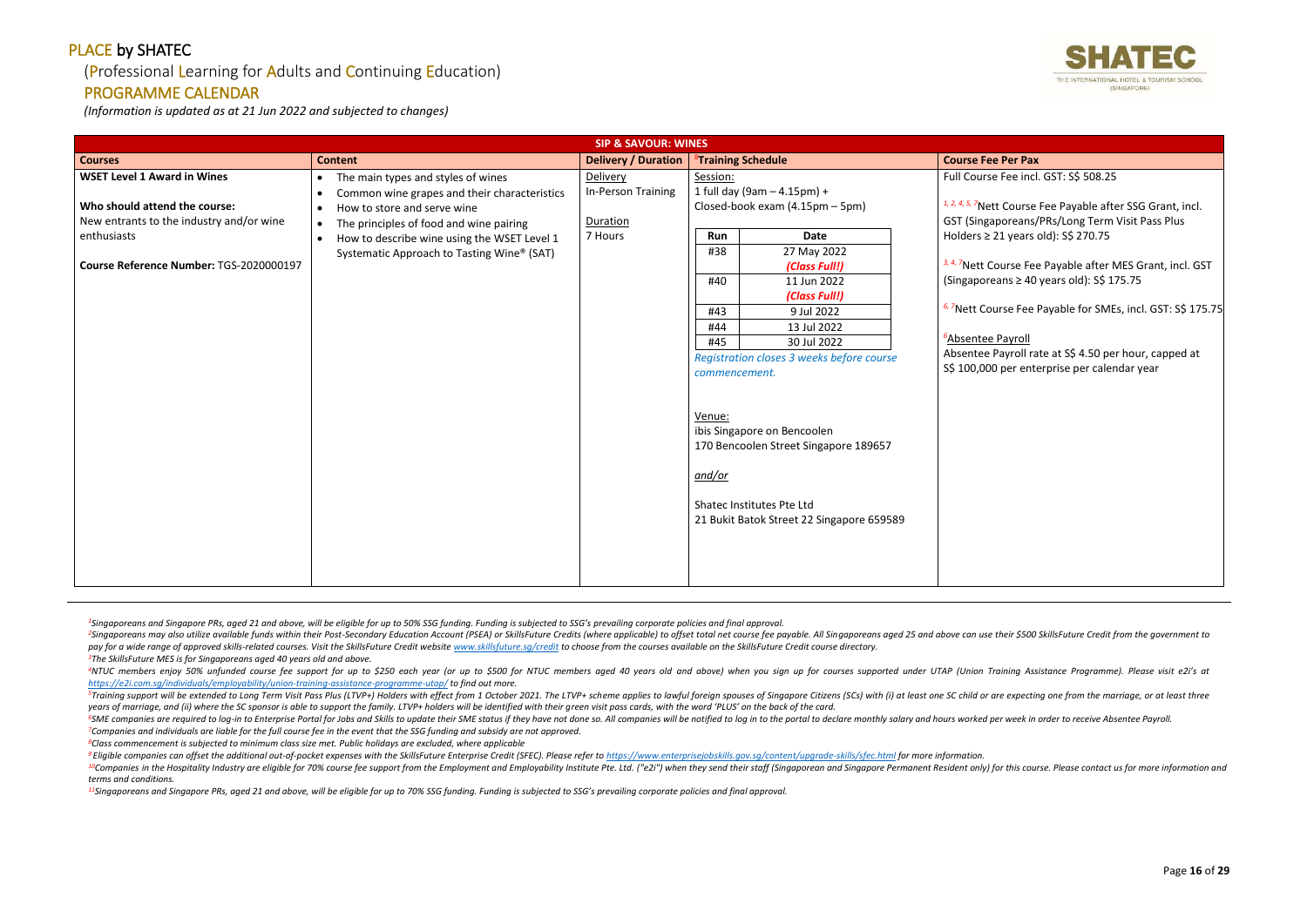## (Professional Learning for Adults and Continuing Education)

### PROGRAMME CALENDAR

*(Information is updated as at 21 Jun 2022 and subjected to changes)*

<sup>2</sup>Singaporeans may also utilize available funds within their Post-Secondary Education Account (PSEA) or SkillsFuture Credits (where applicable) to offset total net course fee payable. All Singaporeans aged 25 and above ca pay for a wide range of approved skills-related courses. Visit the SkillsFuture Credit website www.skillsfuture.sa/credit to choose from the courses available on the SkillsFuture Credit course directory. *<sup>3</sup>The SkillsFuture MES is for Singaporeans aged 40 years old and above.*

<sup>4</sup>NTUC members enjoy 50% unfunded course fee support for up to \$250 each year (or up to \$500 for NTUC members aged 40 years old and above) when you sign up for courses supported under UTAP (Union Training Assistance Progr *<https://e2i.com.sg/individuals/employability/union-training-assistance-programme-utap/> to find out more.*  <sup>5</sup>Training support will be extended to Long Term Visit Pass Plus (LTVP+) Holders with effect from 1 October 2021. The LTVP+ scheme applies to lawful foreign spouses of Singapore Citizens (SCs) with (i) at least one SC chi

<sup>6</sup>SME companies are required to log-in to Enterprise Portal for Jobs and Skills to update their SME status if they have not done so. All companies will be notified to log in to the portal to declare monthly salary and hou *<sup>7</sup>Companies and individuals are liable for the full course fee in the event that the SSG funding and subsidy are not approved.*

<sup>9</sup> Eligible companies can offset the additional out-of-pocket expenses with the SkillsFuture Enterprise Credit (SFEC). Please refer to https://www.enterpriseiobskills.gov.sa/content/uparade-skills/sfec.html for more infor <sup>10</sup>Companies in the Hospitality Industry are eligible for 70% course fee support from the Employment and Employability Institute Pte. Ltd. ("e2i") when they send their staff (Singaporean and Singapore Permanent Resident o *terms and conditions.*

*years of marriage, and (ii) where the SC sponsor is able to support the family. LTVP+ holders will be identified with their green visit pass cards, with the word 'PLUS' on the back of the card.*

*<sup>8</sup>Class commencement is subjected to minimum class size met. Public holidays are excluded, where applicable*

*<sup>11</sup>Singaporeans and Singapore PRs, aged 21 and above, will be eligible for up to 70% SSG funding. Funding is subjected to SSG's prevailing corporate policies and final approval.*



# se Fee incl. GST: S\$ 941.60 *Ptt Course Fee Payable after SSG Grant, incl.* aporeans/PRs/Long Term Visit Pass Plus  $\geqslant$  21 years old): SS 501.60 Course Fee Payable after MES Grant, incl. GST  $r$ eans  $\geqslant$  40 years old): S\$ 325.60 *6, <sup>7</sup>*Nett Course Fee Payable for SMEs, incl. GST: S\$ 325.60 **e** Payroll Payroll rate at S\$ 4.50 per hour, capped at 00 per enterprise per calendar year

|                                                                                                                                                                     |                                                                                                                                                                                                                                                                                                                                                                                                                                                                                                                                                                                                                                                                                                                                                                            | <b>SIP &amp; SAVOUR: WINES [CONT'D]</b>                |                                                                                                                                                                                                                                                                                                                                                                                                                                                                                                                                                                                                                                                                                                            |                                                                                                                                                                                                                                                                              |
|---------------------------------------------------------------------------------------------------------------------------------------------------------------------|----------------------------------------------------------------------------------------------------------------------------------------------------------------------------------------------------------------------------------------------------------------------------------------------------------------------------------------------------------------------------------------------------------------------------------------------------------------------------------------------------------------------------------------------------------------------------------------------------------------------------------------------------------------------------------------------------------------------------------------------------------------------------|--------------------------------------------------------|------------------------------------------------------------------------------------------------------------------------------------------------------------------------------------------------------------------------------------------------------------------------------------------------------------------------------------------------------------------------------------------------------------------------------------------------------------------------------------------------------------------------------------------------------------------------------------------------------------------------------------------------------------------------------------------------------------|------------------------------------------------------------------------------------------------------------------------------------------------------------------------------------------------------------------------------------------------------------------------------|
| <b>Courses</b>                                                                                                                                                      | <b>Content</b>                                                                                                                                                                                                                                                                                                                                                                                                                                                                                                                                                                                                                                                                                                                                                             | <b>Delivery / Duration</b>                             | <sup>8</sup> Training Schedule                                                                                                                                                                                                                                                                                                                                                                                                                                                                                                                                                                                                                                                                             | <b>Course Fee Per Pax</b>                                                                                                                                                                                                                                                    |
| <b>WSET Level 2 Award in Wines</b><br>Who should attend the course:<br>Industry professionals and/or wine<br>enthusiasts<br>Course Reference Number: TGS-2020000195 | How to taste and describe wine using the WSET<br>Level 2 Systematic Approach to Tasting Wines <sup>®</sup><br>(SAT)<br>How environmental factors, grape-growing,<br>winemaking and maturation options influence<br>the style and quality of wines made from eight<br>principal grape varieties<br>The style and quality of wines made from 22<br>regionally important grape varieties and<br>produced in over 70 geographical indications<br>(GIs) around the world<br>How grape varieties and winemaking processes<br>influence key styles of Sparkling wines &<br>Fortified wines<br>Key labelling terms used to indicate origin, style<br>and quality<br>Principles and processes involved in the storage<br>and service of wine<br>Principles of food and wine pairing | Delivery<br>In-Person Training<br>Duration<br>17 Hours | Sessions:<br>2 full days (9am - 6pm) +<br>Closed-book exam (11am - 12pm)<br><b>Course Date</b><br><b>Exam Date</b><br>Run<br>21, 28 May 2022<br>#36<br>11 Jun 2022<br>(Class Full!)<br>#37<br>6, 13 Jun 2022<br>27 Jun 2022<br>(Class Full!)<br>18, 19 Jun 2022<br>3 Jul 2022<br>#40<br>(Class Full!)<br>23 Jul 2022<br>2, 9 Jul 2022<br>#41<br>5, 12 Jul 2022<br>26 Jul 2022<br>#39<br>#42<br>9, 10 Jul 2022<br>23 Jul 2022<br>#43<br>23, 24 Jul 2022<br>31 Jul 2022<br>Registration closes 3 weeks before course<br>commencement.<br>Venue:<br>ibis Singapore on Bencoolen<br>170 Bencoolen Street Singapore 189657<br>and/or<br>Shatec Institutes Pte Ltd,<br>21 Bukit Batok Street 22 Singapore 659589 | Full Course Fee incl<br>1, 2, 4, 5, 7Nett Course<br>GST (Singaporeans/<br>Holders $\geqslant$ 21 years<br>3, 4, 7Nett Course Fee<br>(Singaporeans $\geq 4$<br><sup>6, 7</sup> Nett Course Fee<br><sup>6</sup> Absentee Payroll<br>Absentee Payroll ra<br>S\$ 100,000 per ent |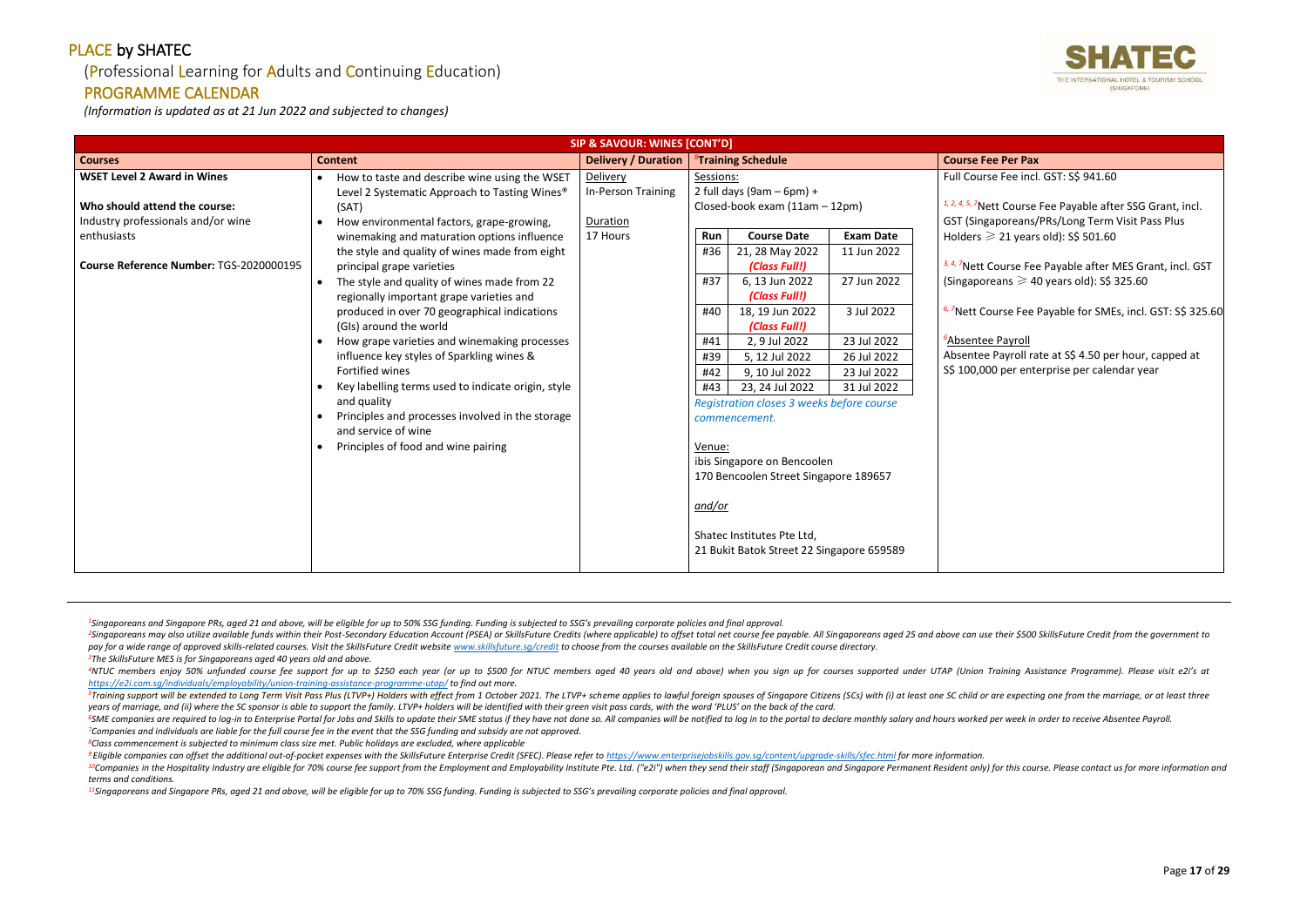## (Professional Learning for Adults and Continuing Education)

#### PROGRAMME CALENDAR

*(Information is updated as at 21 Jun 2022 and subjected to changes)*

<sup>2</sup>Singaporeans may also utilize available funds within their Post-Secondary Education Account (PSEA) or SkillsFuture Credits (where applicable) to offset total net course fee payable. All Singaporeans aged 25 and above ca pay for a wide range of approved skills-related courses. Visit the SkillsFuture Credit website www.skillsfuture.sa/credit to choose from the courses available on the SkillsFuture Credit course directory. *<sup>3</sup>The SkillsFuture MES is for Singaporeans aged 40 years old and above.*

<sup>4</sup>NTUC members enjoy 50% unfunded course fee support for up to \$250 each year (or up to \$500 for NTUC members aged 40 years old and above) when you sign up for courses supported under UTAP (Union Training Assistance Progr *<https://e2i.com.sg/individuals/employability/union-training-assistance-programme-utap/> to find out more.* 

<sup>5</sup>Training support will be extended to Long Term Visit Pass Plus (LTVP+) Holders with effect from 1 October 2021. The LTVP+ scheme applies to lawful foreign spouses of Singapore Citizens (SCs) with (i) at least one SC chi *years of marriage, and (ii) where the SC sponsor is able to support the family. LTVP+ holders will be identified with their green visit pass cards, with the word 'PLUS' on the back of the card.*

<sup>6</sup>SME companies are required to log-in to Enterprise Portal for Jobs and Skills to update their SME status if they have not done so. All companies will be notified to log in to the portal to declare monthly salary and hou *<sup>7</sup>Companies and individuals are liable for the full course fee in the event that the SSG funding and subsidy are not approved.*

<sup>9</sup> Eligible companies can offset the additional out-of-pocket expenses with the SkillsFuture Enterprise Credit (SFEC). Please refer to https://www.enterpriseiobskills.gov.sa/content/uparade-skills/sfec.html for more infor <sup>10</sup>Companies in the Hospitality Industry are eligible for 70% course fee support from the Employment and Employability Institute Pte. Ltd. ("e2i") when they send their staff (Singaporean and Singapore Permanent Resident o *terms and conditions.*

*<sup>8</sup>Class commencement is subjected to minimum class size met. Public holidays are excluded, where applicable*

*<sup>11</sup>Singaporeans and Singapore PRs, aged 21 and above, will be eligible for up to 70% SSG funding. Funding is subjected to SSG's prevailing corporate policies and final approval.*



# se Fee incl. GST: S\$ 2,568.00 *Ptt Course Fee Payable after SSG Grant, incl.* aporeans/PRs/Long Term Visit Pass Plus 21 years old): S\$ 1368.00 Course Fee Payable after MES Grant, incl. GST (Singaporeans ≥ 40 years old): S\$ 888.00 *6, <sup>7</sup>*Nett Course Fee Payable for SMES, incl. GST: S\$ 888.00 **e** Payroll Payroll rate at S\$ 4.50 per hour, capped at 00 per enterprise per calendar year

| Delivery / Duration<br><b>Content</b><br><sup>8</sup> Training Schedule<br><b>Courses</b><br><b>WSET Level 3 Award in Wines</b><br>Delivery<br>The key factors in the production of wine:<br>Sessions:<br>5 full days (9am $-$ 5pm) +<br><b>In-Person Training</b><br>location, grape growing, winemaking,<br>Who should attend the course:<br>Closed-book exam (9.30am - 12.30pm)<br>maturation and bottling<br>Industry professionals and/or wine<br>Duration<br>How these key factors influence the key<br>enthusiasts<br>37.5 Hours<br><b>Course Date</b><br>Run<br><b>Exam Date</b><br>characteristics of the principal - still wines of<br>the world - sparkling wines of the world -<br>#7<br>7 Jul 2022<br>10, 11, 17, 18<br>Course Reference Number: TGS-2020000196<br>fortified wines of the world<br>May, 24 Jun 2022<br>(Class Full!)<br>How to apply your understanding to explain<br>3 Sep 2022<br>#8<br>2, 9, 16, 23, 30<br>wine style and quality<br>Jul 2022<br>How to taste wines, describe their<br>(Class Full!)<br>characteristics and evaluate their quality, using<br>25 Oct 2022<br>#9<br>6, 7, 13, 14, 20<br>the WSET Level 3 Systematic Approach to<br>Sep 2022<br>Tasting Wine <sup>®</sup> (SAT) |  | SIP & SAVOUR: WINES [CONT'D] |                                           |                                                                                                                                                                                                                                                                                 |
|------------------------------------------------------------------------------------------------------------------------------------------------------------------------------------------------------------------------------------------------------------------------------------------------------------------------------------------------------------------------------------------------------------------------------------------------------------------------------------------------------------------------------------------------------------------------------------------------------------------------------------------------------------------------------------------------------------------------------------------------------------------------------------------------------------------------------------------------------------------------------------------------------------------------------------------------------------------------------------------------------------------------------------------------------------------------------------------------------------------------------------------------------------------------------------------------------------------------------|--|------------------------------|-------------------------------------------|---------------------------------------------------------------------------------------------------------------------------------------------------------------------------------------------------------------------------------------------------------------------------------|
|                                                                                                                                                                                                                                                                                                                                                                                                                                                                                                                                                                                                                                                                                                                                                                                                                                                                                                                                                                                                                                                                                                                                                                                                                              |  |                              |                                           | <b>Course Fee Per Pax</b>                                                                                                                                                                                                                                                       |
| commencement.<br>Venue:<br>ibis Singapore on Bencoolen<br>170 Bencoolen Street Singapore 189657<br>and/or                                                                                                                                                                                                                                                                                                                                                                                                                                                                                                                                                                                                                                                                                                                                                                                                                                                                                                                                                                                                                                                                                                                    |  |                              | Registration closes 3 weeks before course | <b>Full Course Fee incl</b><br>1, 2, 4, 5, 7Nett Course<br>GST (Singaporeans/<br>Holders $\geq$ 21 years<br>3, 4, 7Nett Course Fee<br>(Singaporeans $\geq 40$<br><sup>6, 7</sup> Nett Course Fee<br><sup>6</sup> Absentee Payroll<br>Absentee Payroll ra<br>S\$ 100,000 per ent |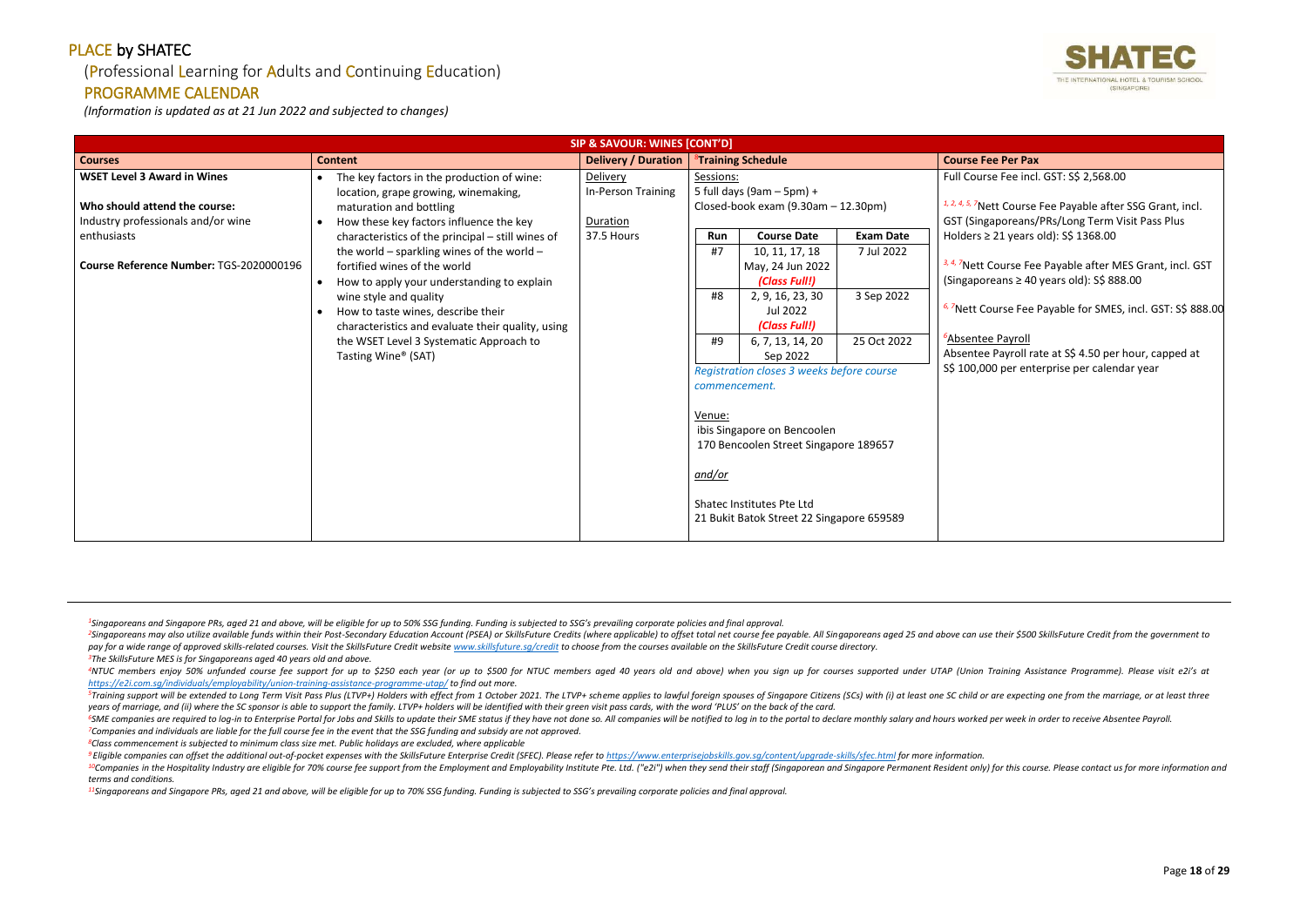#### (Professional Learning for Adults and Continuing Education)

## PROGRAMME CALENDAR

*(Information is updated as at 21 Jun 2022 and subjected to changes)*

<sup>2</sup>Singaporeans may also utilize available funds within their Post-Secondary Education Account (PSEA) or SkillsFuture Credits (where applicable) to offset total net course fee payable. All Singaporeans aged 25 and above ca pay for a wide range of approved skills-related courses. Visit the SkillsFuture Credit website www.skillsfuture.sa/credit to choose from the courses available on the SkillsFuture Credit course directory. *<sup>3</sup>The SkillsFuture MES is for Singaporeans aged 40 years old and above.*

<sup>4</sup>NTUC members enjoy 50% unfunded course fee support for up to \$250 each year (or up to \$500 for NTUC members aged 40 years old and above) when you sign up for courses supported under UTAP (Union Training Assistance Progr *<https://e2i.com.sg/individuals/employability/union-training-assistance-programme-utap/> to find out more.* 

<sup>5</sup>Training support will be extended to Long Term Visit Pass Plus (LTVP+) Holders with effect from 1 October 2021. The LTVP+ scheme applies to lawful foreign spouses of Singapore Citizens (SCs) with (i) at least one SC chi *years of marriage, and (ii) where the SC sponsor is able to support the family. LTVP+ holders will be identified with their green visit pass cards, with the word 'PLUS' on the back of the card.*

<sup>6</sup>SME companies are required to log-in to Enterprise Portal for Jobs and Skills to update their SME status if they have not done so. All companies will be notified to log in to the portal to declare monthly salary and hou *<sup>7</sup>Companies and individuals are liable for the full course fee in the event that the SSG funding and subsidy are not approved.*

<sup>9</sup> Eligible companies can offset the additional out-of-pocket expenses with the SkillsFuture Enterprise Credit (SFEC). Please refer to https://www.enterpriseiobskills.gov.sa/content/uparade-skills/sfec.html for more infor <sup>10</sup>Companies in the Hospitality Industry are eligible for 70% course fee support from the Employment and Employability Institute Pte. Ltd. ("e2i") when they send their staff (Singaporean and Singapore Permanent Resident o *terms and conditions.*

*<sup>8</sup>Class commencement is subjected to minimum class size met. Public holidays are excluded, where applicable*

*<sup>11</sup>Singaporeans and Singapore PRs, aged 21 and above, will be eligible for up to 70% SSG funding. Funding is subjected to SSG's prevailing corporate policies and final approval.*



- 
- 
- 

|                                                                                                                                                                                |                                                                                                                                                                                                                                                                                                                        | <b>SIP &amp; SAVOUR: SPIRITS</b>                      |                                                                                                                                                                                                                                                                                                                                                      |                                                                                                                                                                                                                                                                                                                                                                                                                                                                                                                                                                 |
|--------------------------------------------------------------------------------------------------------------------------------------------------------------------------------|------------------------------------------------------------------------------------------------------------------------------------------------------------------------------------------------------------------------------------------------------------------------------------------------------------------------|-------------------------------------------------------|------------------------------------------------------------------------------------------------------------------------------------------------------------------------------------------------------------------------------------------------------------------------------------------------------------------------------------------------------|-----------------------------------------------------------------------------------------------------------------------------------------------------------------------------------------------------------------------------------------------------------------------------------------------------------------------------------------------------------------------------------------------------------------------------------------------------------------------------------------------------------------------------------------------------------------|
| <b>Courses</b>                                                                                                                                                                 | <b>Content</b>                                                                                                                                                                                                                                                                                                         | <b>Delivery / Duration</b>                            | <sup>8</sup> Training Schedule                                                                                                                                                                                                                                                                                                                       | <b>Course Fee Per Pax</b>                                                                                                                                                                                                                                                                                                                                                                                                                                                                                                                                       |
| <b>WSET Level 1 Award in Spirits</b><br>Who should attend the course:<br>New entrants to the industry and/or spirits<br>enthusiasts<br>Course Reference Number: TGS-2020001268 | The basic principles of spirit production<br>$\bullet$<br>The main types and styles of spirits<br>$\bullet$<br>How to serve spirits<br>$\bullet$<br>Factors affecting the flavour of spirits<br>$\bullet$<br>How to describe spirits using the WSET Level<br>$\bullet$<br>Systematic Approach to Tasting Spirits®(SAT) | Delivery<br>In-Person Training<br>Duration<br>7 Hours | Session:<br>1 full day (9am $-$ 4.15pm) +<br>Closed-book exam (4.15pm - 5pm)<br>Date<br>Run<br>#8<br>10 Sep 2022<br>Registration closes 3 weeks before course<br>commencement.<br>Venue:<br>ibis Singapore on Bencoolen<br>170 Bencoolen Street Singapore 189657<br>and/or<br>Shatec Institutes Pte Ltd<br>21 Bukit Batok Street 22 Singapore 659589 | Full Course Fee incl. GST: S\$ 508.25<br><sup>1, 2, 4, 5, 7</sup> Nett Course Fee Payable after SSG Grant, incl.<br>GST (Singaporeans/PRs/Long Term Visit Pass Plus<br>Holders $\geq$ 21 years old): S\$ 270.75<br><sup>3, 4, 7</sup> Nett Course Fee Payable after MES Grant, incl. GST<br>(Singaporeans $\geq$ 40 years old): S\$ 175.75<br><sup>6, 7</sup> Nett Course Fee Payable for SMEs, incl. GST: S\$ 175.75<br><sup>6</sup> Absentee Payroll<br>Absentee Payroll rate at S\$ 4.50 per hour, capped at<br>S\$ 100,000 per enterprise per calendar year |
|                                                                                                                                                                                |                                                                                                                                                                                                                                                                                                                        |                                                       |                                                                                                                                                                                                                                                                                                                                                      |                                                                                                                                                                                                                                                                                                                                                                                                                                                                                                                                                                 |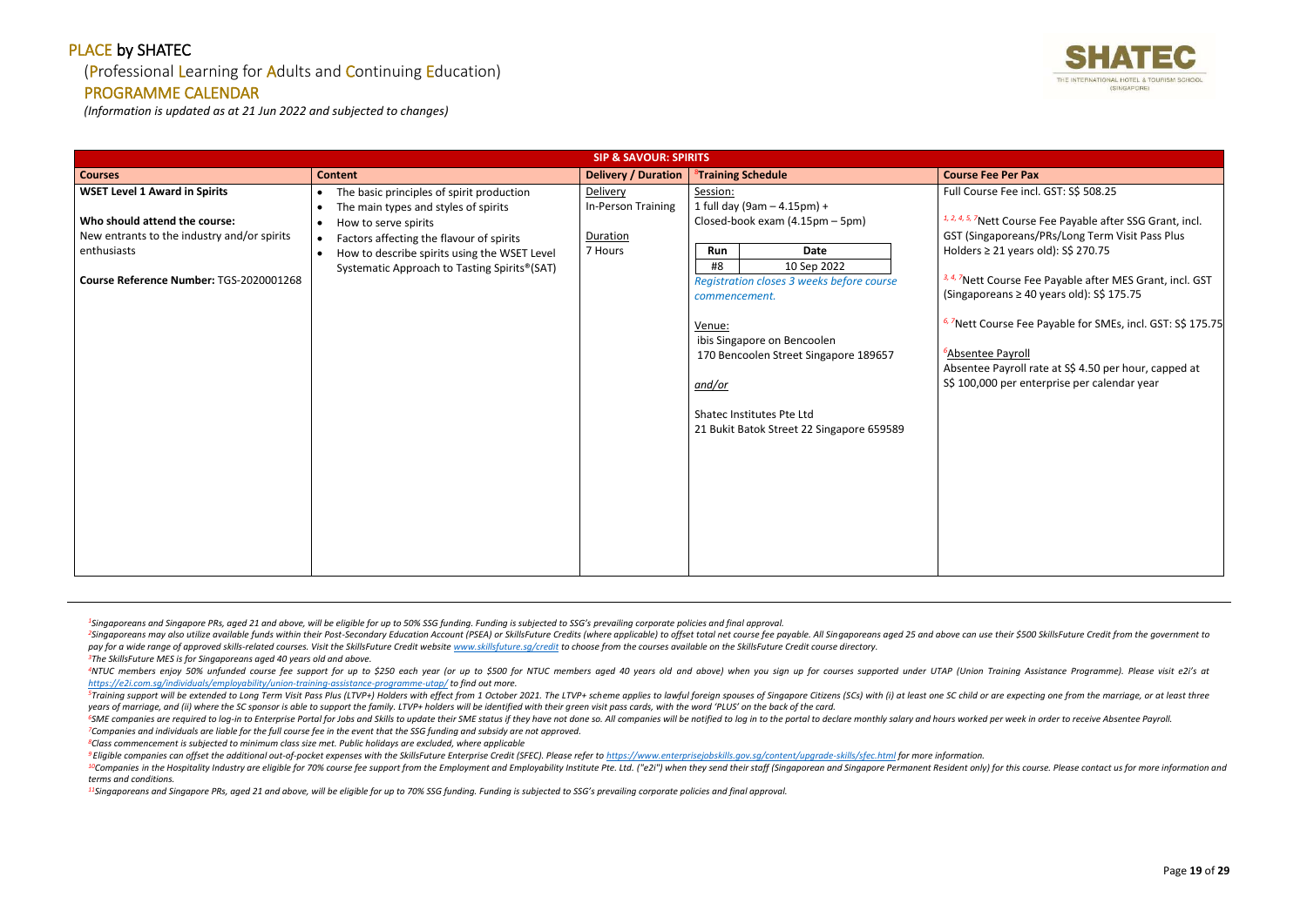## (Professional Learning for Adults and Continuing Education)

#### PROGRAMME CALENDAR

*(Information is updated as at 21 Jun 2022 and subjected to changes)*

<sup>2</sup>Singaporeans may also utilize available funds within their Post-Secondary Education Account (PSEA) or SkillsFuture Credits (where applicable) to offset total net course fee payable. All Singaporeans aged 25 and above ca pay for a wide range of approved skills-related courses. Visit the SkillsFuture Credit website www.skillsfuture.sa/credit to choose from the courses available on the SkillsFuture Credit course directory. *<sup>3</sup>The SkillsFuture MES is for Singaporeans aged 40 years old and above.*

<sup>4</sup>NTUC members enjoy 50% unfunded course fee support for up to \$250 each year (or up to \$500 for NTUC members aged 40 years old and above) when you sign up for courses supported under UTAP (Union Training Assistance Progr *<https://e2i.com.sg/individuals/employability/union-training-assistance-programme-utap/> to find out more.* 

<sup>5</sup>Training support will be extended to Long Term Visit Pass Plus (LTVP+) Holders with effect from 1 October 2021. The LTVP+ scheme applies to lawful foreign spouses of Singapore Citizens (SCs) with (i) at least one SC chi *years of marriage, and (ii) where the SC sponsor is able to support the family. LTVP+ holders will be identified with their green visit pass cards, with the word 'PLUS' on the back of the card.*

<sup>6</sup>SME companies are required to log-in to Enterprise Portal for Jobs and Skills to update their SME status if they have not done so. All companies will be notified to log in to the portal to declare monthly salary and hou *<sup>7</sup>Companies and individuals are liable for the full course fee in the event that the SSG funding and subsidy are not approved.*

<sup>9</sup> Eligible companies can offset the additional out-of-pocket expenses with the SkillsFuture Enterprise Credit (SFEC). Please refer to https://www.enterpriseiobskills.gov.sa/content/uparade-skills/sfec.html for more infor <sup>10</sup>Companies in the Hospitality Industry are eligible for 70% course fee support from the Employment and Employability Institute Pte. Ltd. ("e2i") when they send their staff (Singaporean and Singapore Permanent Resident o *terms and conditions.*

*<sup>8</sup>Class commencement is subjected to minimum class size met. Public holidays are excluded, where applicable*

*<sup>11</sup>Singaporeans and Singapore PRs, aged 21 and above, will be eligible for up to 70% SSG funding. Funding is subjected to SSG's prevailing corporate policies and final approval.*



| <b>Delivery / Duration</b><br><b>Content</b><br><sup>8</sup> Training Schedule<br><b>Course Fee Per Pax</b><br><b>Courses</b><br><b>WSET Level 2 Award in Spirits</b><br>Full Course Fee incl. GST: S\$ 941.60<br>Delivery<br>Sessions:<br>How production methods affect the<br>$\bullet$<br>2 full days (9am $-$ 6pm) +<br>In-Person Training<br>characteristics of spirits and liqueurs<br><sup>1, 2, 4, 5, 7</sup> Nett Course Fee Payable after SSG Grant, incl.<br>Who should attend the course:<br>Closed-book exam (11am - 12pm)<br>The characteristics of the principal international<br>$\bullet$<br>Industry professionals and/or spirits<br>GST (Singaporeans/PRs/Long Term Visit Pass Plus<br>Duration<br>spirits and liqueurs<br>Holders $\geqslant$ 21 years old): S\$ 501.60<br>enthusiasts<br>17 Hours<br><b>Course Date</b><br><b>Exam Date</b><br>How to describe spirits using the WSET Level 2<br>Run<br>$\bullet$<br>8 Oct 2022<br>#7<br>24, 25 Sep 2022<br>Systematic Approach to Tasting Spirits <sup>®</sup> (SAT)<br>Course Reference Number: TGS-2020001266<br><sup>3, 4, 7</sup> Nett Course Fee Payable after MES Grant, incl. GST<br>Registration closes 3 weeks before course<br>(Singaporeans $\geqslant$ 40 years old): S\$ 325.60<br>commencement.<br><sup>6, 7</sup> Nett Course Fee Payable for SMEs, incl. GST: S\$ 325.60<br>Venue:<br>ibis Singapore on Bencoolen<br>170 Bencoolen Street Singapore 189657<br><sup>6</sup> Absentee Payroll<br>Absentee Payroll rate at S\$ 4.50 per hour, capped at<br>S\$ 100,000 per enterprise per calendar year<br><u>and/or</u><br>Shatec Institutes Pte Ltd<br>21 Bukit Batok Street 22 Singapore 659589 |  | <b>SIP &amp; SAVOUR: SPIRITS</b> |  |  |  |  |  |
|---------------------------------------------------------------------------------------------------------------------------------------------------------------------------------------------------------------------------------------------------------------------------------------------------------------------------------------------------------------------------------------------------------------------------------------------------------------------------------------------------------------------------------------------------------------------------------------------------------------------------------------------------------------------------------------------------------------------------------------------------------------------------------------------------------------------------------------------------------------------------------------------------------------------------------------------------------------------------------------------------------------------------------------------------------------------------------------------------------------------------------------------------------------------------------------------------------------------------------------------------------------------------------------------------------------------------------------------------------------------------------------------------------------------------------------------------------------------------------------------------------------------------------------------------------------------------------------------------------------------------------------------------------------------------------------|--|----------------------------------|--|--|--|--|--|
|                                                                                                                                                                                                                                                                                                                                                                                                                                                                                                                                                                                                                                                                                                                                                                                                                                                                                                                                                                                                                                                                                                                                                                                                                                                                                                                                                                                                                                                                                                                                                                                                                                                                                       |  |                                  |  |  |  |  |  |
|                                                                                                                                                                                                                                                                                                                                                                                                                                                                                                                                                                                                                                                                                                                                                                                                                                                                                                                                                                                                                                                                                                                                                                                                                                                                                                                                                                                                                                                                                                                                                                                                                                                                                       |  |                                  |  |  |  |  |  |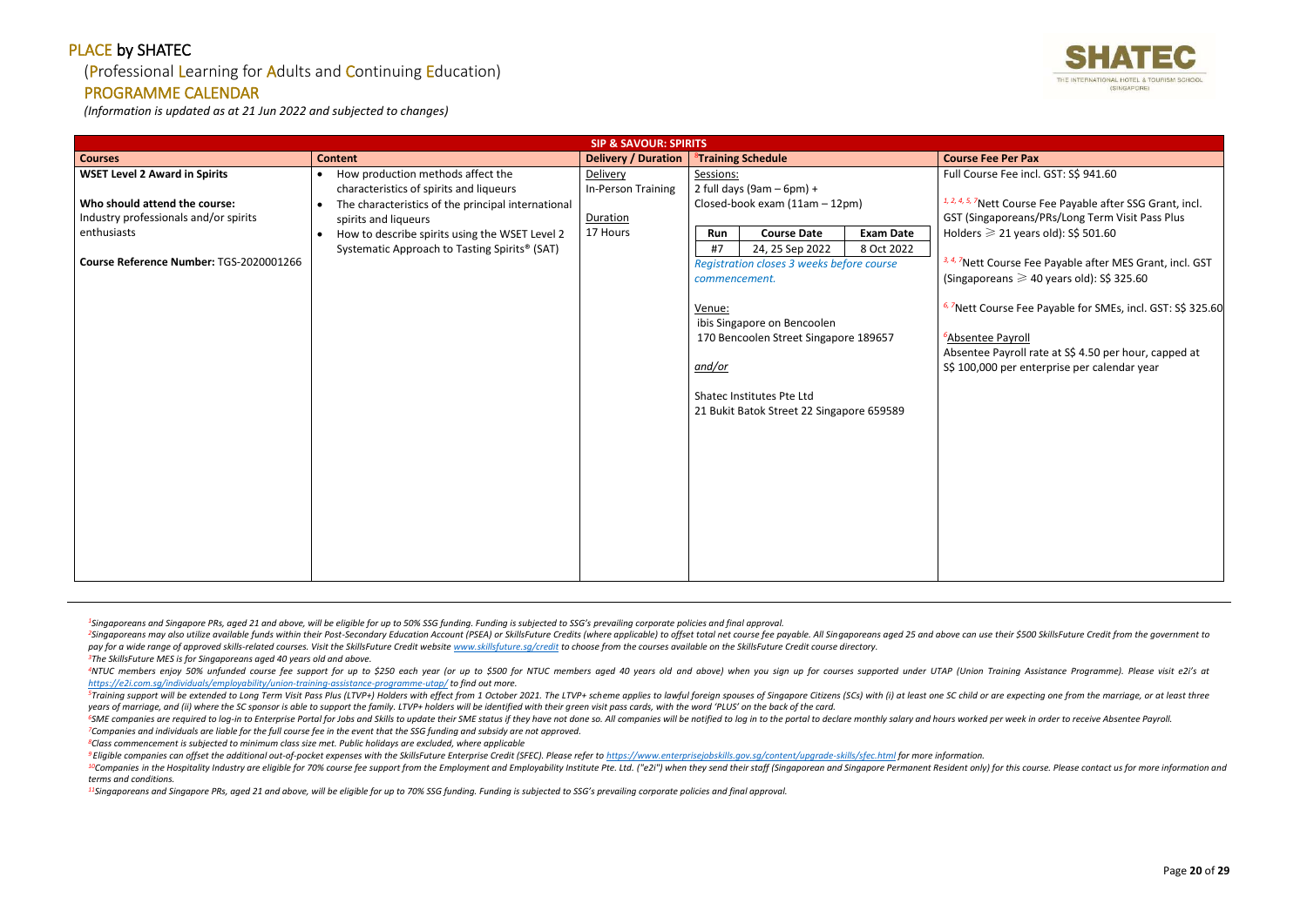## (Professional Learning for Adults and Continuing Education)

#### PROGRAMME CALENDAR

*(Information is updated as at 21 Jun 2022 and subjected to changes)*

<sup>2</sup>Singaporeans may also utilize available funds within their Post-Secondary Education Account (PSEA) or SkillsFuture Credits (where applicable) to offset total net course fee payable. All Singaporeans aged 25 and above ca pay for a wide range of approved skills-related courses. Visit the SkillsFuture Credit website www.skillsfuture.sa/credit to choose from the courses available on the SkillsFuture Credit course directory. *<sup>3</sup>The SkillsFuture MES is for Singaporeans aged 40 years old and above.*

<sup>4</sup>NTUC members enjoy 50% unfunded course fee support for up to \$250 each year (or up to \$500 for NTUC members aged 40 years old and above) when you sign up for courses supported under UTAP (Union Training Assistance Progr *<https://e2i.com.sg/individuals/employability/union-training-assistance-programme-utap/> to find out more.* 

<sup>5</sup>Training support will be extended to Long Term Visit Pass Plus (LTVP+) Holders with effect from 1 October 2021. The LTVP+ scheme applies to lawful foreign spouses of Singapore Citizens (SCs) with (i) at least one SC chi *years of marriage, and (ii) where the SC sponsor is able to support the family. LTVP+ holders will be identified with their green visit pass cards, with the word 'PLUS' on the back of the card.*

<sup>6</sup>SME companies are required to log-in to Enterprise Portal for Jobs and Skills to update their SME status if they have not done so. All companies will be notified to log in to the portal to declare monthly salary and hou *<sup>7</sup>Companies and individuals are liable for the full course fee in the event that the SSG funding and subsidy are not approved.*

<sup>9</sup> Eligible companies can offset the additional out-of-pocket expenses with the SkillsFuture Enterprise Credit (SFEC). Please refer to https://www.enterpriseiobskills.gov.sa/content/uparade-skills/sfec.html for more infor <sup>10</sup>Companies in the Hospitality Industry are eligible for 70% course fee support from the Employment and Employability Institute Pte. Ltd. ("e2i") when they send their staff (Singaporean and Singapore Permanent Resident o *terms and conditions.*

*<sup>8</sup>Class commencement is subjected to minimum class size met. Public holidays are excluded, where applicable*

*<sup>11</sup>Singaporeans and Singapore PRs, aged 21 and above, will be eligible for up to 70% SSG funding. Funding is subjected to SSG's prevailing corporate policies and final approval.*



# se Fee incl. GST: S\$ 535.00 *Ptt Course Fee Payable after SSG Grant, incl.* aporeans/PRs/Long Term Visit Pass Plus 21 years old): S\$ 285.00 Course Fee Payable after MES Grant, incl. GST (Singaporeans ≥ 40 years old): S\$ 185.00 *6, <sup>7</sup>*Nett Course Fee Payable for SMES, incl. GST: S\$ 185.00 **e** Payroll Payroll rate at S\$ 4.50 per hour, capped at 00 per enterprise per calendar year

|                                                                                                                                                                          |                                                                                                                                                                                                                                                                                                          | <b>SIP &amp; SAVOUR: SAKE</b>                         |                                                                                                                                                                                                                                                                                                                                                 |                                                                                                                                                                                                                                                                          |
|--------------------------------------------------------------------------------------------------------------------------------------------------------------------------|----------------------------------------------------------------------------------------------------------------------------------------------------------------------------------------------------------------------------------------------------------------------------------------------------------|-------------------------------------------------------|-------------------------------------------------------------------------------------------------------------------------------------------------------------------------------------------------------------------------------------------------------------------------------------------------------------------------------------------------|--------------------------------------------------------------------------------------------------------------------------------------------------------------------------------------------------------------------------------------------------------------------------|
| <b>Courses</b>                                                                                                                                                           | <b>Content</b>                                                                                                                                                                                                                                                                                           | <b>Delivery / Duration</b>                            | <sup>8</sup> Training Schedule                                                                                                                                                                                                                                                                                                                  | <b>Course Fee Per Pax</b>                                                                                                                                                                                                                                                |
| <b>WSET Level 1 Award in Sake</b><br>Who should attend the course:<br>New entrants to the industry and/or sake<br>enthusiasts<br>Course Reference Number: TGS-2020512726 | The basic principles of sake production<br>$\bullet$<br>The main types and styles of sake<br>$\bullet$<br>How to serve sake<br>$\bullet$<br>Factors affecting the flavour of sake<br>$\bullet$<br>How to describe sake using the WSET Level 1<br>$\bullet$<br>Systematic Approach to Tasting Sake® (SAT) | Delivery<br>In-Person Training<br>Duration<br>8 Hours | Session:<br>1 full day (9am $-$ 5pm) +<br>Closed-book exam (5pm - 6pm)<br>Date<br>Run<br>23 Jul 2022<br>#14<br>Registration closes 3 weeks before course<br>commencement.<br>Venue:<br>ibis Singapore on Bencoolen<br>170 Bencoolen Street Singapore 189657<br>and/or<br>Shatec Institutes Pte Ltd<br>21 Bukit Batok Street 22 Singapore 659589 | Full Course Fee incl<br>1, 2, 4, 5, 7Nett Course<br>GST (Singaporeans/<br>Holders $\geq$ 21 years<br>3, 4, 7Nett Course Fee<br>(Singaporeans $\geq 40$<br><sup>6, 7</sup> Nett Course Fee<br><sup>6</sup> Absentee Payroll<br>Absentee Payroll ra<br>S\$ 100,000 per ent |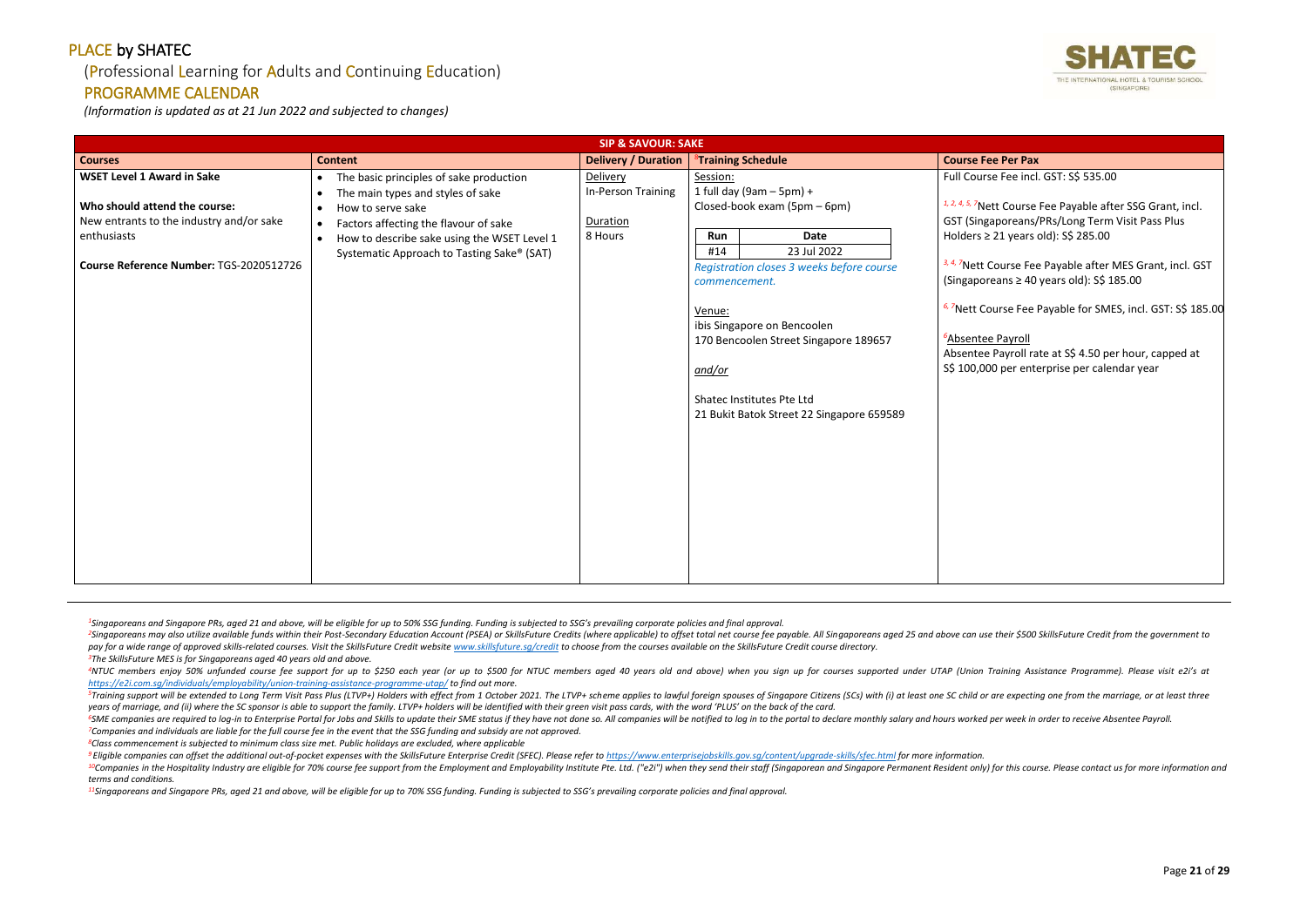#### (Professional Learning for Adults and Continuing Education)

#### PROGRAMME CALENDAR

*(Information is updated as at 21 Jun 2022 and subjected to changes)*

<sup>2</sup>Singaporeans may also utilize available funds within their Post-Secondary Education Account (PSEA) or SkillsFuture Credits (where applicable) to offset total net course fee payable. All Singaporeans aged 25 and above ca pay for a wide range of approved skills-related courses. Visit the SkillsFuture Credit website www.skillsfuture.sa/credit to choose from the courses available on the SkillsFuture Credit course directory. *<sup>3</sup>The SkillsFuture MES is for Singaporeans aged 40 years old and above.*

<sup>4</sup>NTUC members enjoy 50% unfunded course fee support for up to \$250 each year (or up to \$500 for NTUC members aged 40 years old and above) when you sign up for courses supported under UTAP (Union Training Assistance Progr *<https://e2i.com.sg/individuals/employability/union-training-assistance-programme-utap/> to find out more.* 

<sup>5</sup>Training support will be extended to Long Term Visit Pass Plus (LTVP+) Holders with effect from 1 October 2021. The LTVP+ scheme applies to lawful foreign spouses of Singapore Citizens (SCs) with (i) at least one SC chi *years of marriage, and (ii) where the SC sponsor is able to support the family. LTVP+ holders will be identified with their green visit pass cards, with the word 'PLUS' on the back of the card.*

<sup>6</sup>SME companies are required to log-in to Enterprise Portal for Jobs and Skills to update their SME status if they have not done so. All companies will be notified to log in to the portal to declare monthly salary and hou *<sup>7</sup>Companies and individuals are liable for the full course fee in the event that the SSG funding and subsidy are not approved.*

<sup>9</sup> Eligible companies can offset the additional out-of-pocket expenses with the SkillsFuture Enterprise Credit (SFEC). Please refer to https://www.enterpriseiobskills.gov.sa/content/uparade-skills/sfec.html for more infor <sup>10</sup>Companies in the Hospitality Industry are eligible for 70% course fee support from the Employment and Employability Institute Pte. Ltd. ("e2i") when they send their staff (Singaporean and Singapore Permanent Resident o *terms and conditions.*

*<sup>8</sup>Class commencement is subjected to minimum class size met. Public holidays are excluded, where applicable*

*<sup>11</sup>Singaporeans and Singapore PRs, aged 21 and above, will be eligible for up to 70% SSG funding. Funding is subjected to SSG's prevailing corporate policies and final approval.*



rse Fee incl. GST: S\$ 2,343.30

|                                                                                                                                |                                                                                                                                                                                                                                                                                                                                                                                                                                                                                                                                                 | <b>SIP &amp; SAVOUR: SAKE</b>                          |                                                                                                                                                                                                                                                                                                                                                                                                                                                                   |                                  |
|--------------------------------------------------------------------------------------------------------------------------------|-------------------------------------------------------------------------------------------------------------------------------------------------------------------------------------------------------------------------------------------------------------------------------------------------------------------------------------------------------------------------------------------------------------------------------------------------------------------------------------------------------------------------------------------------|--------------------------------------------------------|-------------------------------------------------------------------------------------------------------------------------------------------------------------------------------------------------------------------------------------------------------------------------------------------------------------------------------------------------------------------------------------------------------------------------------------------------------------------|----------------------------------|
| <b>Courses</b>                                                                                                                 | <b>Content</b>                                                                                                                                                                                                                                                                                                                                                                                                                                                                                                                                  | <b>Delivery / Duration</b>                             | <sup>8</sup> Training Schedule                                                                                                                                                                                                                                                                                                                                                                                                                                    | <b>Course Fee Per Pax</b>        |
| <b>WSET Level 3 Award in Sake (New!)</b><br>Who should attend the course:<br>Industry professionals and/or sake<br>enthusiasts | The main techniques that are used in the<br>$\bullet$<br>production of sake and how they influence style<br>and quality<br>The principal and specialty categories of sake<br>$\bullet$<br>The sake industry and the commercial<br>$\bullet$<br>importance of sake in the Japanese and export<br>markets<br>The principles behind the storage, selection and<br>$\bullet$<br>service of sake<br>How to taste sake, and evaluate quality, identify<br>$\bullet$<br>and price, using the WSET Level 3 Systematic<br>Approach to Tasting Sake (SAT) | Delivery<br>In-Person Training<br>Duration<br>31 Hours | Sessions:<br>5 full days<br>(Day 1 to 4: 9am - 5pm)<br>$(Day 5: 9am - 4pm) +$<br>Closed-book exam (9.30am - 12.30pm)<br><b>Course Date</b><br><b>Exam Date</b><br>Run<br>4, 11, 18, 25 Sep,<br>6 Nov 2022<br>#1<br>2 Oct 2022<br>Registration closes 3 weeks before course<br>commencement.<br>Venue:<br>ibis Singapore on Bencoolen<br>170 Bencoolen Street Singapore 189657<br>and/or<br>Shatec Institutes Pte Ltd<br>21 Bukit Batok Street 22 Singapore 659589 | <sup>4</sup> Full Course Fee inc |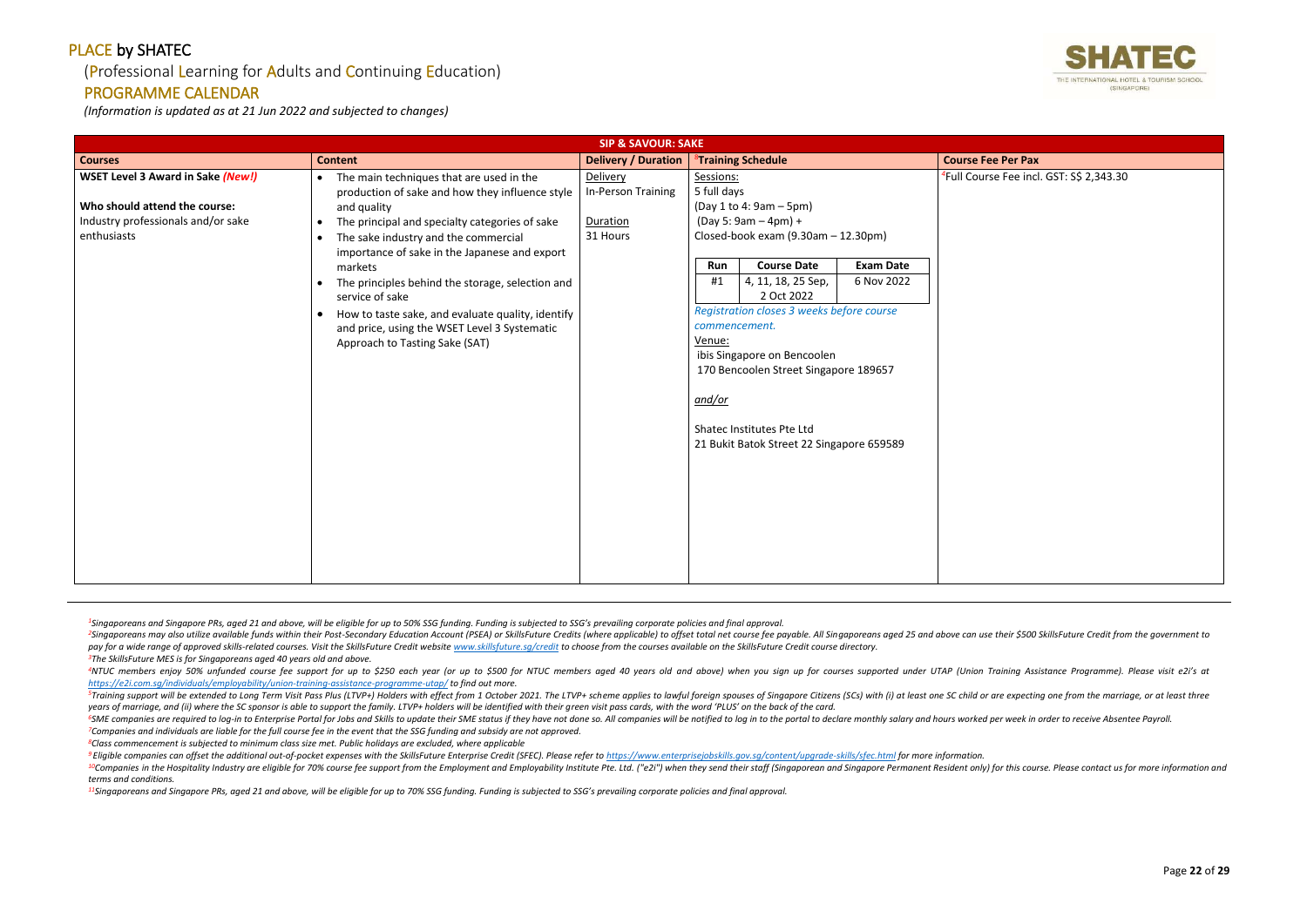## (Professional Learning for Adults and Continuing Education)

#### PROGRAMME CALENDAR

*(Information is updated as at 21 Jun 2022 and subjected to changes)*

<sup>2</sup>Singaporeans may also utilize available funds within their Post-Secondary Education Account (PSEA) or SkillsFuture Credits (where applicable) to offset total net course fee payable. All Singaporeans aged 25 and above ca pay for a wide range of approved skills-related courses. Visit the SkillsFuture Credit website www.skillsfuture.sa/credit to choose from the courses available on the SkillsFuture Credit course directory. *<sup>3</sup>The SkillsFuture MES is for Singaporeans aged 40 years old and above.*

<sup>4</sup>NTUC members enjoy 50% unfunded course fee support for up to \$250 each year (or up to \$500 for NTUC members aged 40 years old and above) when you sign up for courses supported under UTAP (Union Training Assistance Progr *<https://e2i.com.sg/individuals/employability/union-training-assistance-programme-utap/> to find out more.* 

<sup>5</sup>Training support will be extended to Long Term Visit Pass Plus (LTVP+) Holders with effect from 1 October 2021. The LTVP+ scheme applies to lawful foreign spouses of Singapore Citizens (SCs) with (i) at least one SC chi *years of marriage, and (ii) where the SC sponsor is able to support the family. LTVP+ holders will be identified with their green visit pass cards, with the word 'PLUS' on the back of the card.*

<sup>6</sup>SME companies are required to log-in to Enterprise Portal for Jobs and Skills to update their SME status if they have not done so. All companies will be notified to log in to the portal to declare monthly salary and hou *<sup>7</sup>Companies and individuals are liable for the full course fee in the event that the SSG funding and subsidy are not approved.*

<sup>9</sup> Eligible companies can offset the additional out-of-pocket expenses with the SkillsFuture Enterprise Credit (SFEC). Please refer to https://www.enterpriseiobskills.gov.sa/content/uparade-skills/sfec.html for more infor <sup>10</sup>Companies in the Hospitality Industry are eligible for 70% course fee support from the Employment and Employability Institute Pte. Ltd. ("e2i") when they send their staff (Singaporean and Singapore Permanent Resident o *terms and conditions.*

*<sup>8</sup>Class commencement is subjected to minimum class size met. Public holidays are excluded, where applicable*

*<sup>11</sup>Singaporeans and Singapore PRs, aged 21 and above, will be eligible for up to 70% SSG funding. Funding is subjected to SSG's prevailing corporate policies and final approval.*



se Fee incl. GST: S\$ 262.15

se Fee incl. GST: S\$ 262.15

Page **23** of **29**

|                                                                                                                                                                                                                                                                |                                                                                                                                                                                                            | <b>SIP &amp; SAVOUR: COFFEE</b>                       |                                                                                                                                                                                                                                                                            |                             |
|----------------------------------------------------------------------------------------------------------------------------------------------------------------------------------------------------------------------------------------------------------------|------------------------------------------------------------------------------------------------------------------------------------------------------------------------------------------------------------|-------------------------------------------------------|----------------------------------------------------------------------------------------------------------------------------------------------------------------------------------------------------------------------------------------------------------------------------|-----------------------------|
| <b>Courses</b>                                                                                                                                                                                                                                                 | <b>Content</b>                                                                                                                                                                                             | <b>Delivery / Duration</b>                            | <sup>8</sup> Training Schedule                                                                                                                                                                                                                                             | <b>Course Fee Per Pax</b>   |
| Coffee 101<br>Who should attend the course:<br>Adult learners and hobbyists who wish to get<br>an overview on the coffee of the world and<br>learn to appreciate coffee.                                                                                       | Origins of Coffee<br>$\bullet$<br><b>Coffee Producing Regions</b><br>The Coffee Plant<br>$\bullet$<br>Processing Stages of Coffee Beans<br>$\bullet$<br>The Coffee Experience                              | Delivery<br>In-Person Training<br>Duration<br>7 Hours | Session:<br>1 full day (9am - 5pm)<br><b>Date</b><br>Run<br>13 Jun 2022<br>#1<br>#2<br>8 Jul 2022<br>#3<br>6 Aug 2022<br>Registration closes 2 weeks before course<br>commencement.<br>Venue:<br>Shatec Institutes Pte Ltd<br>21 Bukit Batok Street 22, Singapore 659589   | <b>Full Course Fee incl</b> |
| Espresso 101<br>Who should attend the course:<br>Adult learners and hobbyists who have<br>completed Coffee 101 and wish to delve<br>deeper into techniques of expresso<br>extraction.<br>Beneficial to new entrants or existing staff<br>performing F&B roles. | Introduction to Brewing Methods<br>$\bullet$<br>Exploring the "Gold Cup Standards"<br>$\bullet$<br>What are the brewing considerations?<br>$\bullet$<br>Experiencing the sensory differences!<br>$\bullet$ | Delivery<br>In-Person Training<br>Duration<br>7 Hours | Session:<br>1 full day (9am - 5pm)<br><b>Date</b><br>Run<br>20 Jun 2022<br>#1<br>#2<br>15 Jul 2022<br>#3<br>13 Aug 2022<br>Registration closes 2 weeks before course<br>commencement.<br>Venue:<br>Shatec Institutes Pte Ltd<br>21 Bukit Batok Street 22, Singapore 659589 | Full Course Fee incl        |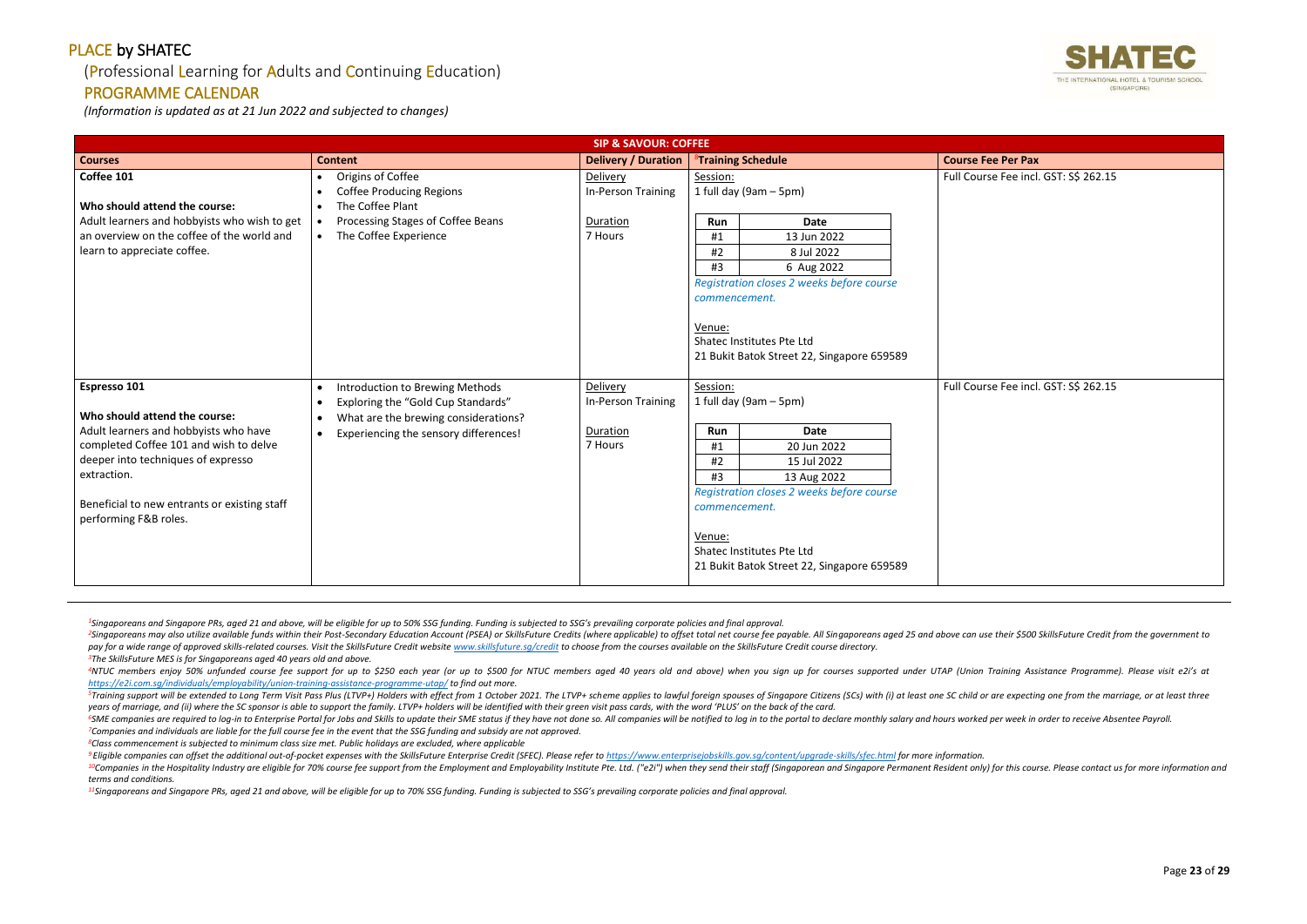## (Professional Learning for Adults and Continuing Education)

## PROGRAMME CALENDAR

*(Information is updated as at 21 Jun 2022 and subjected to changes)*

<sup>2</sup>Singaporeans may also utilize available funds within their Post-Secondary Education Account (PSEA) or SkillsFuture Credits (where applicable) to offset total net course fee payable. All Singaporeans aged 25 and above ca pay for a wide range of approved skills-related courses. Visit the SkillsFuture Credit website www.skillsfuture.sa/credit to choose from the courses available on the SkillsFuture Credit course directory. *<sup>3</sup>The SkillsFuture MES is for Singaporeans aged 40 years old and above.*

<sup>4</sup>NTUC members enjoy 50% unfunded course fee support for up to \$250 each year (or up to \$500 for NTUC members aged 40 years old and above) when you sign up for courses supported under UTAP (Union Training Assistance Progr *<https://e2i.com.sg/individuals/employability/union-training-assistance-programme-utap/> to find out more.* 

<sup>5</sup>Training support will be extended to Long Term Visit Pass Plus (LTVP+) Holders with effect from 1 October 2021. The LTVP+ scheme applies to lawful foreign spouses of Singapore Citizens (SCs) with (i) at least one SC chi *years of marriage, and (ii) where the SC sponsor is able to support the family. LTVP+ holders will be identified with their green visit pass cards, with the word 'PLUS' on the back of the card.*

<sup>6</sup>SME companies are required to log-in to Enterprise Portal for Jobs and Skills to update their SME status if they have not done so. All companies will be notified to log in to the portal to declare monthly salary and hou *<sup>7</sup>Companies and individuals are liable for the full course fee in the event that the SSG funding and subsidy are not approved.*

<sup>9</sup> Eligible companies can offset the additional out-of-pocket expenses with the SkillsFuture Enterprise Credit (SFEC). Please refer to https://www.enterpriseiobskills.gov.sa/content/uparade-skills/sfec.html for more infor <sup>10</sup>Companies in the Hospitality Industry are eligible for 70% course fee support from the Employment and Employability Institute Pte. Ltd. ("e2i") when they send their staff (Singaporean and Singapore Permanent Resident o *terms and conditions.*

*<sup>8</sup>Class commencement is subjected to minimum class size met. Public holidays are excluded, where applicable*

*<sup>11</sup>Singaporeans and Singapore PRs, aged 21 and above, will be eligible for up to 70% SSG funding. Funding is subjected to SSG's prevailing corporate policies and final approval.*



rse Fee incl. GST: S\$ 262.15

rse Fee incl. GST: S\$ 262.15

Page **24** of **29**

|                                                                                                                                                                                                                                                                                                                                                                                                                                                      |                                                                                                                                                                                  | <b>SIP &amp; SAVOUR: COFFEE</b>                       |                                                                                                                                                                                                                                                                              |                             |
|------------------------------------------------------------------------------------------------------------------------------------------------------------------------------------------------------------------------------------------------------------------------------------------------------------------------------------------------------------------------------------------------------------------------------------------------------|----------------------------------------------------------------------------------------------------------------------------------------------------------------------------------|-------------------------------------------------------|------------------------------------------------------------------------------------------------------------------------------------------------------------------------------------------------------------------------------------------------------------------------------|-----------------------------|
| <b>Courses</b>                                                                                                                                                                                                                                                                                                                                                                                                                                       | <b>Content</b>                                                                                                                                                                   | <b>Delivery / Duration</b>                            | <sup>8</sup> Training Schedule                                                                                                                                                                                                                                               | <b>Course Fee Per Pax</b>   |
| <b>Exploring Latte Art!</b><br>Who should attend the course:<br>Adult learners, hobbyists and/or staff<br>performing F&B roles who have completed<br>Coffee 101 and Espresso 101 with interests of<br>having an in-depth understanding of milk<br>frothing technique using the different types<br>of milk available within the industry.<br>Participants will be guided to master the<br>basic latte art techniques for Heart, Rosetta<br>and Tulip. | Introduction to Latte Art<br>$\bullet$<br>Different types of Milk (Fresh vs Low Fat vs Oat<br>vs Soy)<br><b>Essence of Milk Frothing Techniques</b><br>Let's get Creative!       | Delivery<br>In-Person Training<br>Duration<br>7 Hours | Session:<br>1 full day (9am $-5$ pm)<br><b>Date</b><br>Run<br>27 Jun 2022<br>#1<br>#2<br>22 Jul 2022<br>#3<br>20 Aug 2022<br>Registration closes 2 weeks before course<br>commencement.<br>Venue:<br>Shatec Institutes Pte Ltd<br>21 Bukit Batok Street 22, Singapore 659589 | <b>Full Course Fee incl</b> |
| <b>Brewing 101</b><br>Who should attend the course:<br>Adult learners and hobbyists who have<br>completed Coffee 101 and wish to delve<br>deeper into brewing techniques techniques<br>using the Syphon, Pourover and AeroPress.<br>Participants will be able to explore the sensory<br>differences within coffee through the<br>different techniques.                                                                                               | Introduction to Brewing Methods<br>$\bullet$<br>Exploring the "Gold Cup Standards"<br>What are the brewing considerations?<br>Experiencing the sensory differences!<br>$\bullet$ | Delivery<br>In-Person Training<br>Duration<br>7 Hours | Session:<br>1 full day (9am $-5$ pm)<br><b>Date</b><br>Run<br>4 Jul 2022<br>#1<br>#2<br>29 Jul 2022<br>#3<br>27 Aug 2022<br>Registration closes 2 weeks before course<br>commencement.<br>Venue:<br>Shatec Institutes Pte Ltd<br>21 Bukit Batok Street 22, Singapore 659589  | Full Course Fee incl        |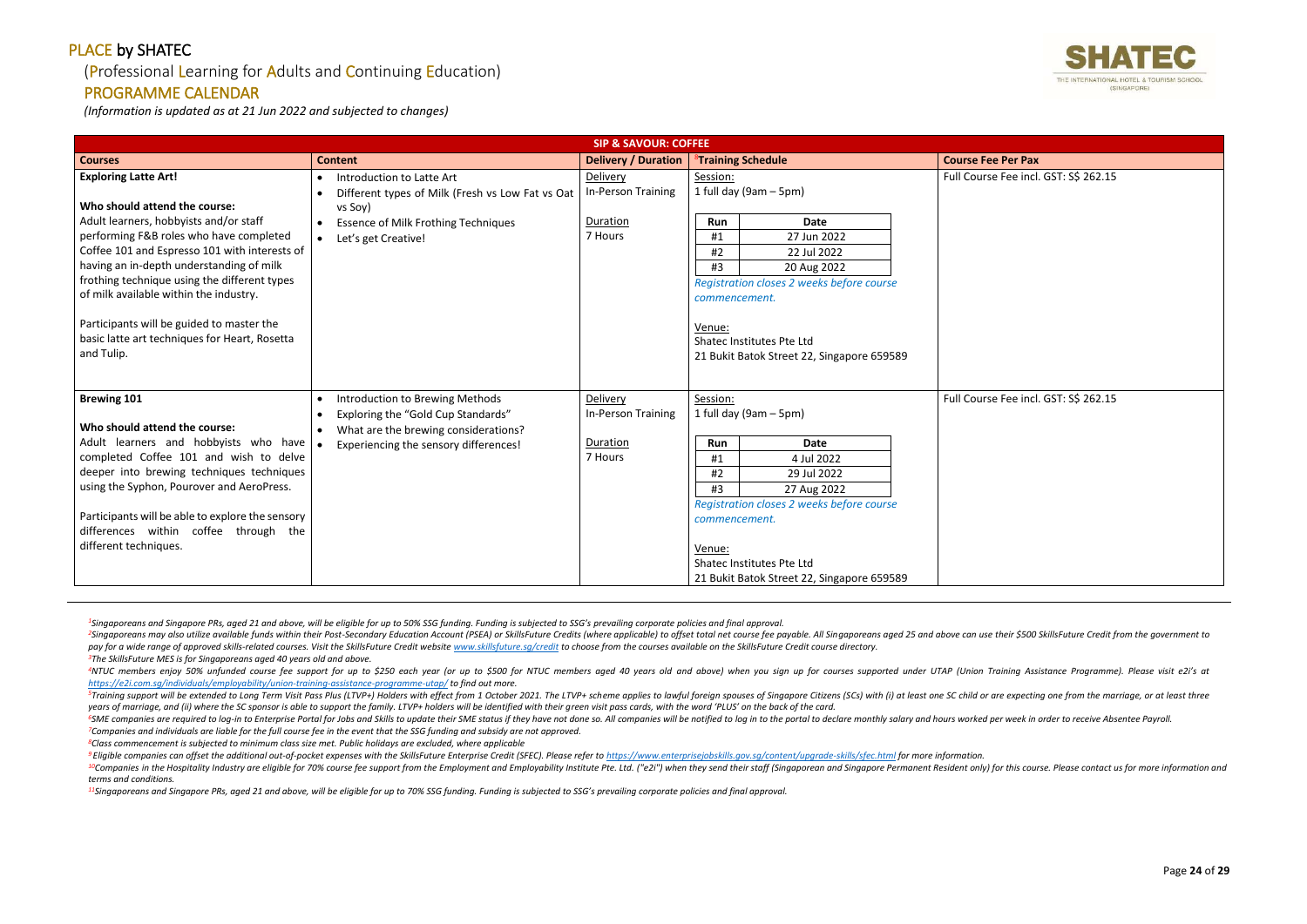## (Professional Learning for Adults and Continuing Education)

#### PROGRAMME CALENDAR

*(Information is updated as at 21 Jun 2022 and subjected to changes)*

<sup>2</sup>Singaporeans may also utilize available funds within their Post-Secondary Education Account (PSEA) or SkillsFuture Credits (where applicable) to offset total net course fee payable. All Singaporeans aged 25 and above ca pay for a wide range of approved skills-related courses. Visit the SkillsFuture Credit website www.skillsfuture.sa/credit to choose from the courses available on the SkillsFuture Credit course directory. *<sup>3</sup>The SkillsFuture MES is for Singaporeans aged 40 years old and above.*

<sup>5</sup>Training support will be extended to Long Term Visit Pass Plus (LTVP+) Holders with effect from 1 October 2021. The LTVP+ scheme applies to lawful foreign spouses of Singapore Citizens (SCs) with (i) at least one SC chi *years of marriage, and (ii) where the SC sponsor is able to support the family. LTVP+ holders will be identified with their green visit pass cards, with the word 'PLUS' on the back of the card.*

<sup>6</sup>SME companies are required to log-in to Enterprise Portal for Jobs and Skills to update their SME status if they have not done so. All companies will be notified to log in to the portal to declare monthly salary and hou *<sup>7</sup>Companies and individuals are liable for the full course fee in the event that the SSG funding and subsidy are not approved.*

rse Fee Payable after NSA Funding, incl. GST (Singaporeans/PRs ≥ 50 years old): S\$ 102.60

*<sup>8</sup>Class commencement is subjected to minimum class size met. Public holidays are excluded, where applicable*

*<sup>11</sup>Singaporeans and Singapore PRs, aged 21 and above, will be eligible for up to 70% SSG funding. Funding is subjected to SSG's prevailing corporate policies and final approval.*



se Fee incl. GST: S\$ 406.60

|                                                                                                                                                                                            | <b>SIP &amp; SAVOUR: COFFEE</b>                                                                                                                                                                                                                                                                                                                                                                                                                                                                 |                                                        |                                                                                                                                                                                                                                 |                                                                 |  |  |  |
|--------------------------------------------------------------------------------------------------------------------------------------------------------------------------------------------|-------------------------------------------------------------------------------------------------------------------------------------------------------------------------------------------------------------------------------------------------------------------------------------------------------------------------------------------------------------------------------------------------------------------------------------------------------------------------------------------------|--------------------------------------------------------|---------------------------------------------------------------------------------------------------------------------------------------------------------------------------------------------------------------------------------|-----------------------------------------------------------------|--|--|--|
| <b>Courses</b>                                                                                                                                                                             | <b>Content</b>                                                                                                                                                                                                                                                                                                                                                                                                                                                                                  | <b>Delivery / Duration</b>                             | <sup>8</sup> Training Schedule                                                                                                                                                                                                  | <b>Course Fee Per Pax</b>                                       |  |  |  |
| The Art of Espresso Preparation<br>Who should attend the course:<br>Adult learners and hobbyists who wish to<br>learn the basics of coffee and preparation of<br>espresso based beverages. | Introduction to the World of Coffee<br>o Origins of coffee<br>o Coffee producing regions<br>o The coffee plant<br>o Processing stages of coffee<br>o Roasting process<br>o Coffee appreciation<br>Preparation of Espresso Based Beverages<br>o Defining espresso<br>o Types of espresso machine & grinder<br>o The barista's tool kit<br>o Expresso extraction techniques<br>o Milk texturing techniques<br>o Introduction to latte art<br>o Basic maintenance of espresso machine &<br>grinder | Delivery<br>In-Person Training<br>Duration<br>16 Hours | Session:<br>2 full days (9am - 6pm)<br>Run<br>Date<br>11 & 18 Jun 2022<br>#1<br>Registration closes 2 weeks before course<br>commencement.<br>Venue:<br>Shatec Institutes Pte Ltd<br>21 Bukit Batok Street 22, Singapore 659589 | Full Course Fee incl<br>Nett Course Fee Pa<br>(Singaporeans/PRs |  |  |  |

*~Recommended Progression for the Coffee Workshops:*

- *Coffee 101 > Brewing 101*
- *Coffee 101 > Espresso 101 > Exploring Latte Art!*
- *Participants who have taken The Art of Espresso will only need to complete Coffee 101 for Exploring Latte Art!*

<sup>&</sup>lt;sup>4</sup>NTUC members enjoy 50% unfunded course fee support for up to \$250 each year (or up to \$500 for NTUC members aged 40 years old and above) when you sign up for courses supported under UTAP (Union Training Assistance Progr *<https://e2i.com.sg/individuals/employability/union-training-assistance-programme-utap/> to find out more.* 

<sup>&</sup>lt;sup>9</sup> Eligible companies can offset the additional out-of-pocket expenses with the SkillsFuture Enterprise Credit (SFEC). Please refer to https://www.enterpriseiobskills.gov.sa/content/uparade-skills/sfec.html for more infor <sup>10</sup>Companies in the Hospitality Industry are eligible for 70% course fee support from the Employment and Employability Institute Pte. Ltd. ("e2i") when they send their staff (Singaporean and Singapore Permanent Resident o *terms and conditions.*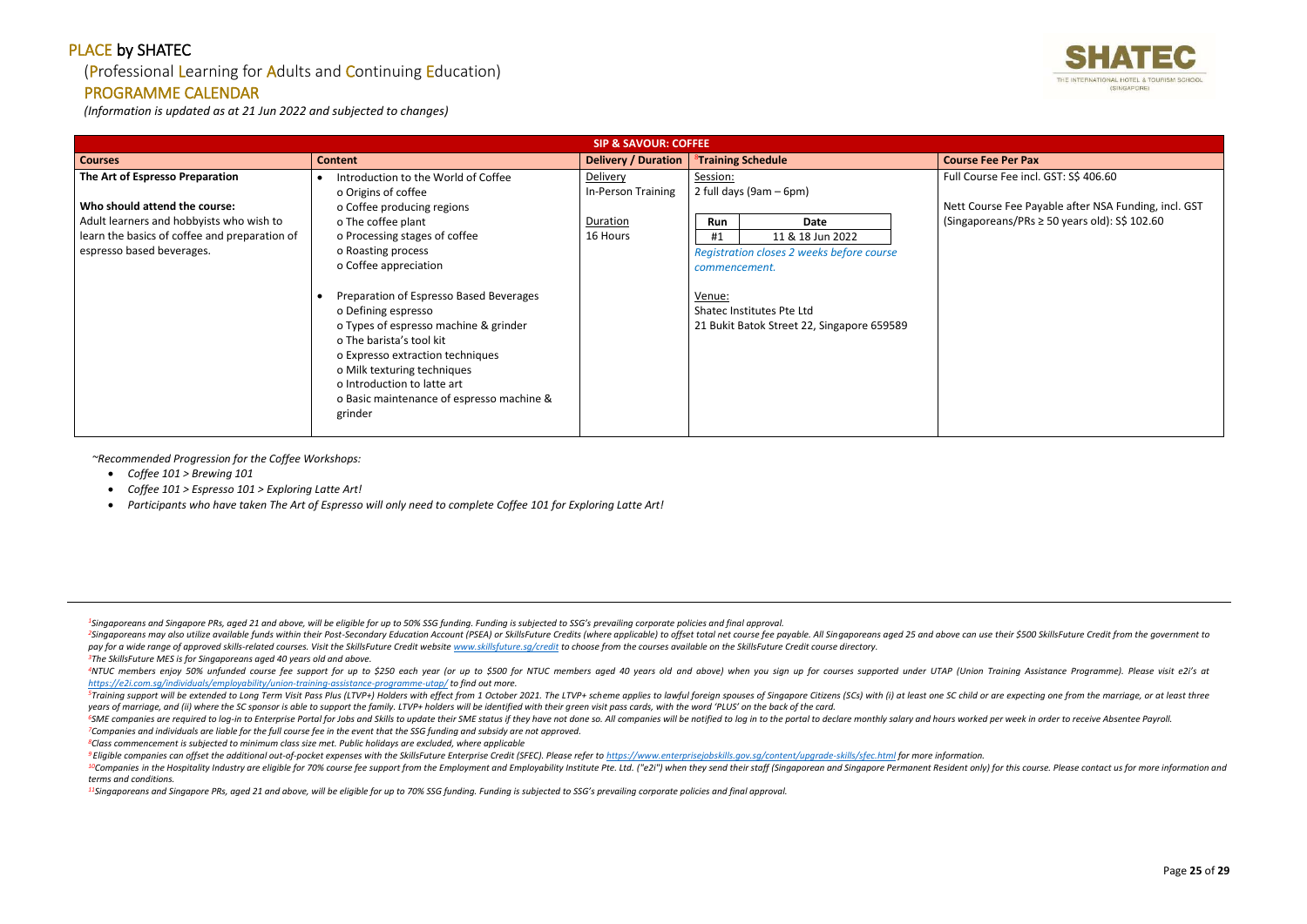#### (Professional Learning for Adults and Continuing Education)

#### PROGRAMME CALENDAR

*(Information is updated as at 21 Jun 2022 and subjected to changes)*

<sup>2</sup>Singaporeans may also utilize available funds within their Post-Secondary Education Account (PSEA) or SkillsFuture Credits (where applicable) to offset total net course fee payable. All Singaporeans aged 25 and above ca pay for a wide range of approved skills-related courses. Visit the SkillsFuture Credit website www.skillsfuture.sa/credit to choose from the courses available on the SkillsFuture Credit course directory. *<sup>3</sup>The SkillsFuture MES is for Singaporeans aged 40 years old and above.*

<sup>4</sup>NTUC members enjoy 50% unfunded course fee support for up to \$250 each year (or up to \$500 for NTUC members aged 40 years old and above) when you sign up for courses supported under UTAP (Union Training Assistance Progr *<https://e2i.com.sg/individuals/employability/union-training-assistance-programme-utap/> to find out more.* 

<sup>5</sup>Training support will be extended to Long Term Visit Pass Plus (LTVP+) Holders with effect from 1 October 2021. The LTVP+ scheme applies to lawful foreign spouses of Singapore Citizens (SCs) with (i) at least one SC chi *years of marriage, and (ii) where the SC sponsor is able to support the family. LTVP+ holders will be identified with their green visit pass cards, with the word 'PLUS' on the back of the card.*

<sup>6</sup>SME companies are required to log-in to Enterprise Portal for Jobs and Skills to update their SME status if they have not done so. All companies will be notified to log in to the portal to declare monthly salary and hou *<sup>7</sup>Companies and individuals are liable for the full course fee in the event that the SSG funding and subsidy are not approved.*

<sup>9</sup> Eligible companies can offset the additional out-of-pocket expenses with the SkillsFuture Enterprise Credit (SFEC). Please refer to https://www.enterpriseiobskills.gov.sa/content/uparade-skills/sfec.html for more infor <sup>10</sup>Companies in the Hospitality Industry are eligible for 70% course fee support from the Employment and Employability Institute Pte. Ltd. ("e2i") when they send their staff (Singaporean and Singapore Permanent Resident o *terms and conditions.*

*<sup>8</sup>Class commencement is subjected to minimum class size met. Public holidays are excluded, where applicable*

*<sup>11</sup>Singaporeans and Singapore PRs, aged 21 and above, will be eligible for up to 70% SSG funding. Funding is subjected to SSG's prevailing corporate policies and final approval.*



e Fee incl. GST for 1 person: S\$ 104.86

<sup>1</sup>Singaporeans and Singapore PRs, aged 21 and above, will be eligible for up to 50% SSG funding. Funding is subjected to SSG's prevailing corporate policies and final approval.

*Bring a baking buddy and get 10% off!*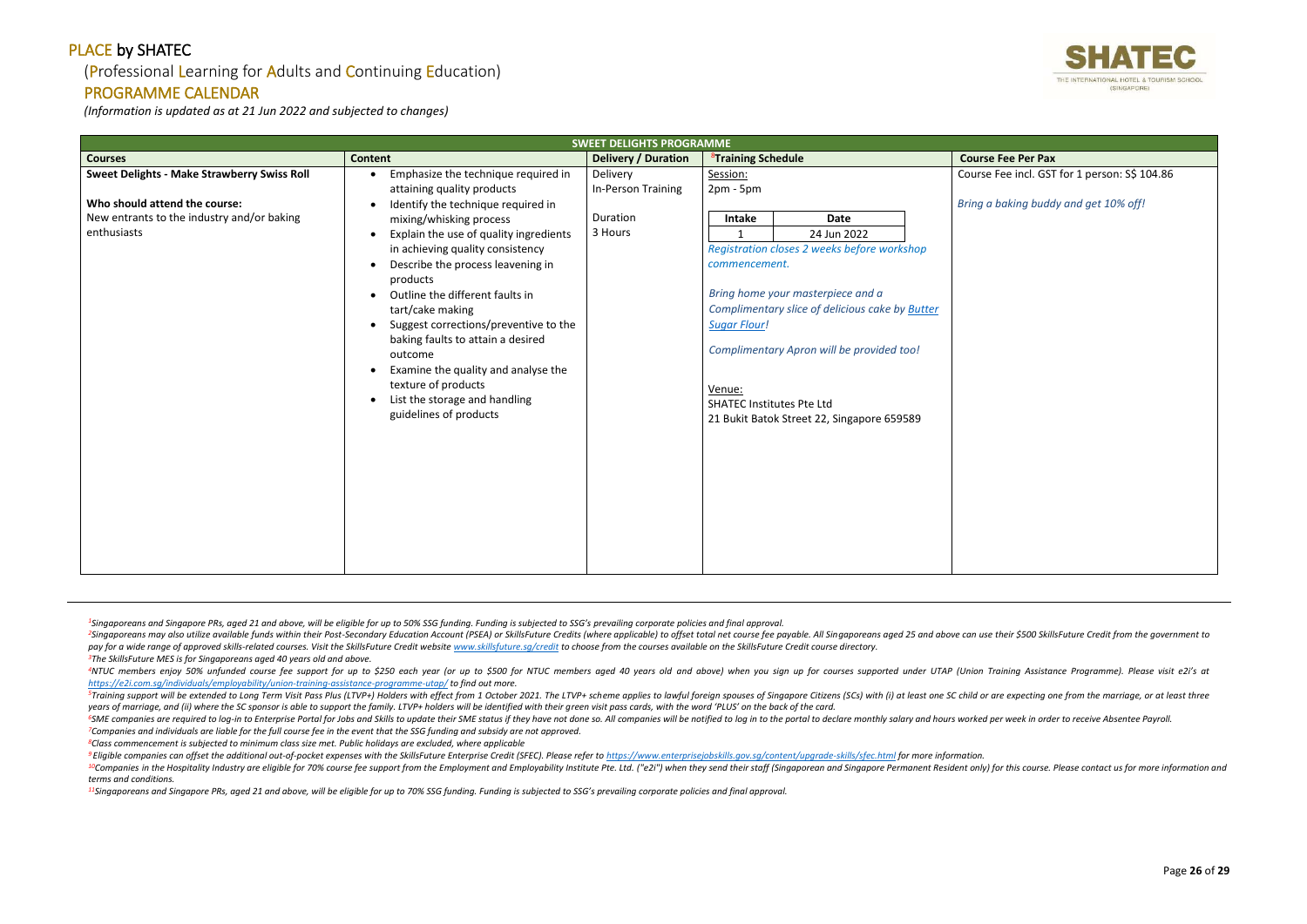#### (Professional Learning for Adults and Continuing Education)

#### PROGRAMME CALENDAR

*(Information is updated as at 21 Jun 2022 and subjected to changes)*

<sup>2</sup>Singaporeans may also utilize available funds within their Post-Secondary Education Account (PSEA) or SkillsFuture Credits (where applicable) to offset total net course fee payable. All Singaporeans aged 25 and above ca pay for a wide range of approved skills-related courses. Visit the SkillsFuture Credit website www.skillsfuture.sa/credit to choose from the courses available on the SkillsFuture Credit course directory. *<sup>3</sup>The SkillsFuture MES is for Singaporeans aged 40 years old and above.*

<sup>4</sup>NTUC members enjoy 50% unfunded course fee support for up to \$250 each year (or up to \$500 for NTUC members aged 40 years old and above) when you sign up for courses supported under UTAP (Union Training Assistance Progr *<https://e2i.com.sg/individuals/employability/union-training-assistance-programme-utap/> to find out more.* 

<sup>5</sup>Training support will be extended to Long Term Visit Pass Plus (LTVP+) Holders with effect from 1 October 2021. The LTVP+ scheme applies to lawful foreign spouses of Singapore Citizens (SCs) with (i) at least one SC chi *years of marriage, and (ii) where the SC sponsor is able to support the family. LTVP+ holders will be identified with their green visit pass cards, with the word 'PLUS' on the back of the card.*

<sup>6</sup>SME companies are required to log-in to Enterprise Portal for Jobs and Skills to update their SME status if they have not done so. All companies will be notified to log in to the portal to declare monthly salary and hou *<sup>7</sup>Companies and individuals are liable for the full course fee in the event that the SSG funding and subsidy are not approved.*

<sup>9</sup> Eligible companies can offset the additional out-of-pocket expenses with the SkillsFuture Enterprise Credit (SFEC). Please refer to https://www.enterpriseiobskills.gov.sa/content/uparade-skills/sfec.html for more infor <sup>10</sup>Companies in the Hospitality Industry are eligible for 70% course fee support from the Employment and Employability Institute Pte. Ltd. ("e2i") when they send their staff (Singaporean and Singapore Permanent Resident o *terms and conditions.*

*<sup>8</sup>Class commencement is subjected to minimum class size met. Public holidays are excluded, where applicable*

*<sup>11</sup>Singaporeans and Singapore PRs, aged 21 and above, will be eligible for up to 70% SSG funding. Funding is subjected to SSG's prevailing corporate policies and final approval.*



ourse Fee incl. GST: S\$ 104.86

Page **27** of **29**

<sup>1</sup>Singaporeans and Singapore PRs, aged 21 and above, will be eligible for up to 50% SSG funding. Funding is subjected to SSG's prevailing corporate policies and final approval.

*Bring a baking buddy and get 10% off!*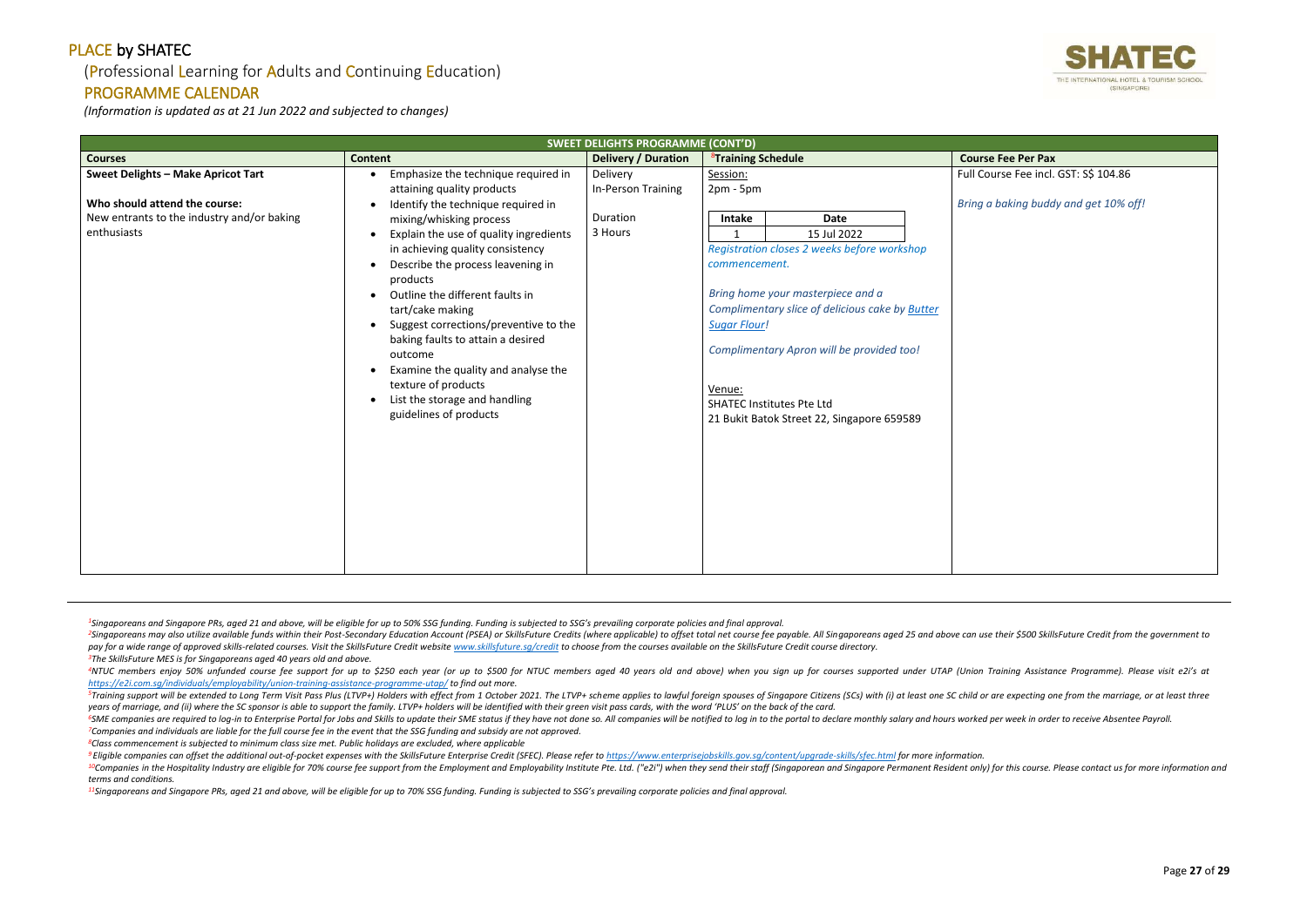#### (Professional Learning for Adults and Continuing Education)

#### PROGRAMME CALENDAR

*(Information is updated as at 21 Jun 2022 and subjected to changes)*

<sup>2</sup>Singaporeans may also utilize available funds within their Post-Secondary Education Account (PSEA) or SkillsFuture Credits (where applicable) to offset total net course fee payable. All Singaporeans aged 25 and above ca pay for a wide range of approved skills-related courses. Visit the SkillsFuture Credit website www.skillsfuture.sa/credit to choose from the courses available on the SkillsFuture Credit course directory. *<sup>3</sup>The SkillsFuture MES is for Singaporeans aged 40 years old and above.*

<sup>4</sup>NTUC members enjoy 50% unfunded course fee support for up to \$250 each year (or up to \$500 for NTUC members aged 40 years old and above) when you sign up for courses supported under UTAP (Union Training Assistance Progr *<https://e2i.com.sg/individuals/employability/union-training-assistance-programme-utap/> to find out more.* 

<sup>5</sup>Training support will be extended to Long Term Visit Pass Plus (LTVP+) Holders with effect from 1 October 2021. The LTVP+ scheme applies to lawful foreign spouses of Singapore Citizens (SCs) with (i) at least one SC chi *years of marriage, and (ii) where the SC sponsor is able to support the family. LTVP+ holders will be identified with their green visit pass cards, with the word 'PLUS' on the back of the card.*

<sup>6</sup>SME companies are required to log-in to Enterprise Portal for Jobs and Skills to update their SME status if they have not done so. All companies will be notified to log in to the portal to declare monthly salary and hou *<sup>7</sup>Companies and individuals are liable for the full course fee in the event that the SSG funding and subsidy are not approved.*

<sup>9</sup> Eligible companies can offset the additional out-of-pocket expenses with the SkillsFuture Enterprise Credit (SFEC). Please refer to https://www.enterpriseiobskills.gov.sa/content/uparade-skills/sfec.html for more infor <sup>10</sup>Companies in the Hospitality Industry are eligible for 70% course fee support from the Employment and Employability Institute Pte. Ltd. ("e2i") when they send their staff (Singaporean and Singapore Permanent Resident o *terms and conditions.*

*<sup>8</sup>Class commencement is subjected to minimum class size met. Public holidays are excluded, where applicable*

*<sup>11</sup>Singaporeans and Singapore PRs, aged 21 and above, will be eligible for up to 70% SSG funding. Funding is subjected to SSG's prevailing corporate policies and final approval.*



ourse Fee incl. GST: S\$ 104.86

Page **28** of **29**

|                                                                                                                                    | <b>SWEET DELIGHTS PROGRAMME (CONT'D)</b>                                                                                                                                                                                                                                                                                                                                                                                                                                                                                                                                                                                                           |                                                       |                                                                                          |                                                                                                                                                                                                                                                                                                  |  |                                              |  |  |
|------------------------------------------------------------------------------------------------------------------------------------|----------------------------------------------------------------------------------------------------------------------------------------------------------------------------------------------------------------------------------------------------------------------------------------------------------------------------------------------------------------------------------------------------------------------------------------------------------------------------------------------------------------------------------------------------------------------------------------------------------------------------------------------------|-------------------------------------------------------|------------------------------------------------------------------------------------------|--------------------------------------------------------------------------------------------------------------------------------------------------------------------------------------------------------------------------------------------------------------------------------------------------|--|----------------------------------------------|--|--|
| <b>Courses</b>                                                                                                                     | <b>Content</b>                                                                                                                                                                                                                                                                                                                                                                                                                                                                                                                                                                                                                                     | <b>Delivery / Duration</b>                            | <sup>8</sup> Training Schedule                                                           |                                                                                                                                                                                                                                                                                                  |  | <b>Course Fee Per Pax</b>                    |  |  |
| Sweet Delights - Make Pineapple Tart<br>Who should attend the course:<br>New entrants to the industry and/or baking<br>enthusiasts | Emphasize the technique required in<br>$\bullet$<br>attaining quality products<br>Identify the technique required in<br>$\bullet$<br>mixing/whisking process<br>Explain the use of quality ingredients<br>$\bullet$<br>in achieving quality consistency<br>Describe the process leavening in<br>$\bullet$<br>products<br>Outline the different faults in<br>$\bullet$<br>tart/cake making<br>Suggest corrections/preventive to the<br>$\bullet$<br>baking faults to attain a desired<br>outcome<br>Examine the quality and analyse the<br>$\bullet$<br>texture of products<br>List the storage and handling<br>$\bullet$<br>guidelines of products | Delivery<br>In-Person Training<br>Duration<br>3 Hours | Session:<br>$2pm - 5pm$<br>Intake<br>1<br>commencement.<br><b>Sugar Flour!</b><br>Venue: | <b>Date</b><br>19 Aug 2022<br>Registration closes 2 weeks before workshop<br>Bring home your masterpiece and a<br>Complimentary slice of delicious cake by Butter<br>Complimentary Apron will be provided too!<br><b>SHATEC Institutes Pte Ltd</b><br>21 Bukit Batok Street 22, Singapore 659589 |  | Full Course Fee incl.<br>Bring a baking buda |  |  |
|                                                                                                                                    |                                                                                                                                                                                                                                                                                                                                                                                                                                                                                                                                                                                                                                                    |                                                       |                                                                                          |                                                                                                                                                                                                                                                                                                  |  |                                              |  |  |

<sup>1</sup>Singaporeans and Singapore PRs, aged 21 and above, will be eligible for up to 50% SSG funding. Funding is subjected to SSG's prevailing corporate policies and final approval.

*Bring a baking buddy and get 10% off!*